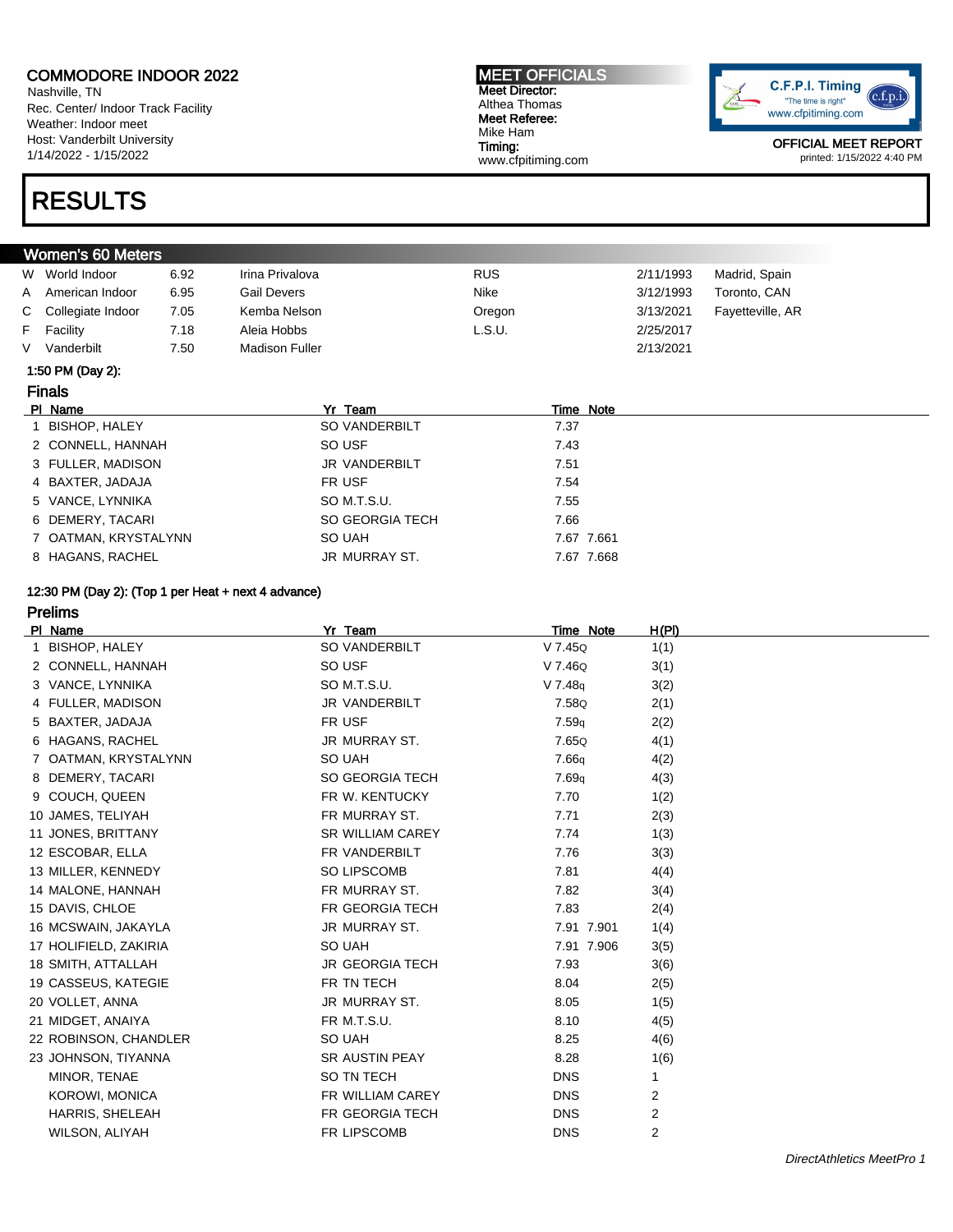Nashville, TN Rec. Center/ Indoor Track Facility Weather: Indoor meet Host: Vanderbilt University 1/14/2022 - 1/15/2022

### RESULTS

#### Women's 60 Meters (cont'd)

12:30 PM (Day 2): (Top 1 per Heat + next 4 advance)

#### Prelims

| PI Name             | Yr Team                 | Time Note | H(PI) |
|---------------------|-------------------------|-----------|-------|
| CATTON, JILLIAN     | FR GEORGIA TECH         | DNS       |       |
| COLBERT, TYLAR      | JR AUBURN               | DNS       |       |
| WOODS, KATIE        | <b>SR LIPSCOMB</b>      | DNS       | 4     |
| MCKENZIE, FREDRICKA | <b>SO WILLIAM CAREY</b> | DNS       | 4     |

#### HEAT RESULTS

| elın<br>Ľ |
|-----------|
|-----------|

| PI Name              | Yr Team                 | Time Note    |
|----------------------|-------------------------|--------------|
| Heat 1 of 4          |                         |              |
| 1 BISHOP, HALEY      | SO VANDERBILT           | V 7.45Q      |
| 2 COUCH, QUEEN       | FR W. KENTUCKY          | 7.70         |
| 3 JONES, BRITTANY    | <b>SR WILLIAM CAREY</b> | 7.74         |
| 4 MCSWAIN, JAKAYLA   | JR MURRAY ST.           | 7.91 7.901   |
| 5 VOLLET, ANNA       | JR MURRAY ST.           | 8.05         |
| 6 JOHNSON, TIYANNA   | SR AUSTIN PEAY          | 8.28         |
| MINOR, TENAE         | SO TN TECH              | <b>DNS</b>   |
| Heat 2 of 4          |                         |              |
| 1 FULLER, MADISON    | JR VANDERBILT           | 7.58Q        |
| 2 BAXTER, JADAJA     | FR USF                  | 7.59q        |
| 3 JAMES, TELIYAH     | FR MURRAY ST.           | 7.71         |
| 4 DAVIS, CHLOE       | FR GEORGIA TECH         | 7.83         |
| 5 CASSEUS, KATEGIE   | FR TN TECH              | 8.04         |
| KOROWI, MONICA       | FR WILLIAM CAREY        | <b>DNS</b>   |
| HARRIS, SHELEAH      | FR GEORGIA TECH         | <b>DNS</b>   |
| WILSON, ALIYAH       | FR LIPSCOMB             | <b>DNS</b>   |
| Heat 3 of 4          |                         |              |
| 1 CONNELL, HANNAH    | SO USF                  | V 7.46Q      |
| 2 VANCE, LYNNIKA     | SO M.T.S.U.             | $V$ 7.48 $q$ |
| 3 ESCOBAR, ELLA      | FR VANDERBILT           | 7.76         |
| 4 MALONE, HANNAH     | FR MURRAY ST.           | 7.82         |
| 5 HOLIFIELD, ZAKIRIA | SO UAH                  | 7.91 7.906   |
| 6 SMITH, ATTALLAH    | <b>JR GEORGIA TECH</b>  | 7.93         |
| CATTON, JILLIAN      | FR GEORGIA TECH         | <b>DNS</b>   |
| COLBERT, TYLAR       | JR AUBURN               | <b>DNS</b>   |
| Heat 4 of 4          |                         |              |
| 1 HAGANS, RACHEL     | JR MURRAY ST.           | 7.65Q        |
| 2 OATMAN, KRYSTALYNN | SO UAH                  | 7.66q        |
| 3 DEMERY, TACARI     | SO GEORGIA TECH         | 7.69q        |
| 4 MILLER, KENNEDY    | SO LIPSCOMB             | 7.81         |
| 5 MIDGET, ANAIYA     | FR M.T.S.U.             | 8.10         |
| 6 ROBINSON, CHANDLER | SO UAH                  | 8.25         |
| WOODS, KATIE         | <b>SR LIPSCOMB</b>      | <b>DNS</b>   |
| MCKENZIE, FREDRICKA  | SO WILLIAM CAREY        | <b>DNS</b>   |
|                      |                         |              |

MEET OFFICIALS Meet Director: Althea Thomas Meet Referee: Mike Ham Timing: www.cfpitiming.com

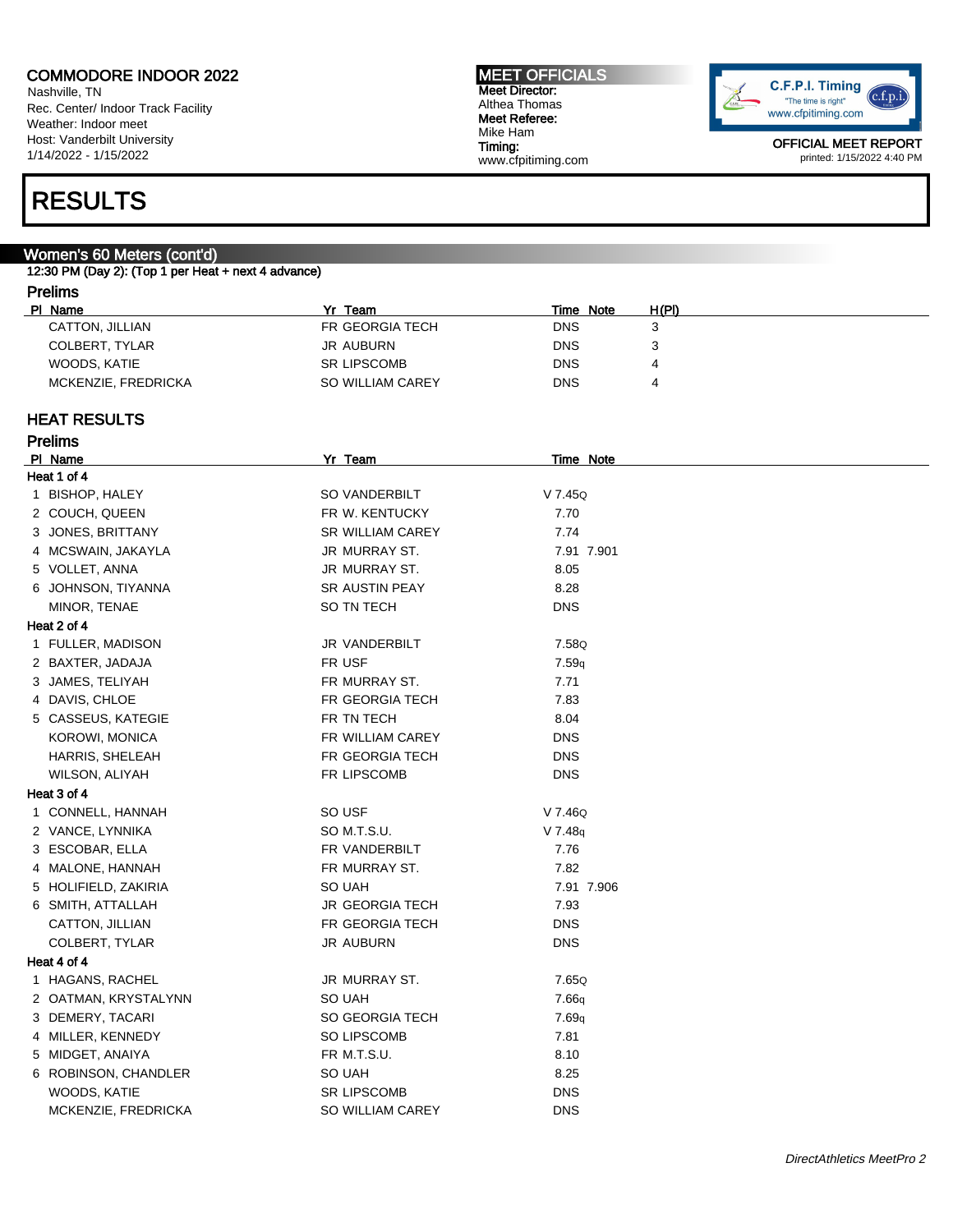Nashville, TN Rec. Center/ Indoor Track Facility Weather: Indoor meet Host: Vanderbilt University 1/14/2022 - 1/15/2022

## RESULTS

MEET OFFICIALS Meet Director: Althea Thomas Meet Referee: Mike Ham Timing: www.cfpitiming.com



|   | <b>Women's 200 Meters</b>         |       |                       |            |                |                  |
|---|-----------------------------------|-------|-----------------------|------------|----------------|------------------|
| W | World Indoor                      | 21.87 | Merlene Ottey         | <b>JAM</b> | 2/13/1993      | Lievin, France   |
| Α | American Indoor                   | 22.33 | <b>Gwen Torrence</b>  | Mizuno     | 3/2/1996       | Atlanta, GA      |
| С | Collegiate Indoor                 | 22.38 | Abby Steiner          | Kentucky   | 3/13/2021      | Fayetteville, KY |
| С | Collegiate Indoor                 | 22.38 | Gabby Thomas          | Harvard    | 3/10/2018      | College Station, |
| F | Facility                          | 22.92 | Jada Martin           | L.S.U.     | 2/25/2017      |                  |
| V | Vanderbilt                        | 23.99 | Ryan Tolbert          |            | 1998           |                  |
|   | 5:30 PM (Day 1):                  |       |                       |            |                |                  |
|   | PI Name                           |       | Yr Team               | Time Note  | H(PI)          |                  |
|   | 1 MCKENZIE, FREDRICKA             |       | SO WILLIAM CAREY      | 24.41      | 1(1)           |                  |
|   | 2 VANCE, LYNNIKA                  |       | SO M.T.S.U.           | 24.44      | 1(2)           |                  |
|   | 3 NYENKE, GLORY                   |       | SO M.T.S.U.           | 24.91      | 1(3)           |                  |
| 4 | WILLIAMS, JASMINE                 |       | JR WILLIAM CAREY      | 25.27      | 2(1)           |                  |
|   | 5 MYLES, SELIECI                  |       | FR WILLIAM CAREY      | 25.30      | 2(2)           |                  |
| 6 | HOLIFIELD, ZAKIRIA                |       | SO UAH                | 25.72      | 1(4)           |                  |
| 7 | MCSWAIN, JAKAYLA                  |       | JR MURRAY ST.         | 25.80      | 2(3)           |                  |
| 8 | MILLER, KENNEDY                   |       | SO LIPSCOMB           | 25.89      | 4(1)           |                  |
| 9 | DEMERY, TACARI                    |       | SO GEORGIA TECH       | 26.05      |                |                  |
|   | 10 HODGES, FEJA                   |       | JR WILLIAM CAREY      | 26.06      | 3(1)           |                  |
|   |                                   |       | SO UAH                |            | 5(1)           |                  |
|   | 11 OATMAN, KRYSTALYNN             |       |                       | 26.12      | 4(2)           |                  |
|   | 12 ANDERSON, HANNA                |       | SO LIPSCOMB           | 26.20      | 6(1)           |                  |
|   | 13 MCELHANEY, AISLINN             |       | SO LIPSCOMB           | 26.32      | 6(2)           |                  |
|   | 14 CASSEUS, KATEGIE               |       | FR TN TECH            | 26.47      | 7(1)           |                  |
|   | 15 ALVARADO, ABIGAIL              |       | FR LIPSCOMB           | 26.49      | 3(2)           |                  |
|   | 16 MATTHEWS, JADEN                |       | FR LIPSCOMB           | 26.52      | 7(2)           |                  |
|   | 17 WALLACE, MADI                  |       | FR AUSTIN PEAY        | 26.53      | 4(3)           |                  |
|   | 18 DAVIS, AMYAH                   |       | FR MURRAY ST.         | 26.84      | 6(3)           |                  |
|   | 19 JOHNSON, TIYANNA               |       | <b>SR AUSTIN PEAY</b> | 26.94      | 5(2)           |                  |
|   | 20 BALCERAK, SAVANAH              |       | FR BELMONT            | 27.10      | 5(3)           |                  |
|   | 21 MARSHALL, JORDAN               |       | FR MURRAY ST.         | 27.66      | 6(4)           |                  |
|   | 22 ALLEN, SAMARIA                 |       | FR TN TECH            | 27.70      | 7(3)           |                  |
|   | 23 ROBINSON, CHANDLER             |       | SO UAH                | 27.75      | 4(4)           |                  |
|   | 24 DAVIS, CHLOE                   |       | FR GEORGIA TECH       | 28.02      | 5(4)           |                  |
|   | 25 KELLEY, JESSICA                |       | SR AUSTIN PEAY        | 28.19      | 6(5)           |                  |
|   | 26 HARRIS, CYERRAH                |       | FR MURRAY ST.         | 28.48      | 7(4)           |                  |
|   | <b>BURNETT, CHELSIE</b>           |       | <b>JR UAH</b>         | <b>DNS</b> | 3              |                  |
|   | <b>HARRIS, SHELEAH</b>            |       | FR GEORGIA TECH       | <b>DNS</b> | 3              |                  |
|   | AKILI, ANYA                       |       | JR TN TECH            | <b>DNS</b> | 3              |                  |
|   | CATTON, JILLIAN                   |       | FR GEORGIA TECH       | <b>DNS</b> | 2              |                  |
|   | KOROWI, MONICA                    |       | FR WILLIAM CAREY      | <b>DNS</b> | 4              |                  |
|   | DUNBAR, KAMILLE                   |       | <b>SR AUSTIN PEAY</b> | <b>DNS</b> | 5              |                  |
|   | MINOR, TENAE                      |       | SO TN TECH            | <b>DNS</b> | $\overline{7}$ |                  |
|   |                                   |       |                       |            |                |                  |
|   | <b>SECTION RESULTS</b><br>PI Name |       | Yr Team               | Time Note  |                |                  |
|   | Section 1 of 7                    |       |                       |            |                |                  |
|   | 1 MCKENZIE, FREDRICKA             |       | SO WILLIAM CAREY      | 24.41      |                |                  |
|   | 2 VANCE, LYNNIKA                  |       | SO M.T.S.U.           | 24.44      |                |                  |
|   |                                   |       |                       |            |                |                  |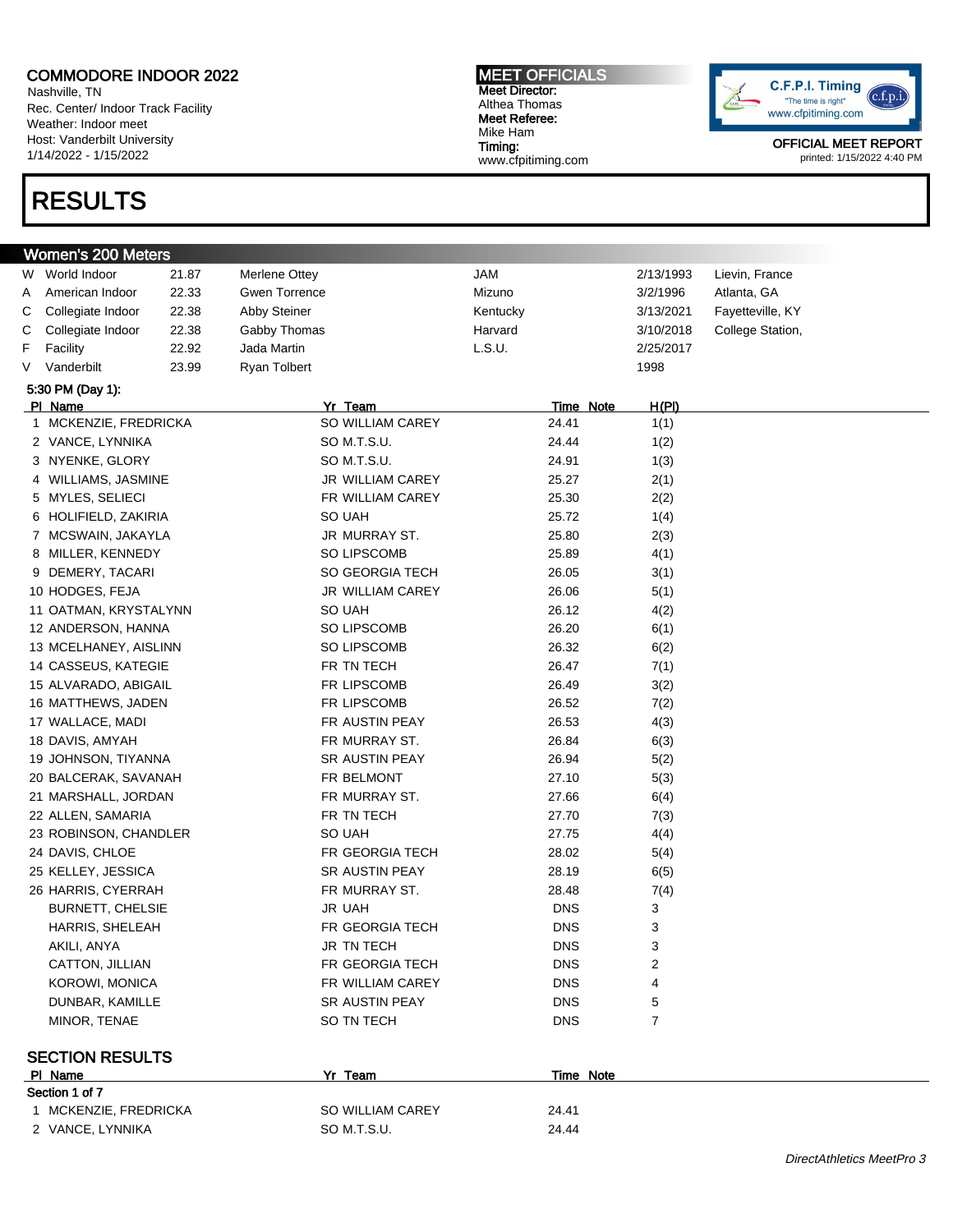Nashville, TN Rec. Center/ Indoor Track Facility Weather: Indoor meet Host: Vanderbilt University 1/14/2022 - 1/15/2022

### RESULTS

MEET OFFICIALS Meet Director: Althea Thomas Meet Referee: Mike Ham Timing: www.cfpitiming.com



OFFICIAL MEET REPORT printed: 1/15/2022 4:40 PM

| Women's 200 Meters (cont'd) |                         |                    |  |
|-----------------------------|-------------------------|--------------------|--|
| PI Name                     | Yr Team                 | Time Note          |  |
| 3 NYENKE, GLORY             | SO M.T.S.U.             | 24.91              |  |
| 4 HOLIFIELD, ZAKIRIA        | SO UAH                  | 25.72              |  |
| Section 2 of 7              |                         |                    |  |
| 1 WILLIAMS, JASMINE         | <b>JR WILLIAM CAREY</b> | 25.27              |  |
| 2 MYLES, SELIECI            | FR WILLIAM CAREY        | 25.30              |  |
| 3 MCSWAIN, JAKAYLA          | JR MURRAY ST.           | 25.80              |  |
| CATTON, JILLIAN             | FR GEORGIA TECH         | <b>DNS</b>         |  |
| Section 3 of 7              |                         |                    |  |
| 1 DEMERY, TACARI            | SO GEORGIA TECH         | 26.05              |  |
| 2 ALVARADO, ABIGAIL         | FR LIPSCOMB             | 26.49              |  |
| <b>BURNETT, CHELSIE</b>     | JR UAH                  | <b>DNS</b>         |  |
| HARRIS, SHELEAH             | FR GEORGIA TECH         | <b>DNS</b>         |  |
| AKILI, ANYA                 | <b>JR TN TECH</b>       | <b>DNS</b>         |  |
| Section 4 of 7              |                         |                    |  |
| 1 MILLER, KENNEDY           | SO LIPSCOMB             | 25.89              |  |
| 2 OATMAN, KRYSTALYNN        | SO UAH                  | 26.12              |  |
| 3 WALLACE, MADI             | FR AUSTIN PEAY          | 26.53              |  |
| 4 ROBINSON, CHANDLER        | SO UAH                  | 27.75              |  |
| KOROWI, MONICA              | FR WILLIAM CAREY        | <b>DNS</b>         |  |
| Section 5 of 7              |                         |                    |  |
| 1 HODGES, FEJA              | <b>JR WILLIAM CAREY</b> | 26.06              |  |
| 2 JOHNSON, TIYANNA          | SR AUSTIN PEAY          | 26.94              |  |
| 3 BALCERAK, SAVANAH         | FR BELMONT              | 27.10              |  |
| 4 DAVIS, CHLOE              | FR GEORGIA TECH         | 28.02              |  |
| DUNBAR, KAMILLE             | SR AUSTIN PEAY          | <b>DNS</b>         |  |
| Section 6 of 7              |                         |                    |  |
| 1 ANDERSON, HANNA           | <b>SO LIPSCOMB</b>      | 26.20              |  |
| 2 MCELHANEY, AISLINN        | SO LIPSCOMB             | 26.32              |  |
| 3 DAVIS, AMYAH              | FR MURRAY ST.           | 26.84              |  |
| 4 MARSHALL, JORDAN          | FR MURRAY ST.           | 27.66              |  |
| 5 KELLEY, JESSICA           | SR AUSTIN PEAY          | 28.19              |  |
| Section 7 of 7              |                         |                    |  |
| 1 CASSEUS, KATEGIE          | FR TN TECH              | 26.47              |  |
| 2 MATTHEWS, JADEN           | FR LIPSCOMB             | 26.52              |  |
| 3 ALLEN, SAMARIA            | FR TN TECH              | 27.70              |  |
| 4 HARRIS, CYERRAH           | FR MURRAY ST.           | 28.48              |  |
| MINOR, TENAE                | SO TN TECH              | <b>DNS</b>         |  |
| Women's 300 Meters          |                         |                    |  |
| 7:10 PM (Day 1):            |                         |                    |  |
| PI Name                     | Yr_Team                 | H(PI)<br>Time Note |  |
| 1 BISHOP, HALEY             | SO VANDERBILT           | 38.33<br>1(1)      |  |
| 2 BROWN, KAIRA              | JR VANDERBILT           | 2(1)<br>39.45      |  |

3 FULLER, MADISON JR VANDERBILT 39.53 1(2) 4 HAGANS, RACHEL 3 1 JR MURRAY ST. 40.18 4(1) 5 BENJAMIN, SHANIYA FR USF 40.30 2(2)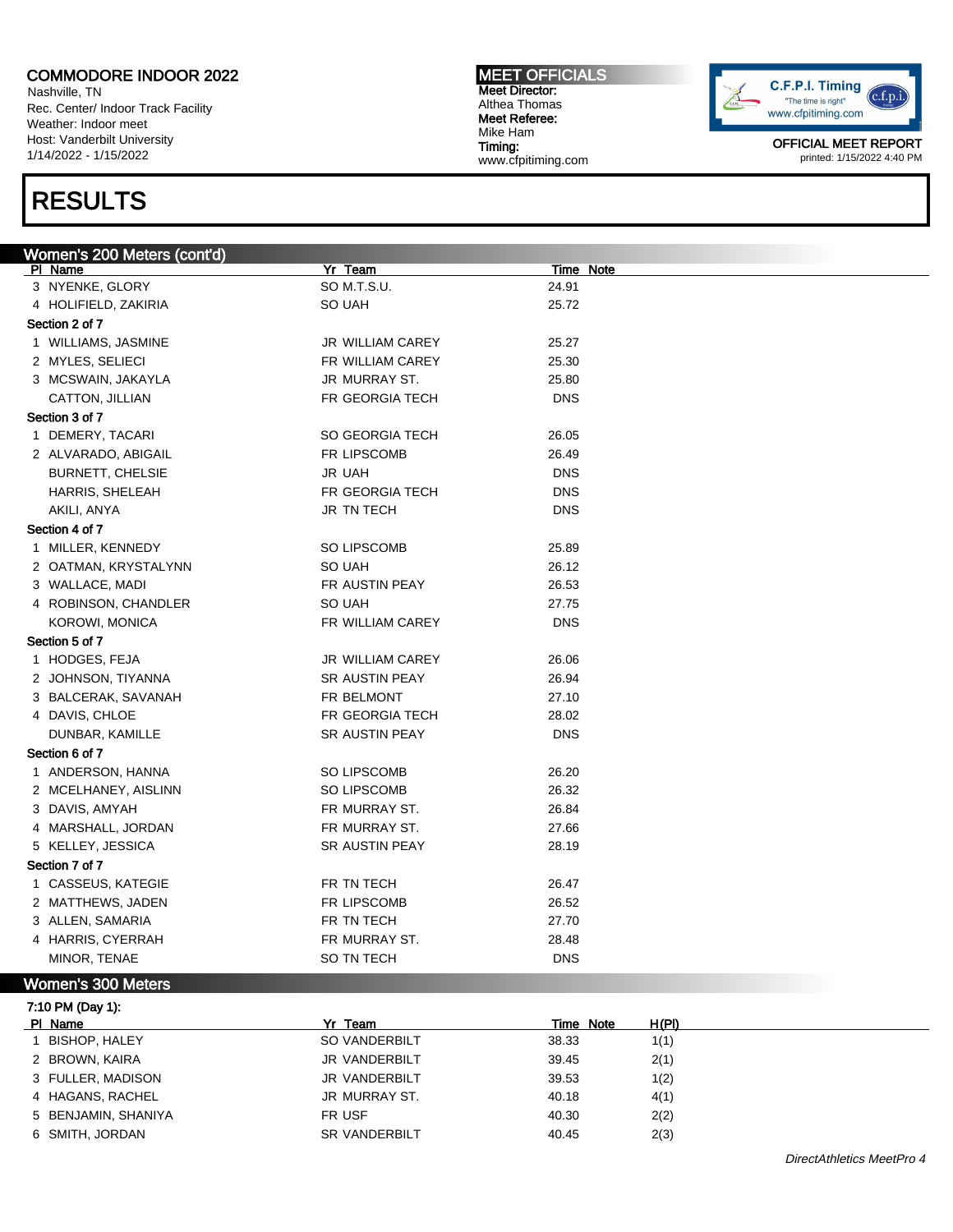Nashville, TN Rec. Center/ Indoor Track Facility Weather: Indoor meet Host: Vanderbilt University 1/14/2022 - 1/15/2022

### RESULTS

#### Women's 300 Meters (cont'd)

7:10 PM (Day 1): Pl Name Yr Team Time Note H(Pl) 7 PRESCOTT, KADESHA JR USF 1999 CONTROLLER AND THE MESSENGER OF THE MESSENGER AND HE WAS ARRESTED FOR A 40.68 8 MOORE, EMORY **EXAMPLE 10** FR BELMONT 40.73 40.73 4(2) 9 JACK, ZAYNE FR USF 40.83 4(3) 10 PLUMMER, CHAKIYA FR USF FR USF 40.94 3(2) 11 MCSWAIN, JAKAYLA JR MURRAY ST. 40.95 3(3) 12 JOHNSON, ALLANA 6(1) SR AUSTIN PEAY 41.21 6(1) 13 SOLEYN, ILENE 6(1) SO GEORGIA TECH 41.24 5(1) 14 O'BANNER, A'KYRAH FR USF FR USF 41.29 41.29 7(1) 15 BENTON-ANDREWS, NIYA SO AUBURN 41.48 41.48 1(3) 16 MALONE, HANNAH FR MURRAY ST. 41.80 6(2) 17 SEARS, SAMYZIA 1998 1999 JR W. KENTUCKY 1999 11.98 5(2) 18 JAMES, TELIYAH FR MURRAY ST. 42.04 5(3) 19 COUCH, QUEEN FR W. KENTUCKY 42.23 7(2) 20 STEPHEN, ASHLEIGH FR AUSTIN PEAY 42.60 6(3) 21 JONES, NEVAGANT SO WILLIAM CAREY 42.73 4(4) 22 RICHMOND, SARAH FR BELMONT 42.83 4(5) 23 COCKERHAM, GEORGIA FR BELMONT 42.90 6(4) 24 DIEBENOW, MICHELLA FR BELMONT 43.06 5(4) 25 FRANCIS, JADEN FR USF 43.22 5(5) 26 WALLACE, MADI FR AUSTIN PEAY 43.76 6(5) 27 VOLLET, ANNA 1999 1999 10: JR MURRAY ST. 43.89 43.89 1/3 28 BULOW, JOHANNA FR M.T.S.U. 44.37 7(4) 29 PAYNE, RACHEL THE RESERVIEW FR W. KENTUCKY THE 45.57 THE 7(5) 30 EDMUNDSON, TAYLOR SR LIPSCOMB 45.70 6(6) 31 GRIFFIN, AUDREY SR W. KENTUCKY 45.82 7(6) JINKS, ASIA SR AUBURN DNS 1 COLBERT, TYLAR GEREEN SAND URAUBURN DIS DISTURBATION DISTURBATION OF A LIMIT OF DISTURBATION OF A LIMIT OF DIS CAMPBELL, BRITTNEY GAMPBELL, BRITTNEY CAMPBELL, BRITTNEY SECTION RESULTS

#### PI Name **Time Note PI Name PI Name PI Name PI Name PI Name PI Name PI Name PI Name PI Name PI Name PI Name PI Name PI Name PI Name PI Name PI NAME PI NAME PI NAME PI NAME PI NAME P** Section 1 of 7 1 BISHOP, HALEY SO VANDERBILT 38.33 2 FULLER, MADISON JR VANDERBILT 39.53 3 BENTON-ANDREWS, NIYA SO AUBURN 41.48 JINKS, ASIA DISCOVER SR AUBURN DISCOVER AND DISCOVER AND DISCOVER AND DISCOVER AND DISCOVER AND DISCOVER AND D Section 2 of 7 1 BROWN, KAIRA 39.45 2 BENJAMIN, SHANIYA FR USF FR USF 40.30 3 SMITH, JORDAN SR VANDERBILT 40.45 COLBERT, TYLAR DISCOLD DISCOLD BE A URAUBURN DISCOLD DISCOLD DISCOLD BE A USUAL DISCOLD DISCOLD DISCOLD DISCOLD A U Section 3 of 7 1 PRESCOTT, KADESHA JR USF JR USF 40.68 2 PLUMMER, CHAKIYA **FR USF 1999** 40.94 3 MCSWAIN, JAKAYLA JR MURRAY ST. 40.95

MEET OFFICIALS Meet Director: Althea Thomas Meet Referee: Mike Ham Timing: www.cfpitiming.com

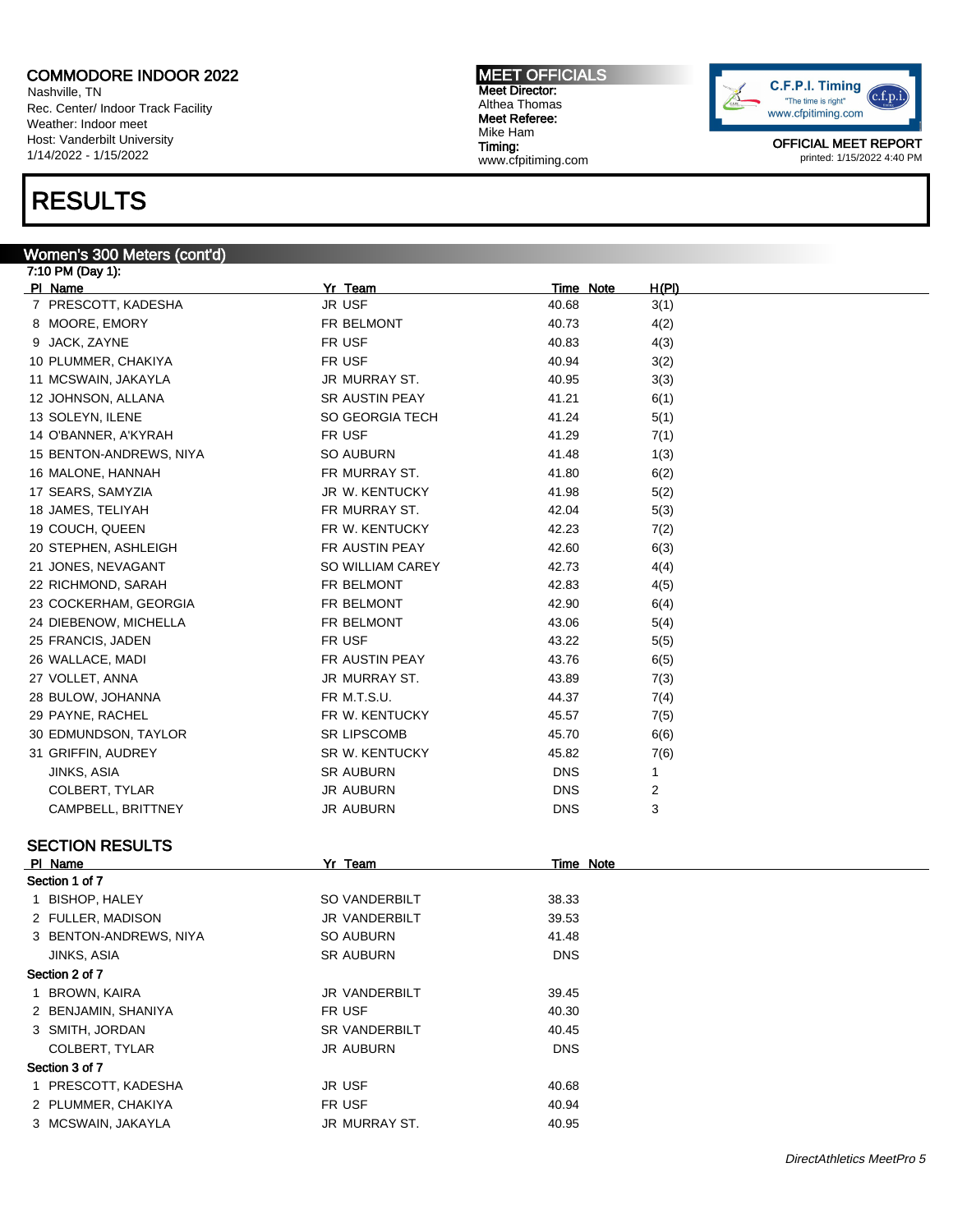Nashville, TN Rec. Center/ Indoor Track Facility Weather: Indoor meet Host: Vanderbilt University 1/14/2022 - 1/15/2022

### RESULTS

Women's 300 Meters (cont'd) PI Name **Yr Team** Yr Team Time Note CAMPBELL, BRITTNEY JR AUBURN DNS Section 4 of 7 1 HAGANS, RACHEL 1 1 1 JR MURRAY ST. 40.18 2 MOORE, EMORY 60.73 3 JACK, ZAYNE FR USF 40.83 4 JONES, NEVAGANT 42.73 5 RICHMOND, SARAH FR BELMONT 42.83 Section 5 of 7 1 SOLEYN, ILENE **SO GEORGIA TECH** 41.24 2 SEARS, SAMYZIA 1988 JR W. KENTUCKY 41.98 3 JAMES, TELIYAH FR MURRAY ST. 42.04 4 DIEBENOW, MICHELLA FR BELMONT 43.06 5 FRANCIS, JADEN FR USF FR USF 43.22 Section 6 of 7 1 JOHNSON, ALLANA SR AUSTIN PEAY 41.21 2 MALONE, HANNAH FR MURRAY ST. 41.80 3 STEPHEN, ASHLEIGH FR AUSTIN PEAY 42.60 4 COCKERHAM, GEORGIA FR BELMONT 42.90 5 WALLACE, MADI **FR AUSTIN PEAY** 43.76 6 EDMUNDSON, TAYLOR SR LIPSCOMB 45.70 Section 7 of 7 1 O'BANNER, A'KYRAH FR USF FR USF 41.29 2 COUCH, QUEEN FR W. KENTUCKY 42.23 3 VOLLET, ANNA JR MURRAY ST. 43.89 4 BULOW, JOHANNA 64 CHANNA FR M.T.S.U. 44.37 5 PAYNE, RACHEL FR W. KENTUCKY 45.57 6 GRIFFIN, AUDREY SR W. KENTUCKY 45.82 Women's 5000 Meters W World Indoor 14:18.86 Genzebe Dibaba ETH 2/19/2015 Stockholm, A American Indoor 14:47.52 Shalane Flanagan Nike Nike 2/7/2009 Boston, MA C Collegiate Indoor 15:12.22 Emily Sisson Providence 2/28/2015 New York, NY F Facility 15:53.20 Megan Cuningham Missouri 2/9/2018 V Vanderbilt 16:14.30 Liz Anderson 2014 7:50 PM (Day 1): Pl Name **Time Note Pl Name** Note **Pl Name** Note **Pl Name** Note **Pl Name** Note 1 WYLES, RUBY **FR TN TECH** 17:38.28 2 FLAHERTY, KATIE SO BELMONT 17:46.27 3 VANDERKOLK, KAITLYN FR BELMONT 17:49.64 4 LITZINGER, GRACE **FR BELMONT** 17:51.86 5 LABOY, AMANDA FR TN TECH 18:18.04 6 LONG, MADILYN FR TN TECH 19:09.96 7 BRADY, AMELIA **FR UAH 19:14.51** 8 BRADFORD, EMMA FR TN TECH 19:42.47 9 DYE, MARY **FR W. KENTUCKY** 19:43.00 FILER, GILLIAN DISCONSITED A SO GEORGIA TECH DISCONSITED A DISCONSITED A LOST ON SOLUTIONS

MEET OFFICIALS Meet Director: Althea Thomas Meet Referee: Mike Ham Timing:

www.cfpitiming.com

UDOVICH, SHELBY **ER TN TECH** DNS

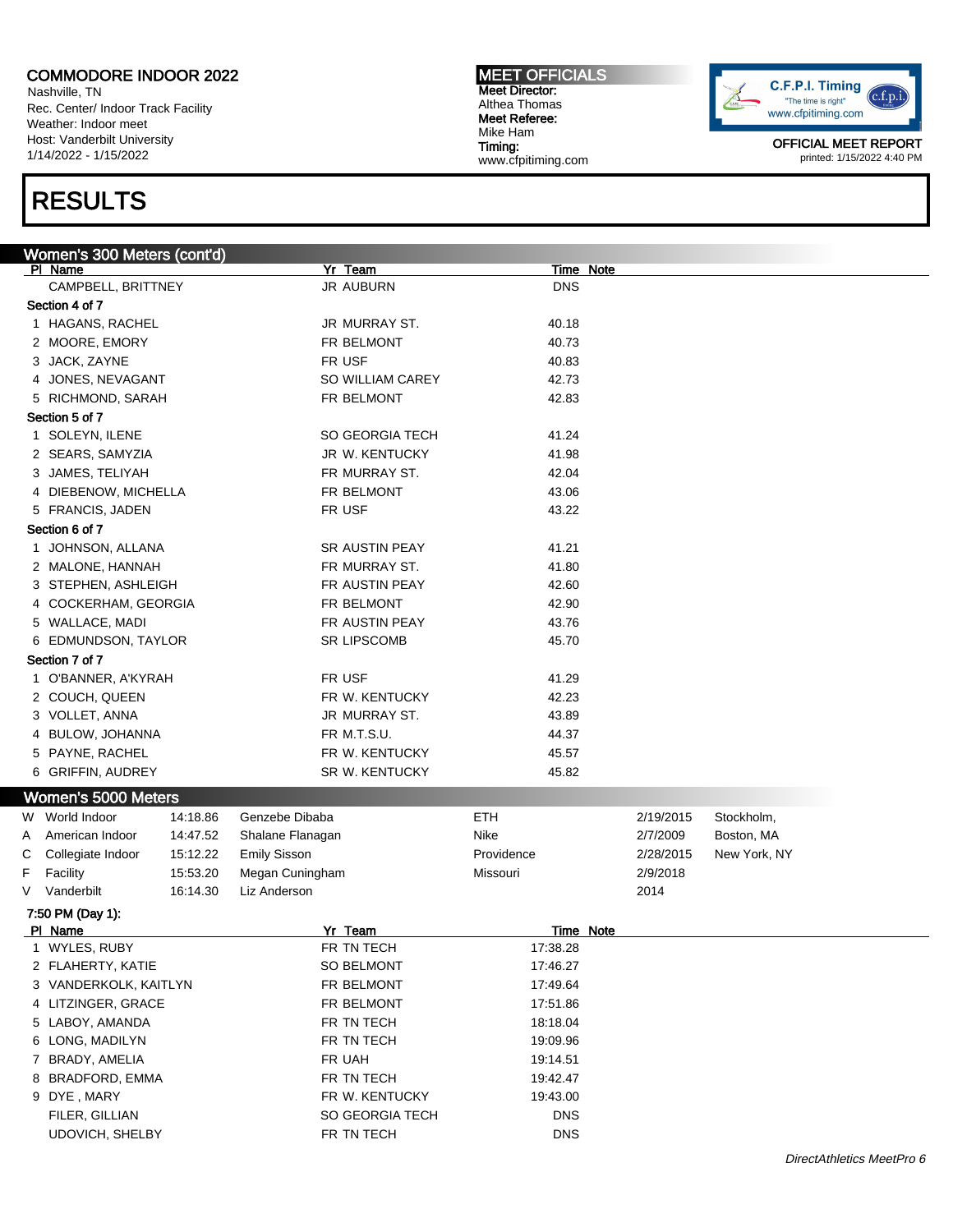Nashville, TN Rec. Center/ Indoor Track Facility Weather: Indoor meet Host: Vanderbilt University 1/14/2022 - 1/15/2022

### RESULTS

#### Women's 5000 Meters (cont'd) 7:50 PM (Day 1): PI Name Time Note HECKMAN, SAVANNAH SR W. KENTUCKY DNS RUTHERFORD, LUCY SO W. KENTUCKY DNS Women's 400 Meters W World Indoor **49.59** Jamila Kratochvilova **TCH 3/7/1982** Milan, Spain A American Indoor 50.34 Kendall Ellis College Station, USC 3/10/2018 College Station, C Collegiate Indoor 50.34 Kendall Ellis USC USC 3/10/2018 College Station, F Facility 51.77 Daina Harper Arkansas 2/24/2017 V Vanderbilt 52.75 Ryan Tolbert 1996 2:00 PM (Day 2): Pl Name Yr Team Time Note H(Pl) 1 NYENKE, GLORY SO M.T.S.U. 55.80 1(1) 2 ALLERS-LIBURD, ZAHRIA FR USF 55.90 1(2) 3 PHILLIPS, KENISHA SO AUSTIN PEAY 56.33 3(1) 4 TROUPE, LYDIA SO GEORGIA TECH 57.49 2(1) 5 WILLIAMS, JASMINE **SAULLIAM CAREY** 57.67 1(3) 6 BANGALA, MARIA SO MURRAY ST. 58.34 2(2) 7 CARTER, KIARA 68.20 (2) TR LIPSCOMB 58.46 58.46 (3/2) 8 LONG, KENDALL SR LIPSCOMB 58.56 5(1) 9 CRAWFORD, REESE THE SECORGIA TECH 58.60 4(1) 10 HODGES, FEJA JR WILLIAM CAREY 58.90 4(2) 11 ANDERSON, HANNA SO LIPSCOMB 59.17 4(3) 12 NWAJAGU, AMARA 63(3) 61 NM CHECH 59.34 59.34 59.34 59.34 59.34 59.34 59.34 59.34 59.34 59.34 59.34 59.34 59 13 ALVARADO, ABIGAIL FR LIPSCOMB 59.71 3(4) 14 MATTHEWS, JADEN **FR LIPSCOMB** 59.78 5(2) 15 JOHNSON, ALLANA SR AUSTIN PEAY 1:00.81 2(3) 16 STEPHEN, ASHLEIGH FR AUSTIN PEAY 1:01.27 3(5) 17 STEPHENS, TRENIA FR TN TECH 1:01.41 4(4) 18 PAYNE, RACHEL THE RESERVIEW FR W. KENTUCKY THE RESERVE 1:03.37 5(3) 19 DAVIS, AMYAH 1:08.94 1:08.94 1:08.94 1:08.94 1:08.94 1:08.94 1:08.94 1:08.94 1:05 20 HARRIS, CYERRAH FR MURRAY ST. 1:09.59 5(4) CAMPBELL, BRITTNEY **STATE SERVICE SERVICE SERVICE SERVICE SERVICE SERVICE SERVICE SERVICE SERVICE SERVICE SERVICE SERVICE SERVICE SERVICE SERVICE SERVICE SERVICE SERVICE SERVICE SERVICE SERVICE SERVICE SERVICE SERVICE SERV** BURNETT, CHELSIE JR UAH DNS 2 BAXTER, JADAJA FR USF DNS 5 SECTION RESULTS PI Name Time Note Section 1 of 5 1 NYENKE, GLORY SO M.T.S.U. 55.80 2 ALLERS-LIBURD, ZAHRIA FR USF FR USF 55.90 3 WILLIAMS, JASMINE **12 ST.67 ST.67** JR WILLIAM CAREY 57.67 CAMPBELL, BRITTNEY GAMPBELL, BRITTNEY SALL BRITTING AND URLY AND UNITS AND LOTS Section 2 of 5



MEET OFFICIALS Meet Director: Althea Thomas Meet Referee: Mike Ham Timing: www.cfpitiming.com

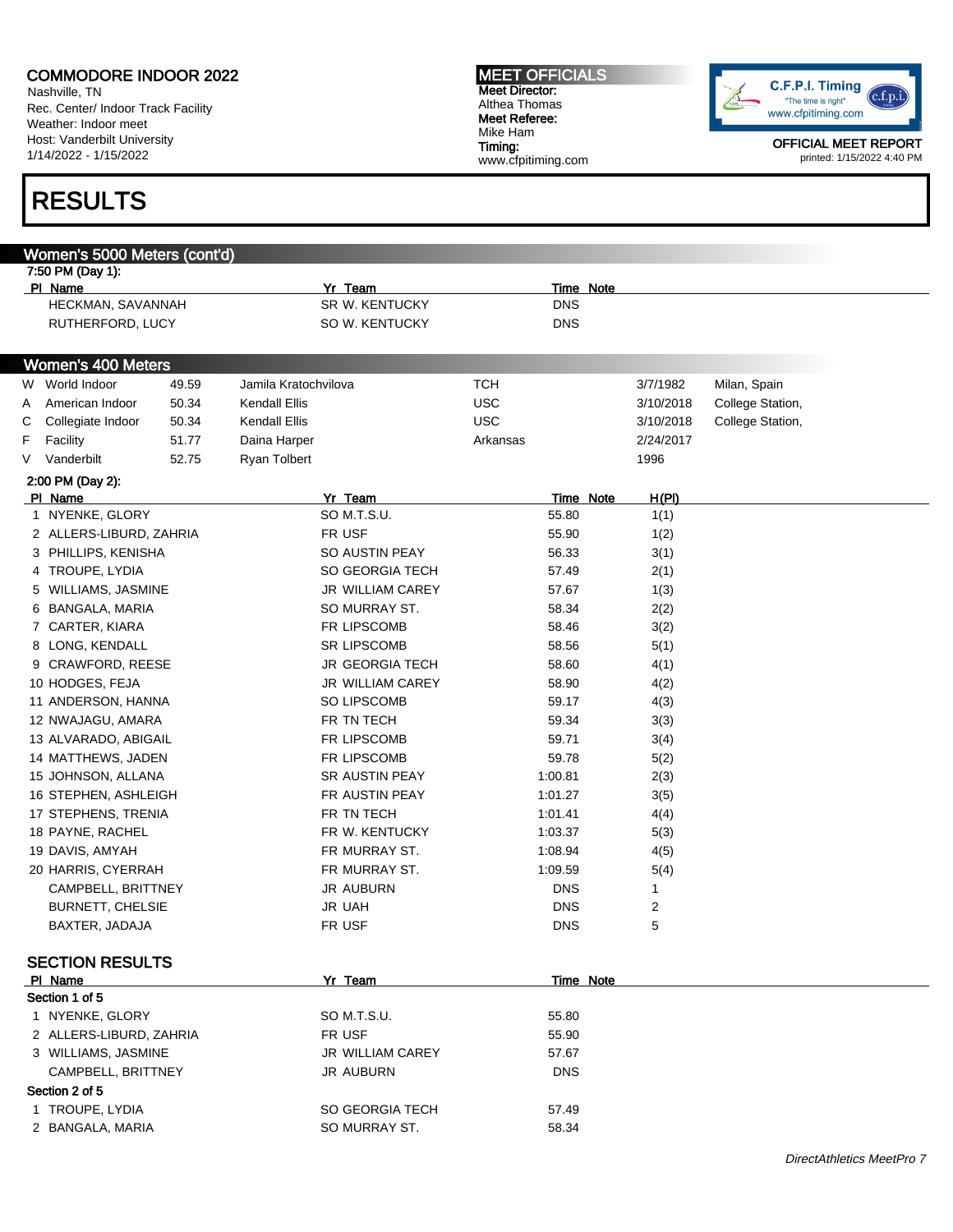Nashville, TN Rec. Center/ Indoor Track Facility Weather: Indoor meet Host: Vanderbilt University 1/14/2022 - 1/15/2022

### RESULTS

Women's 400 Meters (cont'd) Pr Team Time Note 3 JOHNSON, ALLANA SR AUSTIN PEAY 1:00.81 BURNETT, CHELSIE **DRAG DISCRIPTION CHARGE OF A CHARGE OF A CHARGE OF A CHARGE OF A CHARGE OF A CHARGE OF A CHARGE** Section 3 of 5 1 PHILLIPS, KENISHA SO AUSTIN PEAY 56.33 2 CARTER, KIARA 68.46 3 NWAJAGU, AMARA **FR TN TECH 59.34** 4 ALVARADO, ABIGAIL **FR LIPSCOMB** 59.71 5 STEPHEN, ASHLEIGH FR AUSTIN PEAY 1:01.27 Section 4 of 5 1 CRAWFORD, REESE **JR GEORGIA TECH** 58.60 2 HODGES, FEJA JR WILLIAM CAREY 58.90 3 ANDERSON, HANNA SO LIPSCOMB 59.17 4 STEPHENS, TRENIA FR TN TECH 1:01.41 5 DAVIS, AMYAH **FR MURRAY ST.** 1:08.94 Section 5 of 5 1 LONG, KENDALL SR LIPSCOMB 58.56 2 MATTHEWS, JADEN **FR LIPSCOMB** 59.78 3 PAYNE, RACHEL **FR W. KENTUCKY** 1:03.37 4 HARRIS, CYERRAH FR MURRAY ST. 1:09.59 BAXTER, JADAJA FR USF DNS Women's 800 Meters W World Indoor at 1:55.82 Jolanda Ceplak SLO SLO 3/3/2002 Vienna, Austria A American Indoor 1:58.29 Ajee' Wilson and adidas adidas 2/8/2020 New York, NY C Collegiate Indoor 1:58.40 Athing Mu Texas A&M 2/27/2021 College Station, F Facility 2:02.62 Jazmine Fray TX A&M 2/25/2017 V Vanderbilt 2:04.24 Courtney Clayton 2017 2:35 PM (Day 2): PI Name **H(PI)** Name H(PI) Name Time Note H(PI) 1 PERLAKOWSKI, RILEY FR GEORGIA TECH 2:12.81 1(1) 2 CAMPBELL, LAMIAH SO MURRAY ST. 2:16.42 1(2) 3 DIETRICH, JENNIFER SR AUBURN 2:16.73 1(3) 4 UNTHANK, HALEY SR GEORGIA TECH 2:16.94 1(4) 5 WALKER, ALLIE **FR GEORGIA TECH** 2:17.17 1(5) 6 BYRNE, KATHERINE FR GEORGIA TECH 2:17.31 1(6) 7 SOLEYN, ILENE SO GEORGIA TECH 2:18.03 1(7) 8 SMITH, MIKAELA SR AUSTIN PEAY 2:18.36 2(1) 9 LEWIS-HAYNES, LAUREN FR AUSTIN PEAY 2:19.61 2(2) 10 HOWARD, MOLLY SR AUSTIN PEAY 2:22.25 2(3) 11 MARSHALL, QUANISHA JR M.T.S.U. 2:23.58 2(4) 12 WEIST, ABBY FR UAH 2:39.40 2(5) CANNON, ERIN JR UAH DNS 1 WEEMS, PRESLEY **SR AUBURN SR AUBURN** DNS 1 CUNNINGHAM, CAITLIN SR M.T.S.U. DNS 2 FRANCIS, JADEN FR USF DNS 2 POWELL , MADELINE THE R W. KENTUCKY THE R W. THE R W. ASSEMBLE 2 CORTES, SYLVIA JR UAH DNS 2

MEET OFFICIALS Meet Director: Althea Thomas Meet Referee: Mike Ham Timing:

www.cfpitiming.com

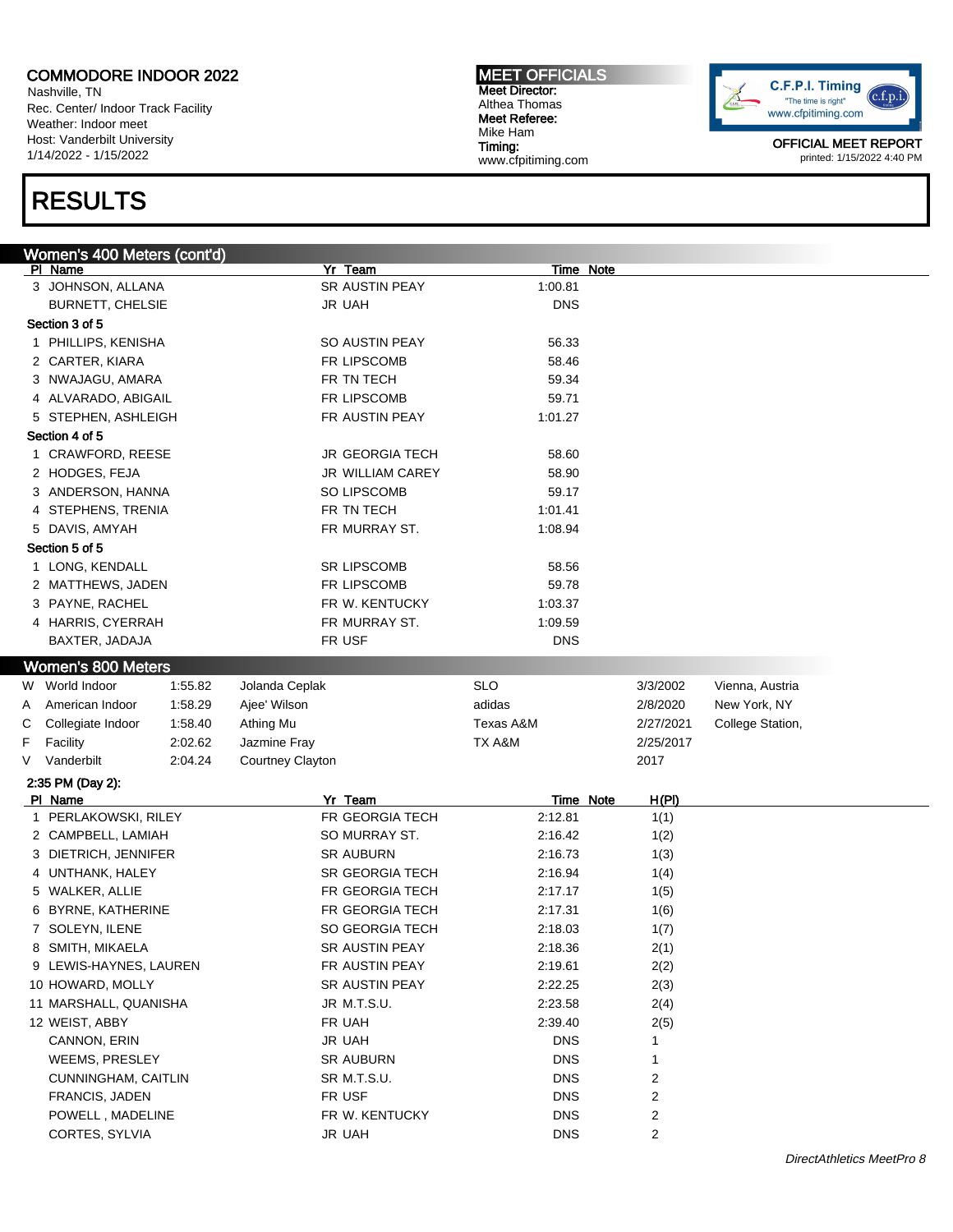Nashville, TN Rec. Center/ Indoor Track Facility Weather: Indoor meet Host: Vanderbilt University 1/14/2022 - 1/15/2022

Women's 800 Meters (cont'd)

### RESULTS

| 2:35 PM (Day 2):       |                        |            |                |  |
|------------------------|------------------------|------------|----------------|--|
| PI Name                | Yr Team                | Time Note  | H(PI)          |  |
| KNOWLES, JASMINE       | FR USF                 | <b>DNS</b> | $\overline{2}$ |  |
| DIXON, BRITNIE         | SO TN TECH             | <b>DNS</b> | 2              |  |
| <b>SECTION RESULTS</b> |                        |            |                |  |
| PI Name                | Yr Team                | Time Note  |                |  |
| Section 1 of 2         |                        |            |                |  |
| 1 PERLAKOWSKI, RILEY   | FR GEORGIA TECH        | 2:12.81    |                |  |
| 2 CAMPBELL, LAMIAH     | SO MURRAY ST.          | 2:16.42    |                |  |
| 3 DIETRICH, JENNIFER   | <b>SR AUBURN</b>       | 2:16.73    |                |  |
| 4 UNTHANK, HALEY       | <b>SR GEORGIA TECH</b> | 2:16.94    |                |  |
| 5 WALKER, ALLIE        | FR GEORGIA TECH        | 2:17.17    |                |  |
| 6 BYRNE, KATHERINE     | FR GEORGIA TECH        | 2:17.31    |                |  |
| 7 SOLEYN, ILENE        | SO GEORGIA TECH        | 2:18.03    |                |  |
| CANNON, ERIN           | <b>JR UAH</b>          | <b>DNS</b> |                |  |
| WEEMS, PRESLEY         | <b>SR AUBURN</b>       | <b>DNS</b> |                |  |
| Section 2 of 2         |                        |            |                |  |
| 1 SMITH, MIKAELA       | SR AUSTIN PEAY         | 2:18.36    |                |  |
| 2 LEWIS-HAYNES, LAUREN | FR AUSTIN PEAY         | 2:19.61    |                |  |
| 3 HOWARD, MOLLY        | <b>SR AUSTIN PEAY</b>  | 2:22.25    |                |  |
| 4 MARSHALL, QUANISHA   | JR M.T.S.U.            | 2:23.58    |                |  |
| 5 WEIST, ABBY          | FR UAH                 | 2:39.40    |                |  |
| CUNNINGHAM, CAITLIN    | SR M.T.S.U.            | <b>DNS</b> |                |  |
| <b>FRANCIS, JADEN</b>  | FR USF                 | <b>DNS</b> |                |  |
| POWELL, MADELINE       | FR W. KENTUCKY         | <b>DNS</b> |                |  |
| CORTES, SYLVIA         | <b>JR UAH</b>          | <b>DNS</b> |                |  |
| KNOWLES, JASMINE       | FR USF                 | <b>DNS</b> |                |  |
| DIXON, BRITNIE         | <b>SO TN TECH</b>      | <b>DNS</b> |                |  |

#### Women's 1000 Meters

V Vanderbilt 2:49.64 Kristen Findley 2012

#### 6:30 PM (Day 1): PI Name **Time Note** H(PI) **PI Name Yr Team Yr Team Time Note** H(PI) 1 WEEMS, PRESLEY SR AUBURN V 2:46.03 1(1) 2 JENSEN, GRACE SR VANDERBILT V 2:47.42 1(2) 3 FEGANS, NICOLE SR GEORGIA TECH V 2:48.51 1(3) 4 PERLAKOWSKI, RILEY FR GEORGIA TECH 2:50.08 1(4) 5 ECK, CAROLINE JR VANDERBILT 2:50.33 1(5) 6 PHELPS, LAINEY SO VANDERBILT 2:52.14 1(6) 7 BLAIR, JOSLIN FR VANDERBILT 2:52.28 2(1) 8 ANDERSON, NICOLE SO VANDERBILT 2:52.83 1(7) 9 COPELAND, SARAH FR GEORGIA TECH 2:54.52 1(8) 10 LAMBERT, ELLA FR VANDERBILT 2:55.57 2(2) 11 NARAYANI, NIKI SO VANDERBILT 2:56.47 1(9) 12 ROSENBERG, JULIA FR VANDERBILT 2:56.84 2(3) 13 WALKER, ALLIE **FR GEORGIA TECH** 2:57.96 2(4) 14 HALLUM, LILY SO BELMONT 2:58.19 2(5)

MEET OFFICIALS Meet Director: Althea Thomas Meet Referee: Mike Ham Timing: www.cfpitiming.com

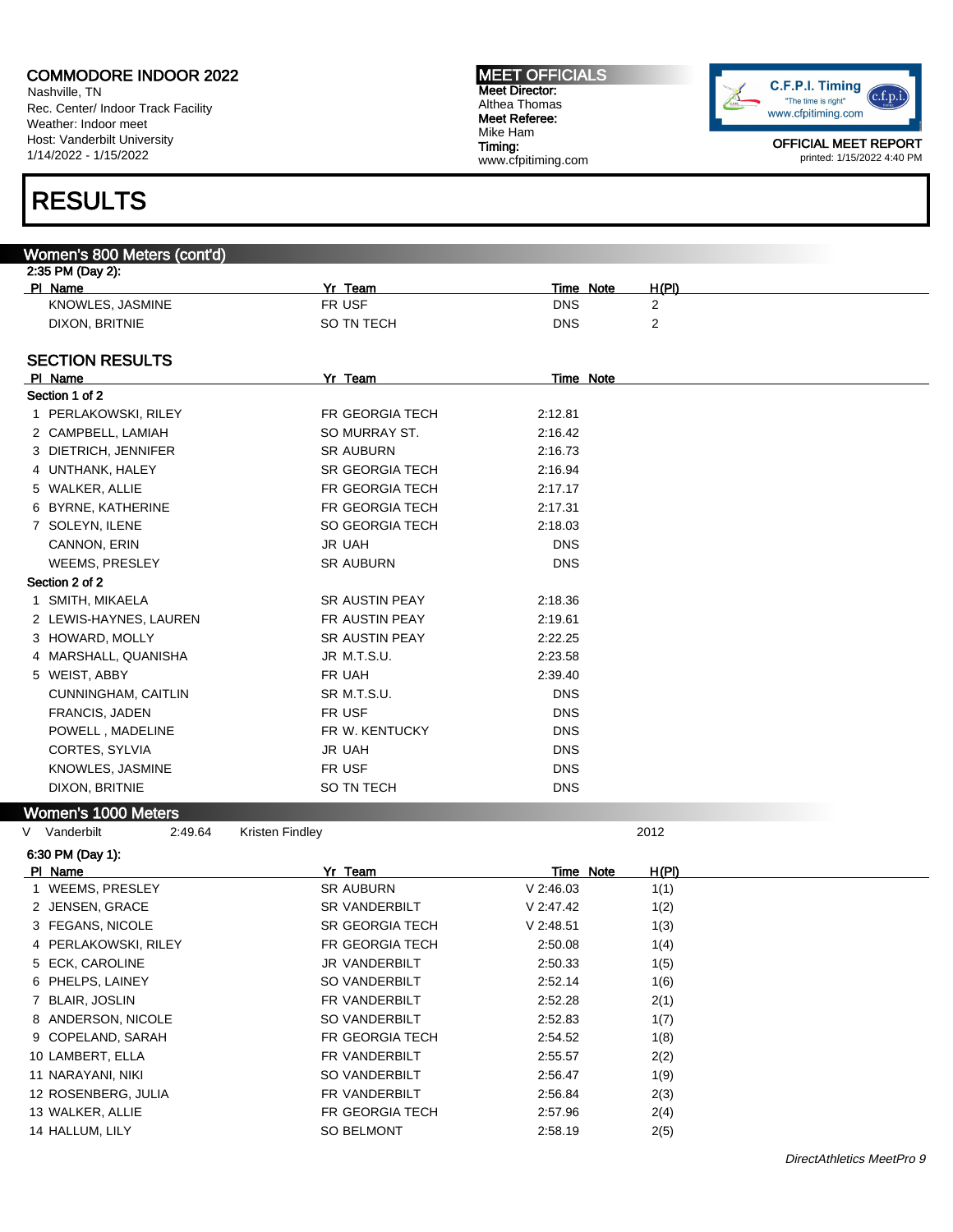Nashville, TN Rec. Center/ Indoor Track Facility Weather: Indoor meet Host: Vanderbilt University 1/14/2022 - 1/15/2022

### RESULTS

#### Women's 1000 Meters (cont'd)

6:30 PM (Day 1): Pl Name Yr Team Time Note H(Pl) 15 KNOWLES, JASMINE FR USF 2:59.64 2(6) 16 BYRNE, KATHERINE FR GEORGIA TECH 3:01.55 2(7) 17 SMITH, MIKAELA SR AUSTIN PEAY 3:02.78 3(1) 18 LEWIS-HAYNES, LAUREN FR AUSTIN PEAY 3:05.73 3(2) 19 CURRY, EMMA 63(3) **FR VANDERBILT** 3:06.14 3(3) 20 PINON, JACQUELINE SR VANDERBILT 3:08.65 3(4) 21 CLIFFORD, GIGI FR VANDERBILT 3:13.18 3(5) WALKER, HALEY **SR VANDERBILT SALES ASSESSED** SR VANDERBILT SHELBY, TAIYA SR VANDERBILT DNS 3 POWELL , MADELINE THE R W. KENTUCKY THE R W. HENRY THE R ONS STATE AND RESERVE THE R W. HENRY AND THE R ONE OF SECTION RESULTS PI Name Time Note Section 1 of 3 1 WEEMS, PRESLEY SR AUBURN V 2:46.03 2 JENSEN, GRACE SR VANDERBILT V 2:47.42 3 FEGANS, NICOLE SR GEORGIA TECH V 2:48.51 4 PERLAKOWSKI, RILEY FR GEORGIA TECH 2:50.08 5 ECK, CAROLINE JR VANDERBILT 2:50.33 6 PHELPS, LAINEY SO VANDERBILT 2:52.14 7 ANDERSON, NICOLE SO VANDERBILT 2:52.83 8 COPELAND, SARAH FR GEORGIA TECH 2:54.52 9 NARAYANI, NIKI SO VANDERBILT 2:56.47 WALKER, HALEY **SR VANDERBILT** DNS Section 2 of 3 1 BLAIR, JOSLIN **FR VANDERBILT** 2:52.28 2 LAMBERT, ELLA FR VANDERBILT 2:55.57 3 ROSENBERG, JULIA FR VANDERBILT 2:56.84 4 WALKER, ALLIE **FR GEORGIA TECH** 2:57.96 5 HALLUM, LILY SO BELMONT 2:58.19 6 KNOWLES, JASMINE **FRIUSH FRIUSH 12:59.64** PHONES 7 BYRNE, KATHERINE FR GEORGIA TECH 3:01.55 Section 3 of 3 1 SMITH, MIKAELA SR AUSTIN PEAY 3:02.78 2 LEWIS-HAYNES, LAUREN FR AUSTIN PEAY 3:05.73 3 CURRY, EMMA 61 CURRY, EMMA FR VANDERBILT 3:06.14 4 PINON, JACQUELINE SR VANDERBILT 3:08.65 5 CLIFFORD, GIGI **FR VANDERBILT** 3:13.18 SHELBY, TAIYA DISCRIPTION SR VANDERBILT THE DISCRIPTION ON SAFE POWELL , MADELINE THE RESERVE FR W. KENTUCKY THE ROOMS ONS

MEET OFFICIALS Meet Director: Althea Thomas Meet Referee: Mike Ham Timing:

www.cfpitiming.com

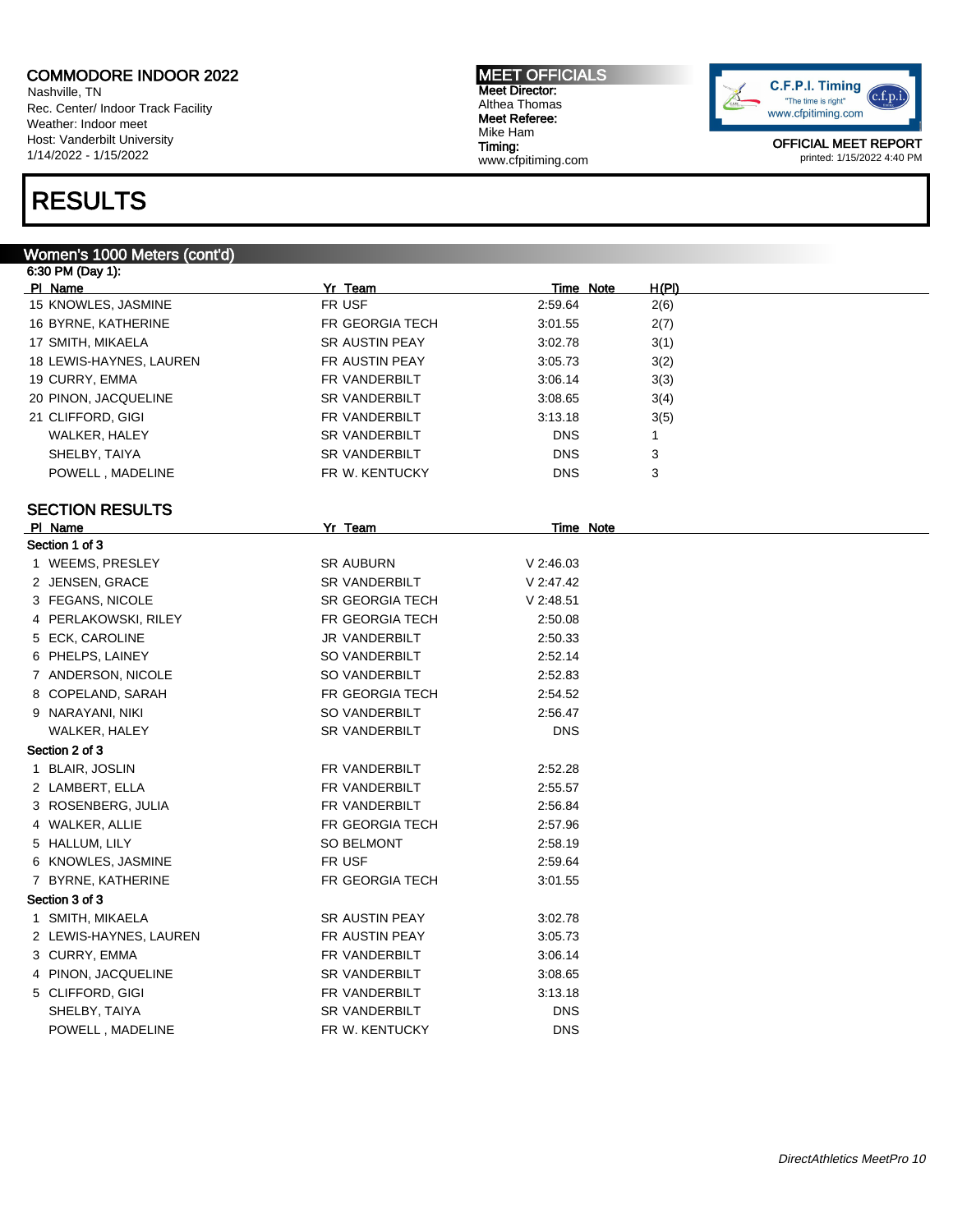Nashville, TN Rec. Center/ Indoor Track Facility Weather: Indoor meet Host: Vanderbilt University 1/14/2022 - 1/15/2022

## RESULTS

MEET OFFICIALS Meet Director: Althea Thomas Meet Referee: Mike Ham Timing: www.cfpitiming.com



|   | Women's 1 Mile Run     |         |                       |               |              |                  |
|---|------------------------|---------|-----------------------|---------------|--------------|------------------|
|   | W World Indoor         | 4:13.31 | Genzebe Dibaba        | ETH           | 2/17/2016    | Stockholm, SWE   |
| A | American Indoor        | 4:16.85 | <b>Elle Purrier</b>   | New Balance   | 2/2/2020     | New York, NY     |
| С | Collegiate Indoor      | 4:25.91 | Jenny Barringer       | Colorado      | 2/28/2009    | College Station, |
| F | Facility               | 4:34.01 | Rachel Pocratsky      | Virginia Tech | 2/10/2018    |                  |
| V | Vanderbilt             | 4:39.96 | Sara Barron           |               | 2/12/2016    |                  |
|   | 1:00 PM (Day 2):       |         |                       |               |              |                  |
|   | PI Name                |         | Yr Team               | Time Note     | <u>H(PI)</u> |                  |
|   | 1 FEGANS, NICOLE       |         | SR GEORGIA TECH       | 4:45.14       | 1(1)         |                  |
|   | 2 HECKMAN, SAVANNAH    |         | SR W. KENTUCKY        | 4:51.49       | 1(2)         |                  |
|   | 3 COPELAND, SARAH      |         | FR GEORGIA TECH       | 4:57.42       | 1(3)         |                  |
|   | 4 PORTERFIELD, HALLIE  |         | FR AUBURN             | 4:59.21       | 1(4)         |                  |
|   | 5 BRADY, MARY          |         | FR GEORGIA TECH       | 5:04.85       | 1(5)         |                  |
|   | 6 BOICE, SOPHIE        |         | FR GEORGIA TECH       | 5:05.54       | 1(6)         |                  |
|   | 7 THUSS, HANNAH        |         | FR AUBURN             | 5:08.08       | 1(7)         |                  |
|   | 8 GARTER, BROOKE       |         | FR BELMONT            | 5:08.74       | 2(1)         |                  |
|   | 9 SECHREST, ASHLEY     |         | FR GEORGIA TECH       | 5:10.28       | 2(2)         |                  |
|   | 10 CESNIK, TINA        |         | SR TN TECH            | 5:29.95       | 2(3)         |                  |
|   | 11 KLAMORICK, ALLENA   |         | FR LIPSCOMB           | 5:43.97       | 2(4)         |                  |
|   | 12 HURT, MADDY         |         | SR W. KENTUCKY        | 5:50.59       | 2(5)         |                  |
|   | 13 FILKINS, MIKAYLA    |         | <b>JR AUSTIN PEAY</b> | 6:05.61       | 2(6)         |                  |
|   | 14 MILES, DESTINY      |         | FR MURRAY ST.         | 6:38.21       | 2(7)         |                  |
|   | CHEPKURUI, MERCY       |         | SO M.T.S.U.           | <b>DNS</b>    | 1            |                  |
|   | JEBOR, JOICE           |         | SR M.T.S.U.           | <b>DNS</b>    | 1            |                  |
|   | LIMATUKEI, NAOMY       |         | FR M.T.S.U.           | <b>DNS</b>    | 1            |                  |
|   | VAUGHN, JENNA          |         | JR W. KENTUCKY        | <b>DNS</b>    | 2            |                  |
|   | EVANS, AMIRR           |         | SO MURRAY ST.         | <b>DNS</b>    | 2            |                  |
|   | HUMPHRY, ZARRA         |         | SO MURRAY ST.         | <b>DNS</b>    | 2            |                  |
|   | JEBOR, FRANCISCA       |         | SO M.T.S.U.           | <b>DNS</b>    | 2            |                  |
|   |                        |         |                       |               |              |                  |
|   | <b>SECTION RESULTS</b> |         |                       |               |              |                  |
|   | PI Name                |         | Yr Team               | Time Note     |              |                  |
|   | Section 1 of 2         |         |                       |               |              |                  |
|   | 1 FEGANS, NICOLE       |         | SR GEORGIA TECH       | 4:45.14       |              |                  |
|   | 2 HECKMAN, SAVANNAH    |         | SR W. KENTUCKY        | 4:51.49       |              |                  |
|   | 3 COPELAND, SARAH      |         | FR GEORGIA TECH       | 4:57.42       |              |                  |
|   | 4 PORTERFIELD, HALLIE  |         | <b>FR AUBURN</b>      | 4:59.21       |              |                  |
|   | 5 BRADY, MARY          |         | FR GEORGIA TECH       | 5:04.85       |              |                  |
|   | 6 BOICE, SOPHIE        |         | FR GEORGIA TECH       | 5:05.54       |              |                  |
|   | 7 THUSS, HANNAH        |         | FR AUBURN             | 5:08.08       |              |                  |
|   | CHEPKURUI, MERCY       |         | SO M.T.S.U.           | <b>DNS</b>    |              |                  |
|   | JEBOR, JOICE           |         | SR M.T.S.U.           | <b>DNS</b>    |              |                  |
|   | LIMATUKEI, NAOMY       |         | FR M.T.S.U.           | <b>DNS</b>    |              |                  |
|   | Section 2 of 2         |         |                       |               |              |                  |
|   | 1 GARTER, BROOKE       |         | FR BELMONT            | 5:08.74       |              |                  |
|   | 2 SECHREST, ASHLEY     |         | FR GEORGIA TECH       | 5:10.28       |              |                  |
|   | 3 CESNIK, TINA         |         | SR TN TECH            | 5:29.95       |              |                  |
|   | 4 KLAMORICK, ALLENA    |         | FR LIPSCOMB           | 5.43.97       |              |                  |
|   |                        |         |                       |               |              |                  |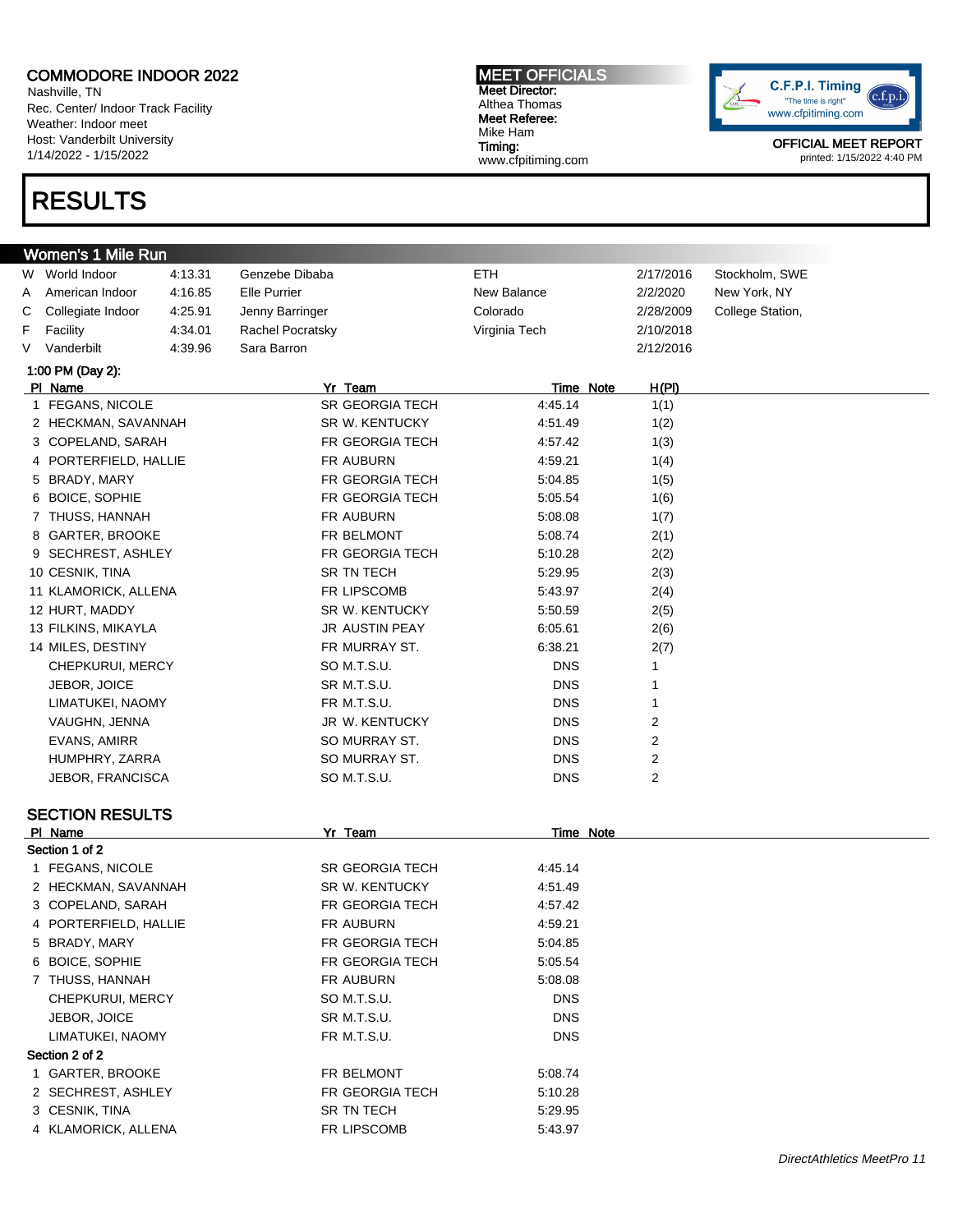Nashville, TN Rec. Center/ Indoor Track Facility Weather: Indoor meet Host: Vanderbilt University 1/14/2022 - 1/15/2022

### RESULTS

MEET OFFICIALS Meet Director: Althea Thomas Meet Referee: Mike Ham Timing: www.cfpitiming.com



| Women's 1 Mile Run (cont'd)           |         |                        |                     |           |           |              |
|---------------------------------------|---------|------------------------|---------------------|-----------|-----------|--------------|
| PI Name                               |         | Yr Team                |                     | Time Note |           |              |
| 5 HURT, MADDY                         |         | SR W. KENTUCKY         | 5:50.59             |           |           |              |
| 6 FILKINS, MIKAYLA                    |         | JR AUSTIN PEAY         | 6:05.61             |           |           |              |
| 7 MILES, DESTINY                      |         | FR MURRAY ST.          | 6:38.21             |           |           |              |
| VAUGHN, JENNA                         |         | JR W. KENTUCKY         | <b>DNS</b>          |           |           |              |
| EVANS, AMIRR                          |         | SO MURRAY ST.          | <b>DNS</b>          |           |           |              |
| HUMPHRY, ZARRA                        |         | SO MURRAY ST.          | <b>DNS</b>          |           |           |              |
| JEBOR, FRANCISCA                      |         | SO M.T.S.U.            | <b>DNS</b>          |           |           |              |
|                                       |         |                        |                     |           |           |              |
| Women's 3000 Meters<br>W World Indoor | 8:23.72 | Meseret Defar          | ETH                 |           |           |              |
|                                       |         |                        |                     |           | 2/3/2007  | Stuttgart,   |
| American Indoor<br>Α                  | 8:25.70 | Karissa Schweizer      | Nike Bowerman TC    |           | 2/27/2020 | Boston, MA   |
| С<br>Collegiate Indoor                | 8:41.60 | Karissa Schweizer      | Missouri            |           | 2/3/2018  | New York, NY |
| F<br>Facility                         | 8:57.78 | Lauren Paquette        | <b>Breakaway RT</b> |           | 2/12/2016 |              |
| Vanderbilt<br>V                       | 9:21.05 | Liz Anderson           |                     |           | 2014      |              |
| 3:05 PM (Day 2):                      |         |                        |                     |           |           |              |
| PI Name                               |         | Yr Team<br>SR M.T.S.U. |                     | Time Note | H(PI)     |              |
| 1 CHEPKEMEI, EUSILA                   |         |                        | 9:32.56             |           | 1(1)      |              |
| 2 MORITZ, CLAIRE                      |         | <b>JR GEORGIA TECH</b> | 9:39.44             |           | 1(2)      |              |
| 3 GALARZA, LIZ                        |         | <b>JR GEORGIA TECH</b> | 9:47.60             |           | 1(3)      |              |
| 4 KETTLE, ABBY                        |         | <b>JR GEORGIA TECH</b> | 9:59.23             |           | 1(4)      |              |
| 5 EARWOOD, KATY                       |         | FR GEORGIA TECH        | 10:04.35            |           | 1(5)      |              |
| 6 ALLIE, MADISON                      |         | <b>JR LIPSCOMB</b>     | 10:19.30            |           | 2(1)      |              |
| 7 PACER, SARA                         |         | <b>SO AUBURN</b>       | 10:22.08            |           | 1(6)      |              |
| 8 WRIGHT, DANIELLE                    |         | JR MURRAY ST.          | 10:24.63            |           | 1(7)      |              |
| 9 MOODY, MADDIE                       |         | SO LIPSCOMB            | 10:24.69            |           | 2(2)      |              |
| 10 PACURARIU-NAGY, HELEN              |         | FR TN TECH             | 10:25.00            |           | 1(8)      |              |
| 11 CREVISTON, EMMA                    |         | JR MURRAY ST.          | 10:29.02            |           | 2(3)      |              |
| 12 WILSON, KAYLEE                     |         | FR LIPSCOMB            | 10:37.06            |           | 2(4)      |              |
| 13 URSPRUNG, CAROLINE                 |         | <b>JR UAH</b>          | 10:38.57            |           | 2(5)      |              |
| 14 MARTIN, SARA                       |         | SR AUSTIN PEAY         | 10:52.94            |           | 2(6)      |              |
| 15 DASSOW, CLAUDIA                    |         | SO UAH                 | 10:57.79            |           | 2(7)      |              |
| 16 HALL, GRACIE                       |         | FR LIPSCOMB            | 11:05.17            |           | 2(8)      |              |
| 17 CLAYTON, KALLIOPE                  |         | FR LIPSCOMB            | 11:10.85            |           | 2(9)      |              |
| 18 FILKINS, MIKAYLA                   |         | JR AUSTIN PEAY         | 12:13.19            |           |           |              |
| HURT, MADDY                           |         | SR W. KENTUCKY         | DNF                 |           | 2(10)     |              |
|                                       |         |                        |                     |           | 2         |              |
| HECKMAN, SAVANNAH                     |         | SR W. KENTUCKY         | DNS                 |           | 1         |              |
| KIMUTAI, RUTH                         |         | FR MURRAY ST.          | <b>DNS</b>          |           | 1         |              |
| CHEPKORIR, RAHAB                      |         | SO TN TECH             | <b>DNS</b>          |           | 1         |              |
| VAUGHN, JENNA                         |         | JR W. KENTUCKY         | <b>DNS</b>          |           | 2         |              |
| FEGANS, ERIN                          |         | FR GEORGIA TECH        | <b>DNS</b>          |           | 1         |              |
|                                       |         |                        |                     |           |           |              |
| <b>SECTION RESULTS</b>                |         |                        |                     |           |           |              |
| PI Name<br>Section 1 of 2             |         | Yr Team                |                     | Time Note |           |              |
|                                       |         |                        |                     |           |           |              |
| 1 CHEPKEMEI, EUSILA                   |         | SR M.T.S.U.            | 9:32.56             |           |           |              |
| 2 MORITZ, CLAIRE                      |         | <b>JR GEORGIA TECH</b> | 9:39.44             |           |           |              |
| 3 GALARZA, LIZ                        |         | JR GEORGIA TECH        | 9:47.60             |           |           |              |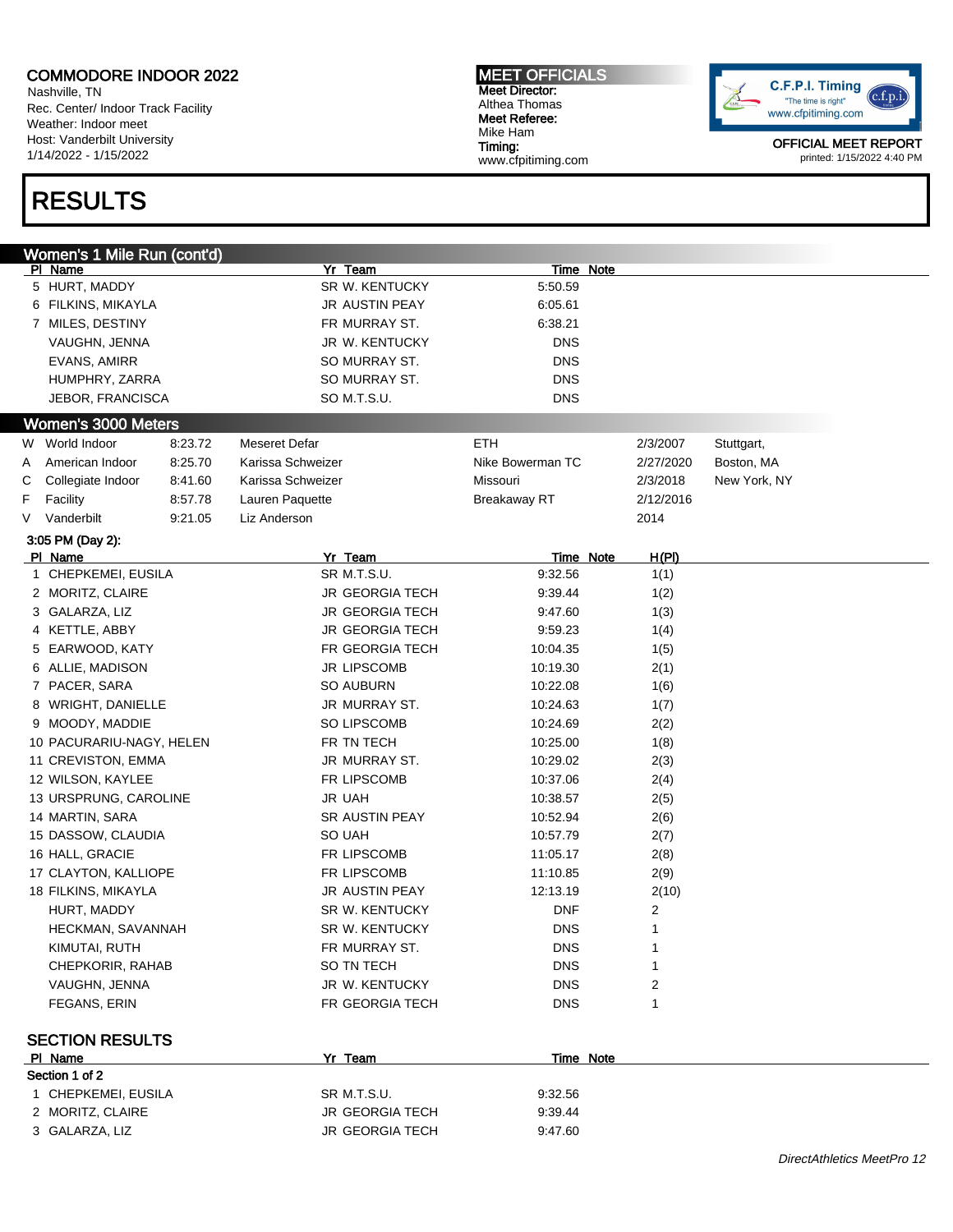Nashville, TN Rec. Center/ Indoor Track Facility Weather: Indoor meet Host: Vanderbilt University 1/14/2022 - 1/15/2022

### RESULTS

### Women's 3000 Meters (cont'd)<br>| Pl\_Name

Puring Time Note 4 KETTLE, ABBY JR GEORGIA TECH 9:59.23 5 EARWOOD, KATY FR GEORGIA TECH 10:04.35 6 PACER, SARA SO AUBURN 10:22.08 7 WRIGHT, DANIELLE **GEET CONTACT ST. THE ST. 10:24.63** 8 PACURARIU-NAGY, HELEN FR TN TECH 10:25.00 HECKMAN, SAVANNAH SR W. KENTUCKY DNS KIMUTAI, RUTH FR MURRAY ST. THE RAND ONS CHEPKORIR, RAHAB SO TN TECH DNS FEGANS, ERIN FR GEORGIA TECH DNS Section 2 of 2 1 ALLIE, MADISON **10:19.30** JR LIPSCOMB 10:19.30 2 MOODY, MADDIE SO LIPSCOMB 10:24.69 3 CREVISTON, EMMA **JR MURRAY ST.** 10:29.02 4 WILSON, KAYLEE FR LIPSCOMB 10:37.06 5 URSPRUNG, CAROLINE JR UAH 10:38.57 6 MARTIN, SARA SR AUSTIN PEAY 10:52.94 7 DASSOW, CLAUDIA SO UAH 10:57.79 8 HALL, GRACIE **FR LIPSCOMB** 11:05.17 9 CLAYTON, KALLIOPE FR LIPSCOMB 11:10.85 10 FILKINS, MIKAYLA **12:13.19** JR AUSTIN PEAY 12:13.19 HURT, MADDY DISCOME SR W. KENTUCKY DISCOME AND DISCOME DUE VAUGHN, JENNA DNS DONS JR W. KENTUCKY DNS DNS Women's 60m Hurdles W World Indoor **7.68** Susanna Kallur SWE SWE 2/10/2008 Karlsruhe, GER A American Indoor 7.70 Sharika Nelvis adidas adidas 2/18/2018 Albuquerque, NM A American Indoor 7.70 Keni Harrison and adidas adidas 3/3/2018 Brimingham, ENG C Collegiate Indoor 7.78 Brianna Rollins Clemson 1/12/2013 Clemson, SC F Facility 7.99 Sharika Nelvis adidas 1/30/2016 V Vanderbilt 8.37 Amanda Mullins Hall 2004 1:45 PM (Day 2): Finals

MEET OFFICIALS Meet Director: Althea Thomas Meet Referee: Mike Ham Timing:

www.cfpitiming.com

Prelims

| PI Name                | Yr Team                | Time Note |
|------------------------|------------------------|-----------|
| 1 DAVILA, SHANEYLIX    | JR USF                 | 8.27      |
| 2 GRIMES, TAYLOR       | <b>JR GEORGIA TECH</b> | 8.42      |
| 3 BENTON-ANDREWS, NIYA | SO AUBURN              | 8.60      |
| 4 MYLES, SELIECI       | FR WILLIAM CAREY       | 8.66      |
| 5 DAVIS, AMYAH         | FR MURRAY ST.          | 9.00      |
| 6 HEDDENS, ELISE       | FR AUBURN              | 9.14      |
| 7 MCCLELLAND, CAMARYN  | <b>JR AUSTIN PEAY</b>  | 9.23      |
| 8 WALLACE, MADI        | FR AUSTIN PEAY         | 9.30      |

#### 12:00 PM (Day 2): (Top 1 per Heat + next 4 advance)

| PI Name                  | Team<br>v.      | Note<br>Time | H(PI) |  |
|--------------------------|-----------------|--------------|-------|--|
| <b>DAVILA, SHANEYLIX</b> | JR USF          | / 8.250      | 1(1)  |  |
| 2 GRIMES, TAYLOR         | JR GEORGIA TECH | 8.64Q        | 2(1)  |  |



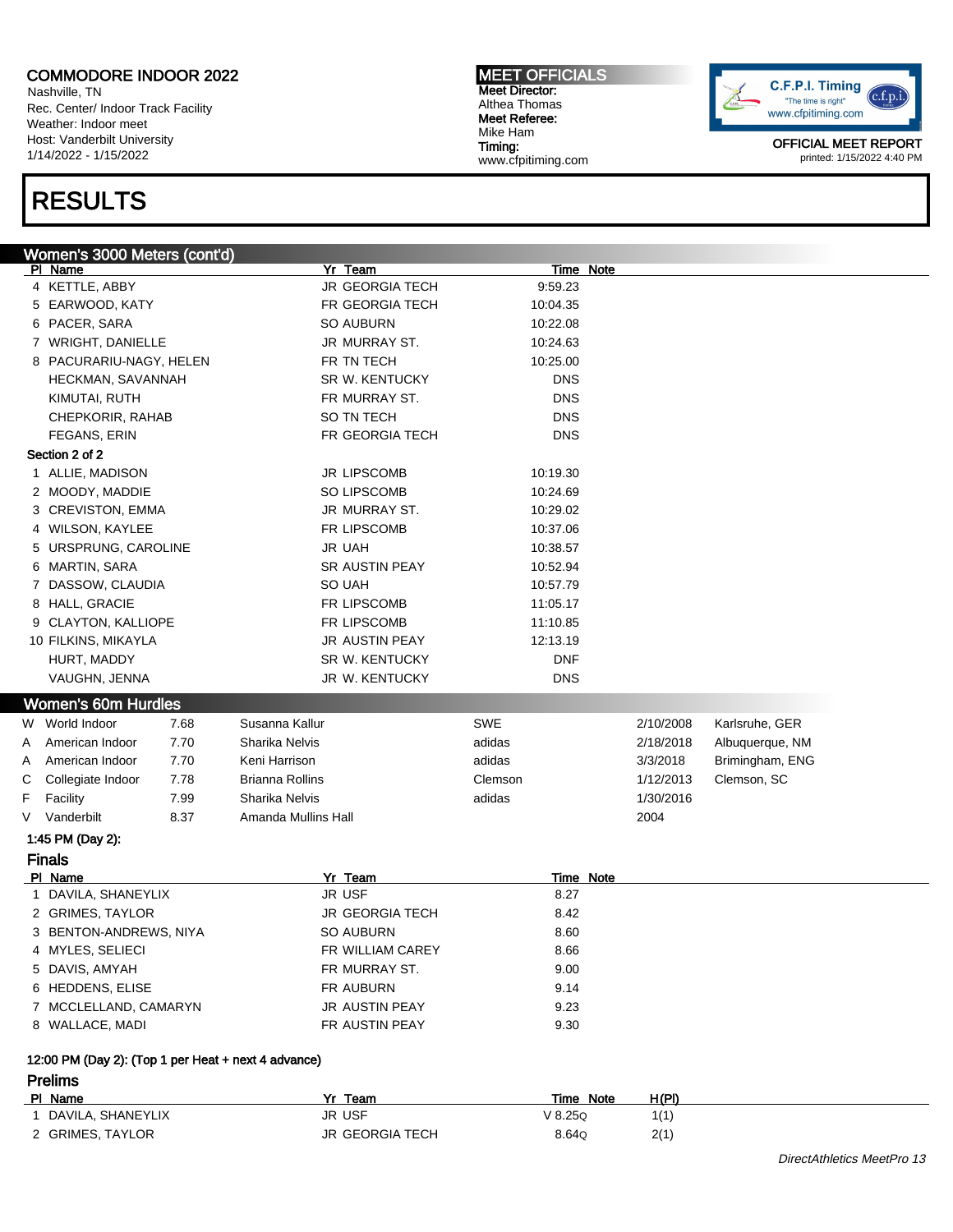Nashville, TN Rec. Center/ Indoor Track Facility Weather: Indoor meet Host: Vanderbilt University 1/14/2022 - 1/15/2022

### RESULTS

#### Women's 60m Hurdles (cont'd)

12:00 PM (Day 2): (Top 1 per Heat + next 4 advance)

#### Prelims

Pl Name Yr Team Time Note H(Pl) 3 BENTON-ANDREWS, NIYA SO AUBURN 8.70Q8.696 4(1) 4 MYLES, SELIECI FR WILLIAM CAREY 8.70Q8.697 3(1) 5 HEDDENS, ELISE 61 FR AUBURN 9.07q 4(2) 6 DAVIS, AMYAH FR MURRAY ST. 9.08q 2(2) 7 MCCLELLAND, CAMARYN JR AUSTIN PEAY 9.13q 1(2) 8 WALLACE, MADI FR AUSTIN PEAY 9.15q 1(3) 9 MCCARRELL, KEIRA SR AUBURN 9.16 1(4) 10 DIEBENOW, MICHELLA FR BELMONT 9.21 9.201 2(3) 11 MARSHALL, JORDAN FR MURRAY ST. 9.21 9.202 3(2) 12 VANZANDT, RONNI SO UAH 9.30 1(5) 13 JOHNSON, CAYLA **FR TN TECH** 9.59 9.582 3(3) 14 MCELHANEY, AISLINN SO LIPSCOMB 9.59 9.589 4(3) 15 DECKER, FRANZISKA SO LIPSCOMB 9.68 1(6) 16 COCKERHAM, GEORGIA FR BELMONT 9.73 2(4) 17 ALALADE, SADE SO BELMONT 10.10 1(7) 18 KELLEY, JESSICA SR AUSTIN PEAY 11.78 2(5) SEARS, SAMYZIA JR W. KENTUCKY DNF 4 RICHARDSON, ANNA FR LIPSCOMB DNS 3 FLETCHER, MEGHAN SO MURRAY ST. DNS 2 JACKSON, BELLA FR LIPSCOMB FR LIPSCOMB DNS 3 WALKER, LENNEX SR AUSTIN PEAY DNS 2 DUNBAR, KAMILLE SR AUSTIN PEAY DIS DONS 3 CREEDON, JESSICA SR VANDERBILT DNS 4 JINKS, ASIA SR AUBURN DNS 4 SEEBERGER, LAURA FR MURRAY ST. SEEBERGER, LAURA

#### HEAT RESULTS

#### Prelims

| PI Name               | Yr Team                | Time Note  |  |
|-----------------------|------------------------|------------|--|
| Heat 1 of 4           |                        |            |  |
| 1 DAVILA, SHANEYLIX   | JR USF                 | V 8.25Q    |  |
| 2 MCCLELLAND, CAMARYN | <b>JR AUSTIN PEAY</b>  | 9.13q      |  |
| 3 WALLACE, MADI       | FR AUSTIN PEAY         | 9.15q      |  |
| 4 MCCARRELL, KEIRA    | <b>SR AUBURN</b>       | 9.16       |  |
| 5 VANZANDT, RONNI     | SO UAH                 | 9.30       |  |
| 6 DECKER, FRANZISKA   | <b>SO LIPSCOMB</b>     | 9.68       |  |
| 7 ALALADE, SADE       | <b>SO BELMONT</b>      | 10.10      |  |
| Heat 2 of 4           |                        |            |  |
| 1 GRIMES, TAYLOR      | <b>JR GEORGIA TECH</b> | 8.64Q      |  |
| 2 DAVIS, AMYAH        | FR MURRAY ST.          | 9.08q      |  |
| 3 DIEBENOW, MICHELLA  | FR BELMONT             | 9.21 9.201 |  |
| 4 COCKERHAM, GEORGIA  | FR BELMONT             | 9.73       |  |
| 5 KELLEY, JESSICA     | <b>SR AUSTIN PEAY</b>  | 11.78      |  |
| FLETCHER, MEGHAN      | SO MURRAY ST.          | <b>DNS</b> |  |
|                       |                        |            |  |

MEET OFFICIALS Meet Director: Althea Thomas Meet Referee: Mike Ham Timing: www.cfpitiming.com

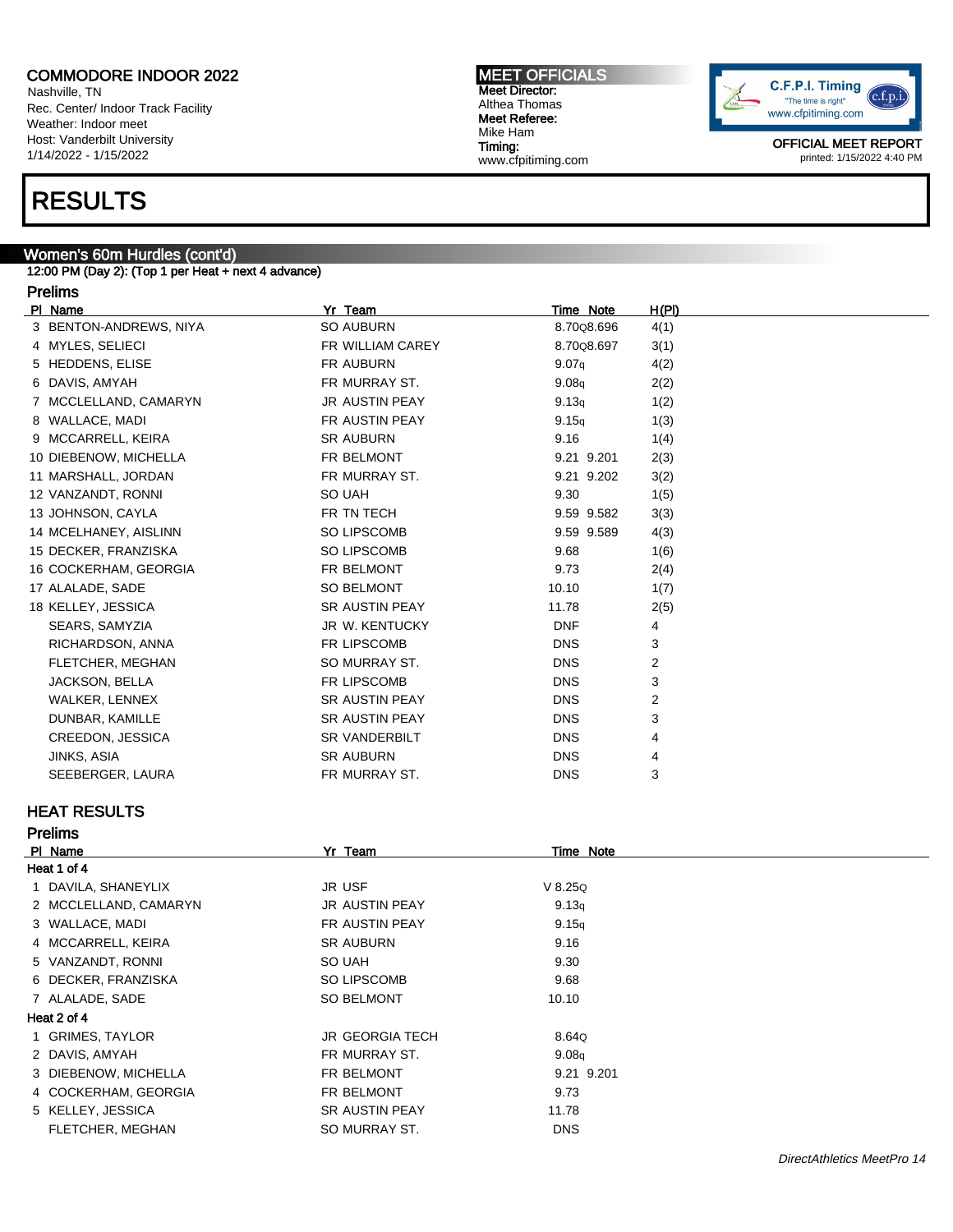Nashville, TN Rec. Center/ Indoor Track Facility Weather: Indoor meet Host: Vanderbilt University 1/14/2022 - 1/15/2022

### RESULTS

#### Women's 60m Hurdles (cont'd) Prelims

|   | LIAIIII                |         |                                    |               |            |                  |                  |  |
|---|------------------------|---------|------------------------------------|---------------|------------|------------------|------------------|--|
|   | PI Name                |         | Yr Team                            |               | Time Note  |                  |                  |  |
|   | WALKER, LENNEX         |         | <b>SR AUSTIN PEAY</b>              |               | <b>DNS</b> |                  |                  |  |
|   | Heat 3 of 4            |         |                                    |               |            |                  |                  |  |
|   | 1 MYLES, SELIECI       |         | FR WILLIAM CAREY                   |               | 8.70Q8.697 |                  |                  |  |
|   | 2 MARSHALL, JORDAN     |         | FR MURRAY ST.                      |               | 9.21 9.202 |                  |                  |  |
|   | 3 JOHNSON, CAYLA       |         | FR TN TECH                         |               | 9.59 9.582 |                  |                  |  |
|   | RICHARDSON, ANNA       |         | FR LIPSCOMB                        |               | <b>DNS</b> |                  |                  |  |
|   | JACKSON, BELLA         |         | FR LIPSCOMB                        |               | <b>DNS</b> |                  |                  |  |
|   | DUNBAR, KAMILLE        |         | SR AUSTIN PEAY                     |               | <b>DNS</b> |                  |                  |  |
|   | SEEBERGER, LAURA       |         | FR MURRAY ST.                      |               | <b>DNS</b> |                  |                  |  |
|   | Heat 4 of 4            |         |                                    |               |            |                  |                  |  |
|   | 1 BENTON-ANDREWS, NIYA |         | <b>SO AUBURN</b>                   |               | 8.70Q8.696 |                  |                  |  |
|   | 2 HEDDENS, ELISE       |         | FR AUBURN                          |               | 9.07q      |                  |                  |  |
|   | 3 MCELHANEY, AISLINN   |         | SO LIPSCOMB                        |               | 9.59 9.589 |                  |                  |  |
|   | SEARS, SAMYZIA         |         | <b>JR W. KENTUCKY</b>              |               | <b>DNF</b> |                  |                  |  |
|   | CREEDON, JESSICA       |         | SR VANDERBILT                      |               | <b>DNS</b> |                  |                  |  |
|   | JINKS, ASIA            |         | <b>SR AUBURN</b>                   |               | <b>DNS</b> |                  |                  |  |
|   | Women's 4 x 400m Relay |         |                                    |               |            |                  |                  |  |
|   | W World Indoor         | 3:23.37 | Gushchina, Kotlyarova, Zaytseva,   | <b>RUS</b>    |            | 1/28/2006        | Glasgow,         |  |
| Α | American Indoor        | 3:23.85 | Hayes, Moline, Wimbley, Okolo      | <b>U.S.A.</b> |            | 3/4/2018         | Birmingham, ENG  |  |
| С | Collegiate Indoor      | 3:26.27 | Martin, Richardson, Young, Mu      | Texas A&M     |            | 2/13/2021        | College Station, |  |
| F | Facility               | 3:31.50 | Kymber Payne, Jada Martin, Rachel  | L.S.U.        |            | 2/25/2017        |                  |  |
| V | Vanderbilt             | 3:36.73 | McIntosh, Helberg, Baskin, Talbert |               |            | 1998             |                  |  |
|   | 3:55 PM (Day 2):       |         |                                    |               |            |                  |                  |  |
|   | PI Team                |         |                                    |               |            | <b>Time Note</b> | <b>H(PI)</b>     |  |
|   | 1 USF $(A)$            |         |                                    |               | 3:45.43    |                  | 3(1)             |  |
|   | 2 VANDERBILT (A)       |         |                                    |               | 3:45.70    |                  | 3(2)             |  |
|   | 3 GEORGIA TECH (A)     |         |                                    |               | 3:53.73    |                  | 3(3)             |  |
|   | 4 AUSTIN PEAY (A)      |         |                                    |               | 3:54.35    |                  | 2(1)             |  |
|   | 5 LIPSCOMB (A)         |         |                                    |               | 3:54.36    |                  | 1(1)             |  |
|   | 6 MURRAY ST. (A)       |         |                                    |               | 3:55.11    |                  | 3(4)             |  |
|   | $7$ USF (B)            |         |                                    |               | 3:56.93    |                  | 2(2)             |  |
|   | 8 BELMONT (A)          |         |                                    |               | 3:59.64    |                  | 2(3)             |  |
|   | 9 LIPSCOMB (B)         |         |                                    |               | 4:02.52    |                  | 2(4)             |  |
|   | 10 GEORGIA TECH (B)    |         |                                    |               | 4:07.96    |                  | 1(2)             |  |
|   | 11 W. KENTUCKY (A)     |         |                                    |               | 4:09.21    |                  | 1(3)             |  |
|   | 12 MURRAY ST. (B)      |         |                                    |               | 4:10.19    |                  | 1(4)             |  |
|   | 13 AUSTIN PEAY (B)     |         |                                    |               | 4:11.15    |                  | 1(5)             |  |
|   | VANDERBILT (B)         |         |                                    |               |            | <b>DNF</b>       | 3                |  |
|   | USE (C)                |         |                                    |               |            | <b>DNF</b>       | 2                |  |

UAH (B) DNS 1 TN TECH (A) DNS 3 UAH (A) DNS 2

#### SECTION RESULTS

MEET OFFICIALS Meet Director: Althea Thomas Meet Referee: Mike Ham Timing: www.cfpitiming.com

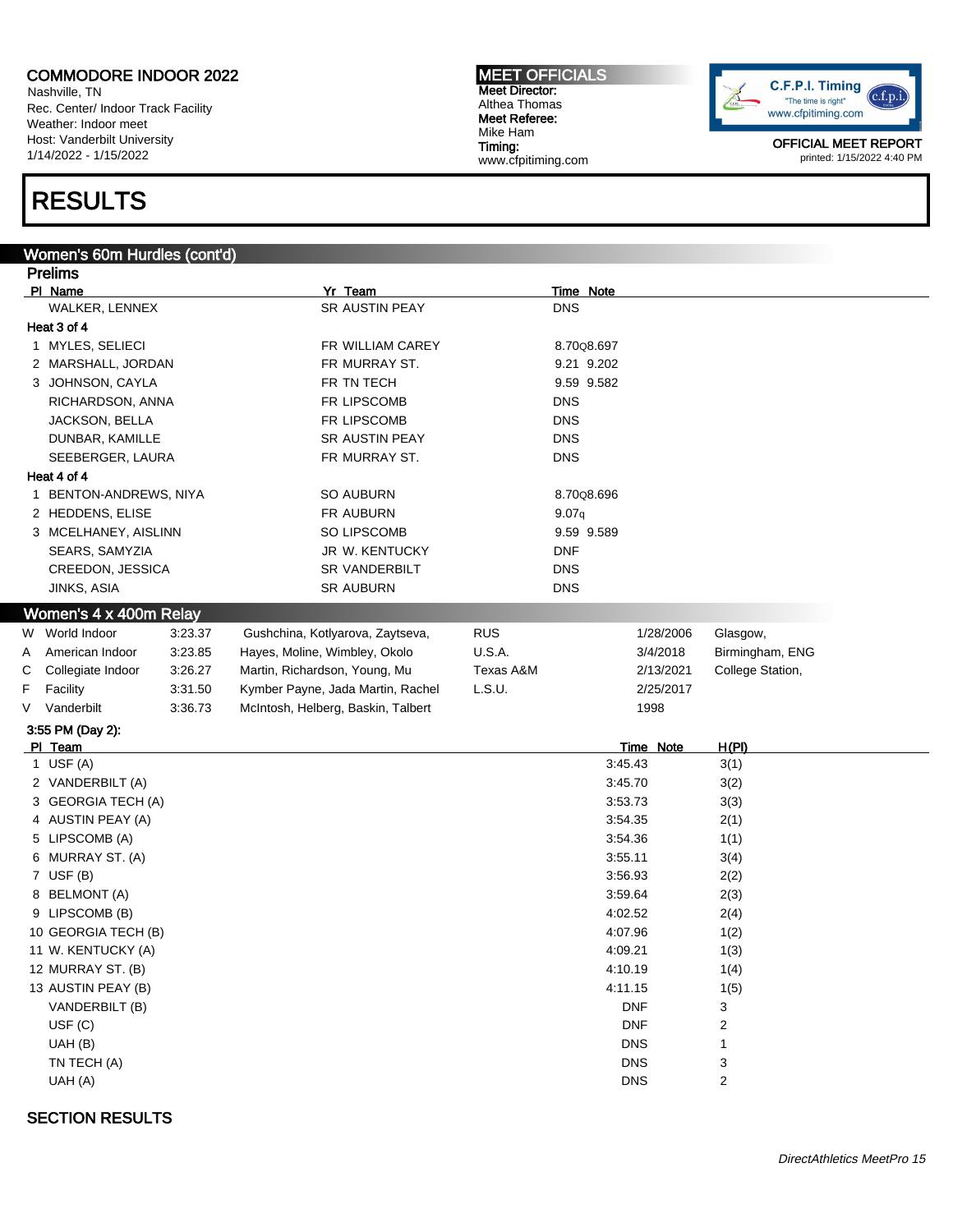Nashville, TN Rec. Center/ Indoor Track Facility Weather: Indoor meet Host: Vanderbilt University 1/14/2022 - 1/15/2022

### RESULTS

#### Women's 4 x 400m Relay (cont'd) PI Team Time Note Section 1 of 3 1 LIPSCOMB (A) 3:54.36 2 GEORGIA TECH (B) 4:07.96 3 W. KENTUCKY (A) 4:09.21 4 MURRAY ST. (B) 4:10.19 5 AUSTIN PEAY (B) 4:11.15 UAH (B) DNS Section 2 of 3 1 AUSTIN PEAY (A) 3:54.35 2 USF (B) 3:56.93 3 BELMONT (A) 3:59.64 4 LIPSCOMB (B) 4:02.52 USF (C) DNF (C) DNF (C) DNF (C) DNF (C) DNF (C) DNF (C) DNF (C) DNF (C) DNF (C) DNF (C) DNF (C) DNF (C) DNF (C) DNF (C) DNF (C) DNF (C) DNF (C) DNF (C) DNF (C) DNF (C) DNF (C) DNF (C) DNF (C) DNF (C) DNF (C) DNF (C) DNF (C UAH (A) DNS Section 3 of 3 1 USF (A) 3:45.43 2 VANDERBILT (A) 3:45.70 3 GEORGIA TECH (A) 3:53.73 4 MURRAY ST. (A) 3:55.11 VANDERBILT (B) DNF TN TECH (A) DNS Women's High Jump Progression- 1.55, 1.60, 1.65, 1.70, 1.75, 1.80, 1.83, 1.86, 1.89, 1.92, 1.95, etc. W World Indoor 2.08m Kajsa Bergqvist SWE SWE 2/4/2006 Arnstadt, A American Indoor 2.02m Chaunté Lowe Nike Nike 2/26/2012 Albuquerque, NM C Collegiate Indoor 1.98m Destinee Hooker Texas Texas 3/19/2009 College Station, C Collegiate Indoor 1.98m Akela Jones Kansas State 3/11/2016 Birmingham, AL F Facility 1.87m Saniel Atkinson Unattached 1/23/2014 F Facility 1.87m Madeline Fagan Georgia 2/25/2017 V Vanderbilt 1.83m Josie Hahn 2004 V Vanderbilt 1.83m Brionne Williams 2013 2:30 PM (Day 1): Pl Name Yr Team Mark 1.55 1.60 1.65 1.70 1.75 1.80 1.83 1 KWARTENG, ABIGAIL SR UNATTACHE 1.83m 6' 0" PPP PPP PPP O O O XXO 2 PAPAKOSTA, SHANTY FR GEORGIA TE 1.80m 5' 103/<sup>4</sup> PPP O O O XO XO XXX 3 JENKINS, MAHOGANY FR INDIANA 1.80m 5' 10<sup>3</sup>/4 PPP O O O XO XXO XXX 4 JACKSON, BELLA FR LIPSCOMB 1.75m 5'834 O O O O XXO XXX 5 YEBOAH, REGINA SR M.T.S.U. 1.65m 5' 5" O O O XXX 5 DAL, JOSEPHINE JR VANDERBIL 1.65m 5' 5" O O O XXX 5 HILL-TATE, DENIA SR AUSTIN PEA 1.65m 5' 5" O O O XXX 8 TANNER, ALLISON SO AUBURN 1.65m 5' 5" O O XXO XXX 8 DU PLESSIS, CARLA FR GEORGIA TE 1.65m 5' 5" PPP O XXO XXX 10 ARNETT, ALLISON FR W. KENTUC 1.65m 5' 5" O XO XXO XXX 11 MORLEY, JEANETTE SR BELMONT 1.60m 5' 3" PPP XXO XXX

12 MCCARRELL, KEIRA SR AUBURN 1.55m 5' 1" O XXX 12 ALALADE, SADE SO BELMONT 1.55m 5' 1" O XXX

MEET OFFICIALS Meet Director: Althea Thomas Meet Referee: Mike Ham Timing: www.cfpitiming.com

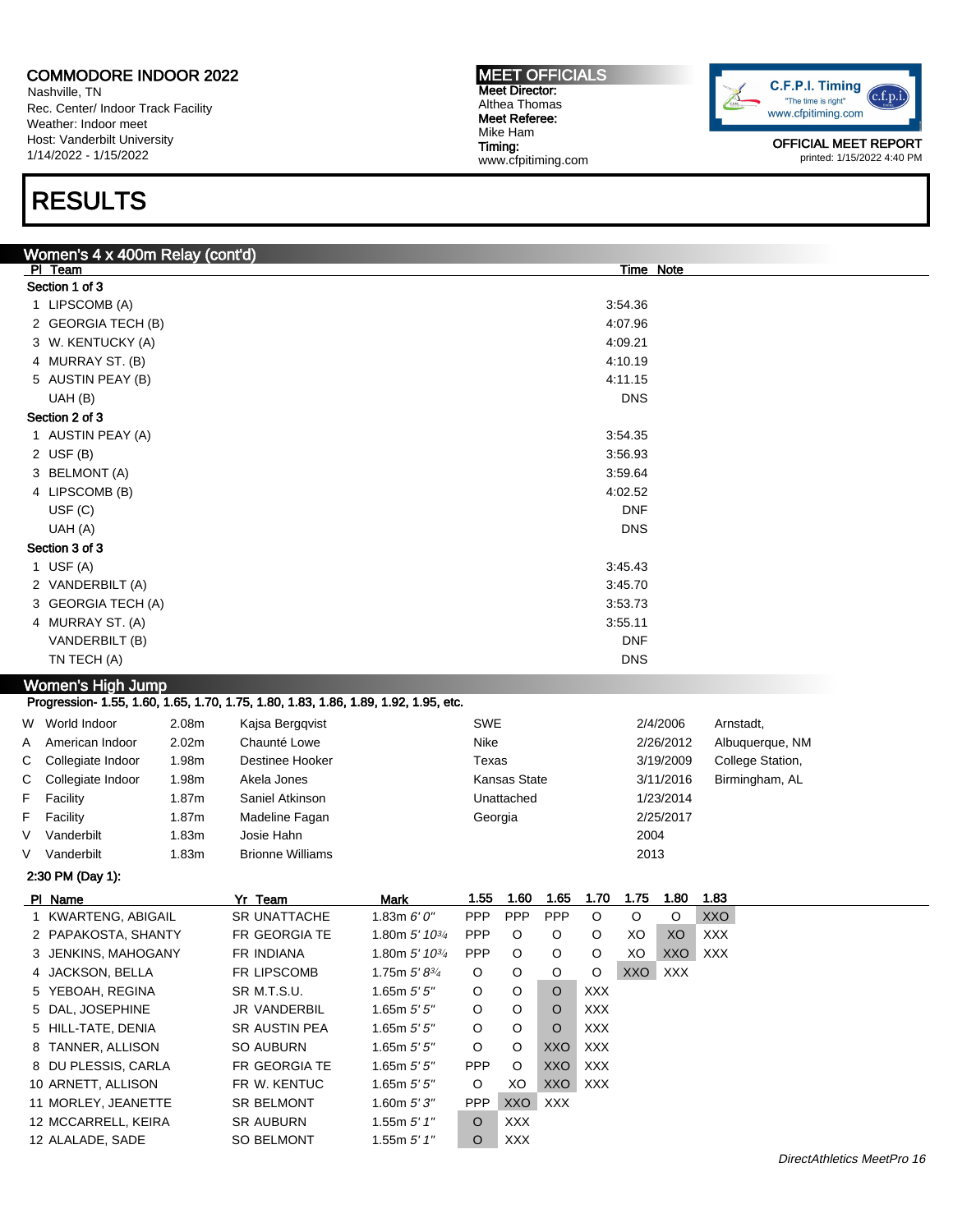Nashville, TN Rec. Center/ Indoor Track Facility Weather: Indoor meet Host: Vanderbilt University 1/14/2022 - 1/15/2022

### RESULTS

### Women's High Jump (cont'd)

2:30 PM (Day 1):

| PI Name                  | Yr Team              | <b>Mark</b>     | 1.55       | 1.60 | 1.65 | 1.70 | 1.75 | 1.80 | 1.83 |  |
|--------------------------|----------------------|-----------------|------------|------|------|------|------|------|------|--|
| 14 JOHNSON, CAYLA        | FR TN TECH           | 1.55m $5'$ 1"   | XO         | XXX  |      |      |      |      |      |  |
| 14 MCDANIEL, KENDALL     | FR USF               | 1.55 $m 5' 1''$ | XO         | XXX  |      |      |      |      |      |  |
| 16 TROTMAN, CAMILLE      | FR GEORGIA TE        | 1.55m $5'$ 1"   | XXO        | XXX  |      |      |      |      |      |  |
| MEDDERS, KENDALL         | FR TN TECH           | NΗ              | XXX.       |      |      |      |      |      |      |  |
| JOHNSON, ALLANA          | <b>SR AUSTIN PEA</b> | NΗ              | <b>XXX</b> |      |      |      |      |      |      |  |
| KELLEY, JESSICA          | <b>SR AUSTIN PEA</b> | <b>NH</b>       | <b>XXX</b> |      |      |      |      |      |      |  |
| MCCRACKEN, VICTORIA      | FR MURRAY ST.        | NH.             | <b>XXX</b> |      |      |      |      |      |      |  |
| ASHLEY, ANNIA            | SO USF               | <b>DNS</b>      |            |      |      |      |      |      |      |  |
| HAMM, LAUREN             | <b>JR UAH</b>        | <b>DNS</b>      |            |      |      |      |      |      |      |  |
| EDMUNDSON, TAYLOR        | <b>SR LIPSCOMB</b>   | <b>DNS</b>      |            |      |      |      |      |      |      |  |
| CREEDON, JESSICA         | <b>SR VANDERBIL</b>  | <b>DNS</b>      |            |      |      |      |      |      |      |  |
| RICHARDSON, ANNA         | FR LIPSCOMB          | <b>DNS</b>      |            |      |      |      |      |      |      |  |
| TURNER, GRACE            | JR W. KENTUC         | <b>DNS</b>      |            |      |      |      |      |      |      |  |
| <b>ISENBARGER, KATIE</b> | JR W. KENTUC         | <b>DNS</b>      |            |      |      |      |      |      |      |  |
| FLETCHER, MEGHAN         | SO MURRAY ST.        | <b>DNS</b>      |            |      |      |      |      |      |      |  |
| SIMS, JADA               | <b>JR VANDERBIL</b>  | <b>DNS</b>      |            |      |      |      |      |      |      |  |
| DENDY, KAMIYA            | <b>SO AUBURN</b>     | <b>DNS</b>      |            |      |      |      |      |      |      |  |

#### Women's Pole Vault

Progression- 3.10, 3.35, 3.55, 3.70, 3.85, 4.00, 4.10, 4.20, 4.25, 4.30, 4.35, 4.40

|    | W World Indoor      | 5.03 <sub>m</sub> | Jenn Shur      | USA               | 1/30/2016 | Brockport, NY,  |  |  |  |  |  |  |
|----|---------------------|-------------------|----------------|-------------------|-----------|-----------------|--|--|--|--|--|--|
| A  | American Indoor     | 5.03m             | Jenn Suhr      | adidas            | 1/30/2016 | Brockport, NY   |  |  |  |  |  |  |
|    | C Collegiate Indoor | 4.75m             | Demi Payne     | Stephen F. Austin | 1/24/2015 | Albuquerque, NM |  |  |  |  |  |  |
|    | F Facility          | 4.57m             | Victoria Weeks | Arkansas          | 2/24/2017 |                 |  |  |  |  |  |  |
| F. | Facility            | 4.57m             | Alexis Weeks   | Arkansas          | 2/24/2017 |                 |  |  |  |  |  |  |
|    | Vanderbilt          | 4.34m             | Kristen Denk   |                   | 2019      |                 |  |  |  |  |  |  |
|    | 12:00 PM (Day 2):   |                   |                |                   |           |                 |  |  |  |  |  |  |

Pl Name Yr Team Mark 3.10 3.35 3.55 3.70 3.85 4.00 4.10 4.20 1 MOORE, OLIVIA JR GEORGIA TE 4.10m 13' 51/4 PPP PPP PPP PPP PPP XO XO O XXX 2 FINKELDEY, TYRA SR BELMONT 4.00m 13' 1<sup>1</sup>/2 PPP PPP 0 0 0 0 XXX 3 SCHOUTEN, KARLIJN SO AUSTIN PEA 3.85m 12' 7<sup>1</sup>/2 PPP PPP PPP O O XXX 4 BRESKE, NICOLE UNATTACHE 3.85m 12' 71/2 PPP XO O O XXX 5 LEINNEWEBER, LEXIE SO AUBURN 3.70m 12' 11/2 PPP PPP O O XXX 6 HELD, RHIANNON FR AUBURN 3.70m 12' 11/2 PPP PPP O XO XXX 7 CLARK, KYLIE FR USF 3.55m 11' 73/<sup>4</sup> PPP XO O XXX 8 WUERFFEL, AUDREY FR USF 3.55m 11' 734 PPP O XO XXX 9 RILEY, SHANNON JR MURRAY ST. 3.55m 11' 734 XO O XXO XXX 10 MISUKONIS, BROOKE JR MURRAY ST. 3.55m 11' 73/<sup>4</sup> PPP XXO XXO XXX 11 BALDWIN, EMEE SR UAH 3.35m 10' 11<sup>34</sup> O O XXX 12 HUNT, RILEY FR USF 3.35m 10' 113/<sup>4</sup> PPP XO XXX 13 ROBERTS, LAINE SO VANDERBIL 3.35m 10' 1134 XO XXO XXX 14 OGOREK, NICOLE SR W. KENTUC 3.35m 10' 1134 XXO XXX 15 CAREI, MAEVE SR BELMONT 3.10m 10' 2" O XXX 16 HAMM, LAUREN JR UAH 3.10m 10' 2" XXO | XXX

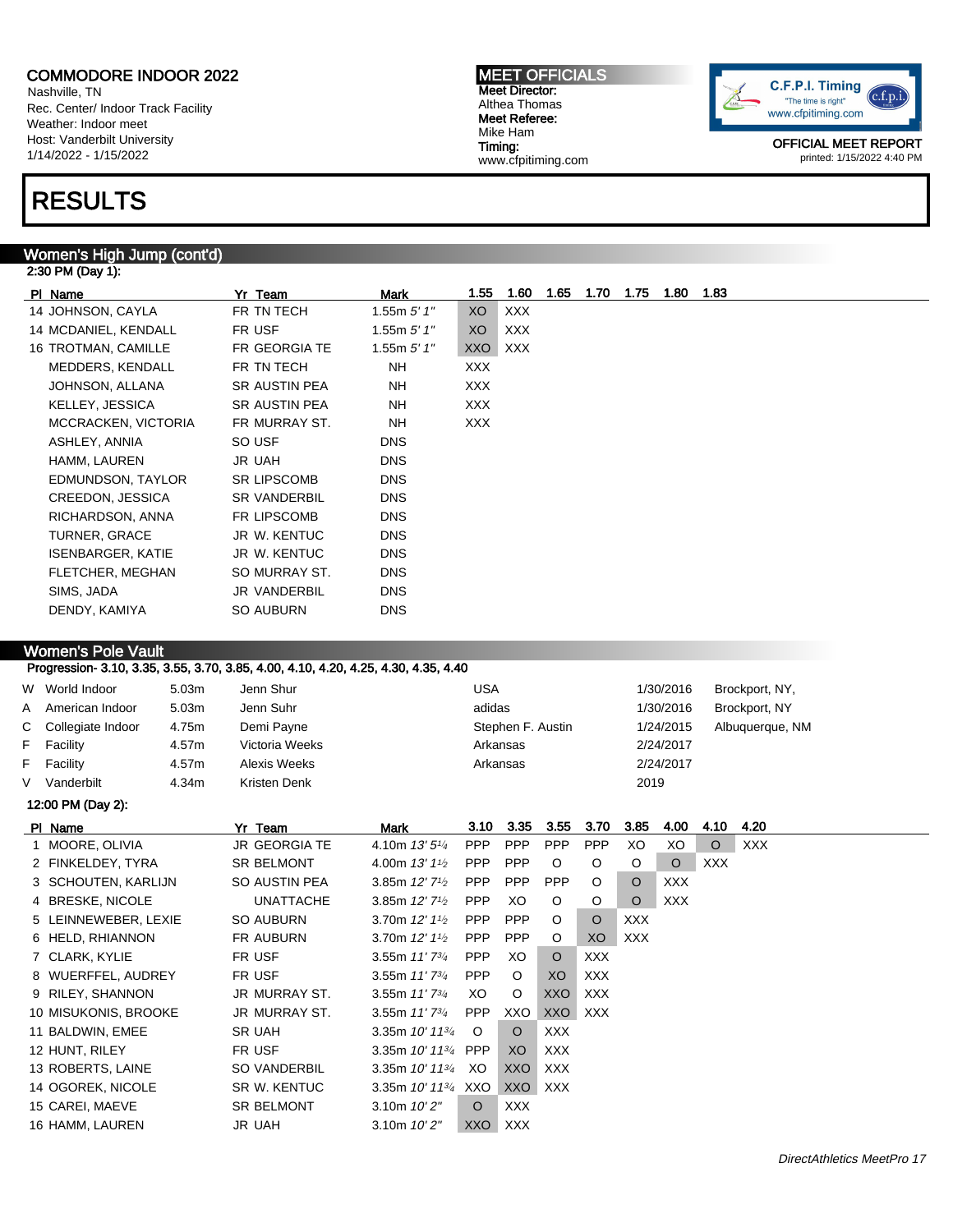Nashville, TN Rec. Center/ Indoor Track Facility Weather: Indoor meet Host: Vanderbilt University 1/14/2022 - 1/15/2022

### RESULTS

#### Women's Pole Vault (cont'd)

12:00 PM (Day 2):

| PI Name          | Team          | Mark      | 3.10 | 3.35 | 3.55 | 3.70 | 3.85 | 4.00 | 4.10 | 4.20 |
|------------------|---------------|-----------|------|------|------|------|------|------|------|------|
| ALDRIDGE, MORGAN | <b>SR UAH</b> | <b>NH</b> | XXX  |      |      |      |      |      |      |      |
| KINDER, JESSICA  | JR MURRAY ST. | NH        | XXX  |      |      |      |      |      |      |      |
| TURNER. GRACE    | JR W. KENTUC  | NΗ        |      |      |      |      |      |      |      |      |

| Women's Long Jump                                       |                     |                   |                       |            |           |                  |  |  |  |  |  |
|---------------------------------------------------------|---------------------|-------------------|-----------------------|------------|-----------|------------------|--|--|--|--|--|
| 3 attempts for all, 9 advance for 3 additional attempts |                     |                   |                       |            |           |                  |  |  |  |  |  |
|                                                         | W World Indoor      | 7.37 <sub>m</sub> | Heike Drechsler       | <b>GDR</b> | 2/13/1988 | Vienna, Austria  |  |  |  |  |  |
|                                                         | A American Indoor   | 7.23m             | <b>Brittney Reese</b> | Nike       | 3/11/2012 | Istanbul, TUR    |  |  |  |  |  |
|                                                         | C Collegiate Indoor | 6.91m             | <b>Whitney Gipson</b> | TCU        | 3/9/2012  | Nampa, ID        |  |  |  |  |  |
|                                                         | C Collegiate Indoor | 6.93m             | Tara Davis            | Texas      | 3/12/2021 | Fayetteville, AR |  |  |  |  |  |
|                                                         | F Facility          | 6.82m             | Sha'Keela Saunders    | Kentucky   | 2/24/2017 |                  |  |  |  |  |  |
| V                                                       | Vanderbilt          | 5.99m             | Ryan Tolbert          |            | 1996      |                  |  |  |  |  |  |
| 3:00 PM (Day 1):                                        |                     |                   |                       |            |           |                  |  |  |  |  |  |

| PI Name                 | Yr Team              | <b>Mark</b>                              | Rnd 1       | Rnd 2       | Rnd 3       | Rnd 4       | Rnd <sub>5</sub> | Rnd 6       | F(PI) |
|-------------------------|----------------------|------------------------------------------|-------------|-------------|-------------|-------------|------------------|-------------|-------|
| 1 VANCE, LYNNIKA        | SO M.T.S.U.          | V 6.04m 19' 93/4                         | 5.89        | 5.67        | 5.94        | 5.60        | <b>FOUL</b>      | 6.04        | 1(1)  |
| 2 GRIMES, TAYLOR        | <b>JR GEORGIA TE</b> | 5.89m 19' 4"                             | 5.71        | 5.62        | 5.56        | 5.66        | 5.74             | 5.89        | 2(1)  |
| 3 TOUSSAINT, MARIAH     | <b>MOVING FO</b>     | 5.86m 19' 23/4                           | 5.61        | 5.86        | 5.33        | 5.67        | 5.74             | <b>FOUL</b> | 2(2)  |
| 4 FERNANDEZ-SOLA, PAOLA | SO INDIANA           | 5.77m 18' 111/4                          | 5.60        | 5.50        | 5.59        | 5.47        | 5.77             | 5.49        | 2(3)  |
| 5 BENTON, AKERA         | JR M.T.S.U.          | 5.73m 18' 93/4                           | 5.49        | 4.96        | 5.64        | 5.56        | 5.58             | 5.73        | 2(4)  |
| 6 MCELHANEY, AISLINN    | SO LIPSCOMB          | 5.73m 18' 93/4                           | <b>FOUL</b> | 5.47        | 5.48        | 5.51        | 5.73             | <b>FOUL</b> | 2(6)  |
| 7 JOHNSON, LOREN        | SO USF               | 5.57m 18' 3 <sup>1/4</sup>               | 5.34        | 5.47        | 5.57        | 5.24        | 5.48             | <b>FOUL</b> | 2(6)  |
| 8 JONES, BRITTANY       | <b>SR WILLIAM CA</b> | 5.54m 18' 2 <sup>1/4</sup>               | 5.54        | 5.03        | 5.35        | 5.45        | 5.41             | 5.51        | 2(7)  |
| 9 O'BANNER, A'KYRAH     | FR USF               | 5.46m 17' 11"                            | 5.46        | 5.41        | 5.32        | <b>PASS</b> | <b>PASS</b>      | <b>PASS</b> | 1(2)  |
| 10 JONES, IMANI         | <b>SR AUBURN</b>     | 5.34m 17' 6 <sup>1/4</sup>               | <b>FOUL</b> | <b>FOUL</b> | 5.34        |             |                  |             | 2(8)  |
| 11 JONES, NEVAGANT      | SO WILLIAM CA        | 5.33m $17'6''$                           | <b>FOUL</b> | <b>FOUL</b> | 5.33        |             |                  |             | 2(9)  |
| 12 ALLEN, SAMARIA       | FR TN TECH           | 5.23m 17' 2"                             | 5.23        | 5.03        | 4.70        |             |                  |             | 2(10) |
| 13 WILLIAMS, MIKAYLA    | SO GEORGIA TE        | 5.23m 17' 2"                             | 5.23        | 4.98        | 5.00        |             |                  |             | 2(12) |
| 14 AKILI, ANYA          | <b>JR TN TECH</b>    | 5.22m 17' 11/2                           | 4.83        | 5.22        | 5.12        |             |                  |             | 1(3)  |
| 15 MIDGET, ANAIYA       | FR M.T.S.U.          | 5.20m 17' 0 <sup>3/4</sup>               | 4.91        | 5.20        | <b>FOUL</b> |             |                  |             | 1(4)  |
| 16 VOLLET, ANNA         | JR MURRAY ST.        | 5.19m $17'0\frac{1}{2}$                  | 5.04        | 5.15        | 5.19        |             |                  |             | 1(5)  |
| 17 MCCLELLAND, CAMARYN  | JR AUSTIN PEA        | 5.19m 17' 0 <sup>1</sup> / <sub>2</sub>  | 5.19        | <b>FOUL</b> | 5.03        |             |                  |             | 1(10) |
| 18 VANZANDT, RONNI      | SO UAH               | 5.14m 16' 10 <sup>1</sup> / <sub>2</sub> | 5.14        | 4.69        | 4.83        |             |                  |             | 2(12) |
| 19 HEDDENS, ELISE       | FR AUBURN            | 5.13m 16' 10"                            | 5.13        | 4.75        | 4.86        |             |                  |             | 2(13) |
| 20 JOHNSON, CAYLA       | FR TN TECH           | 5.09m $16'8'$                            | 4.77        | <b>FOUL</b> | 5.09        |             |                  |             | 1(7)  |
| 21 CREEDON, JESSICA     | SR VANDERBIL         | 5.08m 16'8"                              | 4.94        | 4.90        | 5.08        |             |                  |             | 1(8)  |
| 22 SCOTT, ALLIE         | <b>SR LIPSCOMB</b>   | 5.07m 16' 7 <sup>3/4</sup>               | 5.01        | <b>FOUL</b> | 5.07        |             |                  |             | 1(9)  |
| 23 LONNEMAN, MEGAN      | FR AUBURN            | 4.95m 16'3"                              | 4.85        | 4.93        | 4.95        |             |                  |             | 2(14) |
| 24 KELLEY, JESSICA      | SR AUSTIN PEA        | 4.94m 16' 2 <sup>1</sup> / <sub>2</sub>  | 4.87        | 4.94        | 4.90        |             |                  |             | 1(10) |
| 25 GESLER, ELERI        | JR MURRAY ST.        | 4.68m 15' 41/4                           | 4.60        | 4.68        | 4.65        |             |                  |             | 1(11) |
| BAILEY, JORDAN          | FR UAH               | <b>NM</b>                                | <b>FOUL</b> | <b>FOUL</b> | <b>FOUL</b> |             |                  |             | 2     |
| SEEBERGER, LAURA        | FR MURRAY ST.        | <b>NM</b>                                |             |             |             |             |                  |             | 1     |
| DAL, JOSEPHINE          | JR VANDERBIL         | <b>NM</b>                                |             |             |             |             |                  |             | 1     |
| MOORE, RAELEE           | FR LIPSCOMB          | <b>NM</b>                                |             |             |             |             |                  |             | 1     |
| WALKER, LENNEX          | <b>SR AUSTIN PEA</b> | <b>NM</b>                                |             |             |             |             |                  |             | 1     |
|                         |                      |                                          |             |             |             |             |                  |             |       |

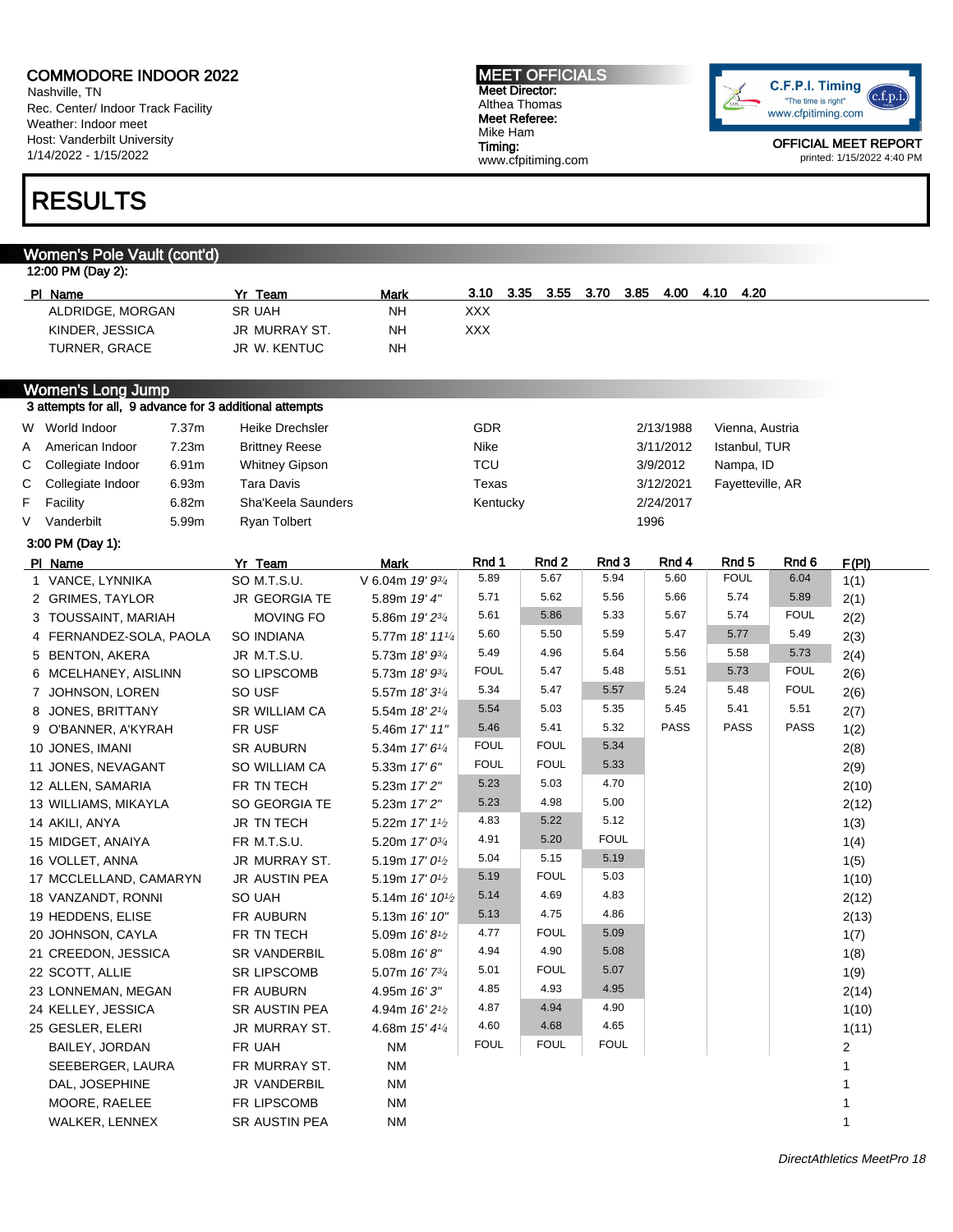Nashville, TN Rec. Center/ Indoor Track Facility Weather: Indoor meet Host: Vanderbilt University 1/14/2022 - 1/15/2022

### RESULTS

# Women's Long Jump (cont'd)

| Rnd 1<br>Rnd 2<br>Rnd 3<br>Rnd 4<br>Rnd 6<br>Rnd <sub>5</sub><br>PI_Name<br>Yr Team<br><b>Mark</b><br>Flight 1 of 2<br><b>FOUL</b><br>6.04<br>5.67<br>5.94<br>5.60<br>5.89<br>1 VANCE, LYNNIKA<br>SO M.T.S.U.<br>V 6.04m 19' 93/4<br><b>PASS</b><br><b>PASS</b><br><b>PASS</b><br>5.46<br>5.41<br>5.32<br>FR USF<br>2 O'BANNER, A'KYRAH<br>5.46m 17' 11"<br>5.12<br>4.83<br>5.22<br>3 AKILI, ANYA<br><b>JR TN TECH</b><br>5.22m $17'1\frac{1}{2}$<br><b>FOUL</b><br>4.91<br>5.20<br>4 MIDGET, ANAIYA<br>FR M.T.S.U.<br>5.20m $17'0^{3/4}$<br>5.15<br>5.19<br>5.04<br>5 VOLLET, ANNA<br>JR MURRAY ST.<br>5.19m $17'0\frac{1}{2}$<br><b>FOUL</b><br>5.09<br>4.77<br>7 JOHNSON, CAYLA<br>FR TN TECH<br>5.09m $16'8\frac{1}{2}$<br>4.90<br>5.08<br>4.94<br>8 CREEDON, JESSICA<br><b>SR VANDERBIL</b><br>5.08m $16'8''$<br><b>FOUL</b><br>5.01<br>5.07<br>9 SCOTT, ALLIE<br><b>SR LIPSCOMB</b><br>5.07m $16'$ 7 $\frac{3}{4}$<br>4.94<br>4.90<br>4.87<br>10 KELLEY, JESSICA<br>SR AUSTIN PEA<br>4.94m $16'2\frac{1}{2}$<br><b>FOUL</b><br>5.03<br>5.19<br>10 MCCLELLAND, CAMARYN<br>JR AUSTIN PEA<br>5.19m $17'0\frac{1}{2}$<br>4.68<br>4.65<br>4.60<br>11 GESLER, ELERI<br>JR MURRAY ST.<br>4.68m $15'$ 4 $\frac{1}{4}$<br>SEEBERGER, LAURA<br>FR MURRAY ST.<br>ΝM<br><b>NM</b><br>DAL, JOSEPHINE<br>JR VANDERBIL<br><b>NM</b><br>MOORE, RAELEE<br>FR LIPSCOMB<br>WALKER, LENNEX<br>SR AUSTIN PEA<br>ΝM<br>Flight 2 of 2<br>5.71<br>5.62<br>5.74<br>5.89<br>5.56<br>5.66<br>JR GEORGIA TE<br>1 GRIMES, TAYLOR<br>5.89m 19' 4"<br><b>FOUL</b><br>5.67<br>5.74<br>5.61<br>5.86<br>5.33<br><b>MOVING FO</b><br>2 TOUSSAINT, MARIAH<br>5.86m 19' 23/4<br>5.47<br>5.77<br>5.49<br>5.60<br>5.50<br>5.59<br><b>SO INDIANA</b><br>3 FERNANDEZ-SOLA, PAOLA<br>5.77m 18' 111/4<br>5.73<br>5.49<br>5.64<br>5.56<br>5.58<br>4.96<br>4 BENTON, AKERA<br>JR M.T.S.U.<br>5.73m $18'$ $9\frac{3}{4}$<br><b>FOUL</b><br><b>FOUL</b><br>5.51<br>5.73<br>5.47<br>5.48<br>6 MCELHANEY, AISLINN<br>SO LIPSCOMB<br>5.73m $18'$ $9\frac{3}{4}$<br><b>FOUL</b><br>5.24<br>5.48<br>5.34<br>5.47<br>5.57<br>6 JOHNSON, LOREN<br>SO USF<br>5.57m $18'3\frac{1}{4}$<br>5.54<br>5.03<br>5.41<br>5.51<br>5.35<br>5.45<br>7 JONES, BRITTANY<br><b>SR WILLIAM CA</b><br>5.54m $18'2\frac{1}{4}$<br><b>FOUL</b><br><b>FOUL</b><br>5.34<br>8 JONES, IMANI<br><b>SR AUBURN</b><br>5.34m $17'$ 6 <sup>1/4</sup><br><b>FOUL</b><br><b>FOUL</b><br>5.33<br>9 JONES, NEVAGANT<br>SO WILLIAM CA<br>5.33m $17'6''$<br>5.23<br>5.03<br>4.70<br>FR TN TECH<br>10 ALLEN, SAMARIA<br>5.23m 17' 2"<br>5.23<br>4.98<br>5.00<br>12 WILLIAMS, MIKAYLA<br>SO GEORGIA TE<br>5.23m $17'2''$<br>4.83<br>5.14<br>4.69<br>12 VANZANDT, RONNI<br>SO UAH<br>5.14m 16' 10 <sup>1</sup> / <sub>2</sub><br>5.13<br>4.75<br>4.86<br>13 HEDDENS, ELISE<br>FR AUBURN<br>5.13m 16' 10"<br>4.85<br>4.93<br>4.95<br>14 LONNEMAN, MEGAN<br>FR AUBURN<br>4.95m $16'3''$<br><b>FOUL</b><br><b>FOUL</b><br><b>FOUL</b><br>BAILEY, JORDAN<br>FR UAH<br>ΝM<br><b>Women's Triple Jump</b><br>3 attempts for all, Top 9 advance for 3 additional attempts.<br><b>VEN</b><br>W World Indoor<br>15.43m<br>Yulimas Rojas<br>2/21/2020<br>Madrid, ESP<br>Nike/NYAC<br>American Indoor<br>14.64m<br>Tori Franklin<br>2/14/2020<br>Albuquerque, NM<br>Collegiate Indoor<br>14.53m<br>Keturah Orji<br>Georgia<br>1/20/2018<br>Clemson, SC<br>14.32m<br>Facility<br>Keturah Orji<br>Georgia<br>2/25/2017<br>Simone Charley<br>2017<br>Vanderbilt<br>13.54m<br>1:00 PM (Day 2):<br>Rnd 2<br>Rnd 1<br>Rnd 3<br>Rnd 4<br>Rnd 5<br>Rnd 6<br>PI Name<br>Yr Team<br><b>Mark</b><br><b>FOUL</b><br>12.87<br>12.61<br>11.95<br>12.69<br>12.56<br>1 KWARTENG, ABIGAIL<br>SR UNATTACHE<br>12.87m 42' 23/4<br><b>FOUL</b><br><b>FOUL</b><br>12.22<br>11.85<br>12.18<br>12.15<br>2 JENKINS, MAHOGANY<br>FR INDIANA<br>12.22m 40' 11/4<br><b>FOUL</b><br><b>FOUL</b><br>11.77<br>11.66<br>11.83<br>11.64<br>3 JONES, NEVAGANT | <b>FLIGHT RESULTS</b> |  |               |                 |  |  |  |  |  |  |       |
|----------------------------------------------------------------------------------------------------------------------------------------------------------------------------------------------------------------------------------------------------------------------------------------------------------------------------------------------------------------------------------------------------------------------------------------------------------------------------------------------------------------------------------------------------------------------------------------------------------------------------------------------------------------------------------------------------------------------------------------------------------------------------------------------------------------------------------------------------------------------------------------------------------------------------------------------------------------------------------------------------------------------------------------------------------------------------------------------------------------------------------------------------------------------------------------------------------------------------------------------------------------------------------------------------------------------------------------------------------------------------------------------------------------------------------------------------------------------------------------------------------------------------------------------------------------------------------------------------------------------------------------------------------------------------------------------------------------------------------------------------------------------------------------------------------------------------------------------------------------------------------------------------------------------------------------------------------------------------------------------------------------------------------------------------------------------------------------------------------------------------------------------------------------------------------------------------------------------------------------------------------------------------------------------------------------------------------------------------------------------------------------------------------------------------------------------------------------------------------------------------------------------------------------------------------------------------------------------------------------------------------------------------------------------------------------------------------------------------------------------------------------------------------------------------------------------------------------------------------------------------------------------------------------------------------------------------------------------------------------------------------------------------------------------------------------------------------------------------------------------------------------------------------------------------------------------------------------------------------------------------------------------------------------------------------------------------------------------------------------------------------------------------------------------------------------------------------------------------------------------------------------------------------------------------------------------------------------------------------------------------------------------------------------------------------------------------------------------------------------------------------------------------------------------------------------------------------------------------------------------------------------------------------------------------|-----------------------|--|---------------|-----------------|--|--|--|--|--|--|-------|
|                                                                                                                                                                                                                                                                                                                                                                                                                                                                                                                                                                                                                                                                                                                                                                                                                                                                                                                                                                                                                                                                                                                                                                                                                                                                                                                                                                                                                                                                                                                                                                                                                                                                                                                                                                                                                                                                                                                                                                                                                                                                                                                                                                                                                                                                                                                                                                                                                                                                                                                                                                                                                                                                                                                                                                                                                                                                                                                                                                                                                                                                                                                                                                                                                                                                                                                                                                                                                                                                                                                                                                                                                                                                                                                                                                                                                                                                                                                            |                       |  |               |                 |  |  |  |  |  |  |       |
|                                                                                                                                                                                                                                                                                                                                                                                                                                                                                                                                                                                                                                                                                                                                                                                                                                                                                                                                                                                                                                                                                                                                                                                                                                                                                                                                                                                                                                                                                                                                                                                                                                                                                                                                                                                                                                                                                                                                                                                                                                                                                                                                                                                                                                                                                                                                                                                                                                                                                                                                                                                                                                                                                                                                                                                                                                                                                                                                                                                                                                                                                                                                                                                                                                                                                                                                                                                                                                                                                                                                                                                                                                                                                                                                                                                                                                                                                                                            |                       |  |               |                 |  |  |  |  |  |  |       |
|                                                                                                                                                                                                                                                                                                                                                                                                                                                                                                                                                                                                                                                                                                                                                                                                                                                                                                                                                                                                                                                                                                                                                                                                                                                                                                                                                                                                                                                                                                                                                                                                                                                                                                                                                                                                                                                                                                                                                                                                                                                                                                                                                                                                                                                                                                                                                                                                                                                                                                                                                                                                                                                                                                                                                                                                                                                                                                                                                                                                                                                                                                                                                                                                                                                                                                                                                                                                                                                                                                                                                                                                                                                                                                                                                                                                                                                                                                                            |                       |  |               |                 |  |  |  |  |  |  |       |
|                                                                                                                                                                                                                                                                                                                                                                                                                                                                                                                                                                                                                                                                                                                                                                                                                                                                                                                                                                                                                                                                                                                                                                                                                                                                                                                                                                                                                                                                                                                                                                                                                                                                                                                                                                                                                                                                                                                                                                                                                                                                                                                                                                                                                                                                                                                                                                                                                                                                                                                                                                                                                                                                                                                                                                                                                                                                                                                                                                                                                                                                                                                                                                                                                                                                                                                                                                                                                                                                                                                                                                                                                                                                                                                                                                                                                                                                                                                            |                       |  |               |                 |  |  |  |  |  |  |       |
|                                                                                                                                                                                                                                                                                                                                                                                                                                                                                                                                                                                                                                                                                                                                                                                                                                                                                                                                                                                                                                                                                                                                                                                                                                                                                                                                                                                                                                                                                                                                                                                                                                                                                                                                                                                                                                                                                                                                                                                                                                                                                                                                                                                                                                                                                                                                                                                                                                                                                                                                                                                                                                                                                                                                                                                                                                                                                                                                                                                                                                                                                                                                                                                                                                                                                                                                                                                                                                                                                                                                                                                                                                                                                                                                                                                                                                                                                                                            |                       |  |               |                 |  |  |  |  |  |  |       |
|                                                                                                                                                                                                                                                                                                                                                                                                                                                                                                                                                                                                                                                                                                                                                                                                                                                                                                                                                                                                                                                                                                                                                                                                                                                                                                                                                                                                                                                                                                                                                                                                                                                                                                                                                                                                                                                                                                                                                                                                                                                                                                                                                                                                                                                                                                                                                                                                                                                                                                                                                                                                                                                                                                                                                                                                                                                                                                                                                                                                                                                                                                                                                                                                                                                                                                                                                                                                                                                                                                                                                                                                                                                                                                                                                                                                                                                                                                                            |                       |  |               |                 |  |  |  |  |  |  |       |
|                                                                                                                                                                                                                                                                                                                                                                                                                                                                                                                                                                                                                                                                                                                                                                                                                                                                                                                                                                                                                                                                                                                                                                                                                                                                                                                                                                                                                                                                                                                                                                                                                                                                                                                                                                                                                                                                                                                                                                                                                                                                                                                                                                                                                                                                                                                                                                                                                                                                                                                                                                                                                                                                                                                                                                                                                                                                                                                                                                                                                                                                                                                                                                                                                                                                                                                                                                                                                                                                                                                                                                                                                                                                                                                                                                                                                                                                                                                            |                       |  |               |                 |  |  |  |  |  |  |       |
|                                                                                                                                                                                                                                                                                                                                                                                                                                                                                                                                                                                                                                                                                                                                                                                                                                                                                                                                                                                                                                                                                                                                                                                                                                                                                                                                                                                                                                                                                                                                                                                                                                                                                                                                                                                                                                                                                                                                                                                                                                                                                                                                                                                                                                                                                                                                                                                                                                                                                                                                                                                                                                                                                                                                                                                                                                                                                                                                                                                                                                                                                                                                                                                                                                                                                                                                                                                                                                                                                                                                                                                                                                                                                                                                                                                                                                                                                                                            |                       |  |               |                 |  |  |  |  |  |  |       |
|                                                                                                                                                                                                                                                                                                                                                                                                                                                                                                                                                                                                                                                                                                                                                                                                                                                                                                                                                                                                                                                                                                                                                                                                                                                                                                                                                                                                                                                                                                                                                                                                                                                                                                                                                                                                                                                                                                                                                                                                                                                                                                                                                                                                                                                                                                                                                                                                                                                                                                                                                                                                                                                                                                                                                                                                                                                                                                                                                                                                                                                                                                                                                                                                                                                                                                                                                                                                                                                                                                                                                                                                                                                                                                                                                                                                                                                                                                                            |                       |  |               |                 |  |  |  |  |  |  |       |
|                                                                                                                                                                                                                                                                                                                                                                                                                                                                                                                                                                                                                                                                                                                                                                                                                                                                                                                                                                                                                                                                                                                                                                                                                                                                                                                                                                                                                                                                                                                                                                                                                                                                                                                                                                                                                                                                                                                                                                                                                                                                                                                                                                                                                                                                                                                                                                                                                                                                                                                                                                                                                                                                                                                                                                                                                                                                                                                                                                                                                                                                                                                                                                                                                                                                                                                                                                                                                                                                                                                                                                                                                                                                                                                                                                                                                                                                                                                            |                       |  |               |                 |  |  |  |  |  |  |       |
|                                                                                                                                                                                                                                                                                                                                                                                                                                                                                                                                                                                                                                                                                                                                                                                                                                                                                                                                                                                                                                                                                                                                                                                                                                                                                                                                                                                                                                                                                                                                                                                                                                                                                                                                                                                                                                                                                                                                                                                                                                                                                                                                                                                                                                                                                                                                                                                                                                                                                                                                                                                                                                                                                                                                                                                                                                                                                                                                                                                                                                                                                                                                                                                                                                                                                                                                                                                                                                                                                                                                                                                                                                                                                                                                                                                                                                                                                                                            |                       |  |               |                 |  |  |  |  |  |  |       |
|                                                                                                                                                                                                                                                                                                                                                                                                                                                                                                                                                                                                                                                                                                                                                                                                                                                                                                                                                                                                                                                                                                                                                                                                                                                                                                                                                                                                                                                                                                                                                                                                                                                                                                                                                                                                                                                                                                                                                                                                                                                                                                                                                                                                                                                                                                                                                                                                                                                                                                                                                                                                                                                                                                                                                                                                                                                                                                                                                                                                                                                                                                                                                                                                                                                                                                                                                                                                                                                                                                                                                                                                                                                                                                                                                                                                                                                                                                                            |                       |  |               |                 |  |  |  |  |  |  |       |
|                                                                                                                                                                                                                                                                                                                                                                                                                                                                                                                                                                                                                                                                                                                                                                                                                                                                                                                                                                                                                                                                                                                                                                                                                                                                                                                                                                                                                                                                                                                                                                                                                                                                                                                                                                                                                                                                                                                                                                                                                                                                                                                                                                                                                                                                                                                                                                                                                                                                                                                                                                                                                                                                                                                                                                                                                                                                                                                                                                                                                                                                                                                                                                                                                                                                                                                                                                                                                                                                                                                                                                                                                                                                                                                                                                                                                                                                                                                            |                       |  |               |                 |  |  |  |  |  |  |       |
|                                                                                                                                                                                                                                                                                                                                                                                                                                                                                                                                                                                                                                                                                                                                                                                                                                                                                                                                                                                                                                                                                                                                                                                                                                                                                                                                                                                                                                                                                                                                                                                                                                                                                                                                                                                                                                                                                                                                                                                                                                                                                                                                                                                                                                                                                                                                                                                                                                                                                                                                                                                                                                                                                                                                                                                                                                                                                                                                                                                                                                                                                                                                                                                                                                                                                                                                                                                                                                                                                                                                                                                                                                                                                                                                                                                                                                                                                                                            |                       |  |               |                 |  |  |  |  |  |  |       |
|                                                                                                                                                                                                                                                                                                                                                                                                                                                                                                                                                                                                                                                                                                                                                                                                                                                                                                                                                                                                                                                                                                                                                                                                                                                                                                                                                                                                                                                                                                                                                                                                                                                                                                                                                                                                                                                                                                                                                                                                                                                                                                                                                                                                                                                                                                                                                                                                                                                                                                                                                                                                                                                                                                                                                                                                                                                                                                                                                                                                                                                                                                                                                                                                                                                                                                                                                                                                                                                                                                                                                                                                                                                                                                                                                                                                                                                                                                                            |                       |  |               |                 |  |  |  |  |  |  |       |
|                                                                                                                                                                                                                                                                                                                                                                                                                                                                                                                                                                                                                                                                                                                                                                                                                                                                                                                                                                                                                                                                                                                                                                                                                                                                                                                                                                                                                                                                                                                                                                                                                                                                                                                                                                                                                                                                                                                                                                                                                                                                                                                                                                                                                                                                                                                                                                                                                                                                                                                                                                                                                                                                                                                                                                                                                                                                                                                                                                                                                                                                                                                                                                                                                                                                                                                                                                                                                                                                                                                                                                                                                                                                                                                                                                                                                                                                                                                            |                       |  |               |                 |  |  |  |  |  |  |       |
|                                                                                                                                                                                                                                                                                                                                                                                                                                                                                                                                                                                                                                                                                                                                                                                                                                                                                                                                                                                                                                                                                                                                                                                                                                                                                                                                                                                                                                                                                                                                                                                                                                                                                                                                                                                                                                                                                                                                                                                                                                                                                                                                                                                                                                                                                                                                                                                                                                                                                                                                                                                                                                                                                                                                                                                                                                                                                                                                                                                                                                                                                                                                                                                                                                                                                                                                                                                                                                                                                                                                                                                                                                                                                                                                                                                                                                                                                                                            |                       |  |               |                 |  |  |  |  |  |  |       |
|                                                                                                                                                                                                                                                                                                                                                                                                                                                                                                                                                                                                                                                                                                                                                                                                                                                                                                                                                                                                                                                                                                                                                                                                                                                                                                                                                                                                                                                                                                                                                                                                                                                                                                                                                                                                                                                                                                                                                                                                                                                                                                                                                                                                                                                                                                                                                                                                                                                                                                                                                                                                                                                                                                                                                                                                                                                                                                                                                                                                                                                                                                                                                                                                                                                                                                                                                                                                                                                                                                                                                                                                                                                                                                                                                                                                                                                                                                                            |                       |  |               |                 |  |  |  |  |  |  |       |
|                                                                                                                                                                                                                                                                                                                                                                                                                                                                                                                                                                                                                                                                                                                                                                                                                                                                                                                                                                                                                                                                                                                                                                                                                                                                                                                                                                                                                                                                                                                                                                                                                                                                                                                                                                                                                                                                                                                                                                                                                                                                                                                                                                                                                                                                                                                                                                                                                                                                                                                                                                                                                                                                                                                                                                                                                                                                                                                                                                                                                                                                                                                                                                                                                                                                                                                                                                                                                                                                                                                                                                                                                                                                                                                                                                                                                                                                                                                            |                       |  |               |                 |  |  |  |  |  |  |       |
|                                                                                                                                                                                                                                                                                                                                                                                                                                                                                                                                                                                                                                                                                                                                                                                                                                                                                                                                                                                                                                                                                                                                                                                                                                                                                                                                                                                                                                                                                                                                                                                                                                                                                                                                                                                                                                                                                                                                                                                                                                                                                                                                                                                                                                                                                                                                                                                                                                                                                                                                                                                                                                                                                                                                                                                                                                                                                                                                                                                                                                                                                                                                                                                                                                                                                                                                                                                                                                                                                                                                                                                                                                                                                                                                                                                                                                                                                                                            |                       |  |               |                 |  |  |  |  |  |  |       |
|                                                                                                                                                                                                                                                                                                                                                                                                                                                                                                                                                                                                                                                                                                                                                                                                                                                                                                                                                                                                                                                                                                                                                                                                                                                                                                                                                                                                                                                                                                                                                                                                                                                                                                                                                                                                                                                                                                                                                                                                                                                                                                                                                                                                                                                                                                                                                                                                                                                                                                                                                                                                                                                                                                                                                                                                                                                                                                                                                                                                                                                                                                                                                                                                                                                                                                                                                                                                                                                                                                                                                                                                                                                                                                                                                                                                                                                                                                                            |                       |  |               |                 |  |  |  |  |  |  |       |
|                                                                                                                                                                                                                                                                                                                                                                                                                                                                                                                                                                                                                                                                                                                                                                                                                                                                                                                                                                                                                                                                                                                                                                                                                                                                                                                                                                                                                                                                                                                                                                                                                                                                                                                                                                                                                                                                                                                                                                                                                                                                                                                                                                                                                                                                                                                                                                                                                                                                                                                                                                                                                                                                                                                                                                                                                                                                                                                                                                                                                                                                                                                                                                                                                                                                                                                                                                                                                                                                                                                                                                                                                                                                                                                                                                                                                                                                                                                            |                       |  |               |                 |  |  |  |  |  |  |       |
|                                                                                                                                                                                                                                                                                                                                                                                                                                                                                                                                                                                                                                                                                                                                                                                                                                                                                                                                                                                                                                                                                                                                                                                                                                                                                                                                                                                                                                                                                                                                                                                                                                                                                                                                                                                                                                                                                                                                                                                                                                                                                                                                                                                                                                                                                                                                                                                                                                                                                                                                                                                                                                                                                                                                                                                                                                                                                                                                                                                                                                                                                                                                                                                                                                                                                                                                                                                                                                                                                                                                                                                                                                                                                                                                                                                                                                                                                                                            |                       |  |               |                 |  |  |  |  |  |  |       |
|                                                                                                                                                                                                                                                                                                                                                                                                                                                                                                                                                                                                                                                                                                                                                                                                                                                                                                                                                                                                                                                                                                                                                                                                                                                                                                                                                                                                                                                                                                                                                                                                                                                                                                                                                                                                                                                                                                                                                                                                                                                                                                                                                                                                                                                                                                                                                                                                                                                                                                                                                                                                                                                                                                                                                                                                                                                                                                                                                                                                                                                                                                                                                                                                                                                                                                                                                                                                                                                                                                                                                                                                                                                                                                                                                                                                                                                                                                                            |                       |  |               |                 |  |  |  |  |  |  |       |
|                                                                                                                                                                                                                                                                                                                                                                                                                                                                                                                                                                                                                                                                                                                                                                                                                                                                                                                                                                                                                                                                                                                                                                                                                                                                                                                                                                                                                                                                                                                                                                                                                                                                                                                                                                                                                                                                                                                                                                                                                                                                                                                                                                                                                                                                                                                                                                                                                                                                                                                                                                                                                                                                                                                                                                                                                                                                                                                                                                                                                                                                                                                                                                                                                                                                                                                                                                                                                                                                                                                                                                                                                                                                                                                                                                                                                                                                                                                            |                       |  |               |                 |  |  |  |  |  |  |       |
|                                                                                                                                                                                                                                                                                                                                                                                                                                                                                                                                                                                                                                                                                                                                                                                                                                                                                                                                                                                                                                                                                                                                                                                                                                                                                                                                                                                                                                                                                                                                                                                                                                                                                                                                                                                                                                                                                                                                                                                                                                                                                                                                                                                                                                                                                                                                                                                                                                                                                                                                                                                                                                                                                                                                                                                                                                                                                                                                                                                                                                                                                                                                                                                                                                                                                                                                                                                                                                                                                                                                                                                                                                                                                                                                                                                                                                                                                                                            |                       |  |               |                 |  |  |  |  |  |  |       |
|                                                                                                                                                                                                                                                                                                                                                                                                                                                                                                                                                                                                                                                                                                                                                                                                                                                                                                                                                                                                                                                                                                                                                                                                                                                                                                                                                                                                                                                                                                                                                                                                                                                                                                                                                                                                                                                                                                                                                                                                                                                                                                                                                                                                                                                                                                                                                                                                                                                                                                                                                                                                                                                                                                                                                                                                                                                                                                                                                                                                                                                                                                                                                                                                                                                                                                                                                                                                                                                                                                                                                                                                                                                                                                                                                                                                                                                                                                                            |                       |  |               |                 |  |  |  |  |  |  |       |
|                                                                                                                                                                                                                                                                                                                                                                                                                                                                                                                                                                                                                                                                                                                                                                                                                                                                                                                                                                                                                                                                                                                                                                                                                                                                                                                                                                                                                                                                                                                                                                                                                                                                                                                                                                                                                                                                                                                                                                                                                                                                                                                                                                                                                                                                                                                                                                                                                                                                                                                                                                                                                                                                                                                                                                                                                                                                                                                                                                                                                                                                                                                                                                                                                                                                                                                                                                                                                                                                                                                                                                                                                                                                                                                                                                                                                                                                                                                            |                       |  |               |                 |  |  |  |  |  |  |       |
|                                                                                                                                                                                                                                                                                                                                                                                                                                                                                                                                                                                                                                                                                                                                                                                                                                                                                                                                                                                                                                                                                                                                                                                                                                                                                                                                                                                                                                                                                                                                                                                                                                                                                                                                                                                                                                                                                                                                                                                                                                                                                                                                                                                                                                                                                                                                                                                                                                                                                                                                                                                                                                                                                                                                                                                                                                                                                                                                                                                                                                                                                                                                                                                                                                                                                                                                                                                                                                                                                                                                                                                                                                                                                                                                                                                                                                                                                                                            |                       |  |               |                 |  |  |  |  |  |  |       |
|                                                                                                                                                                                                                                                                                                                                                                                                                                                                                                                                                                                                                                                                                                                                                                                                                                                                                                                                                                                                                                                                                                                                                                                                                                                                                                                                                                                                                                                                                                                                                                                                                                                                                                                                                                                                                                                                                                                                                                                                                                                                                                                                                                                                                                                                                                                                                                                                                                                                                                                                                                                                                                                                                                                                                                                                                                                                                                                                                                                                                                                                                                                                                                                                                                                                                                                                                                                                                                                                                                                                                                                                                                                                                                                                                                                                                                                                                                                            |                       |  |               |                 |  |  |  |  |  |  |       |
|                                                                                                                                                                                                                                                                                                                                                                                                                                                                                                                                                                                                                                                                                                                                                                                                                                                                                                                                                                                                                                                                                                                                                                                                                                                                                                                                                                                                                                                                                                                                                                                                                                                                                                                                                                                                                                                                                                                                                                                                                                                                                                                                                                                                                                                                                                                                                                                                                                                                                                                                                                                                                                                                                                                                                                                                                                                                                                                                                                                                                                                                                                                                                                                                                                                                                                                                                                                                                                                                                                                                                                                                                                                                                                                                                                                                                                                                                                                            |                       |  |               |                 |  |  |  |  |  |  |       |
|                                                                                                                                                                                                                                                                                                                                                                                                                                                                                                                                                                                                                                                                                                                                                                                                                                                                                                                                                                                                                                                                                                                                                                                                                                                                                                                                                                                                                                                                                                                                                                                                                                                                                                                                                                                                                                                                                                                                                                                                                                                                                                                                                                                                                                                                                                                                                                                                                                                                                                                                                                                                                                                                                                                                                                                                                                                                                                                                                                                                                                                                                                                                                                                                                                                                                                                                                                                                                                                                                                                                                                                                                                                                                                                                                                                                                                                                                                                            |                       |  |               |                 |  |  |  |  |  |  |       |
|                                                                                                                                                                                                                                                                                                                                                                                                                                                                                                                                                                                                                                                                                                                                                                                                                                                                                                                                                                                                                                                                                                                                                                                                                                                                                                                                                                                                                                                                                                                                                                                                                                                                                                                                                                                                                                                                                                                                                                                                                                                                                                                                                                                                                                                                                                                                                                                                                                                                                                                                                                                                                                                                                                                                                                                                                                                                                                                                                                                                                                                                                                                                                                                                                                                                                                                                                                                                                                                                                                                                                                                                                                                                                                                                                                                                                                                                                                                            |                       |  |               |                 |  |  |  |  |  |  |       |
|                                                                                                                                                                                                                                                                                                                                                                                                                                                                                                                                                                                                                                                                                                                                                                                                                                                                                                                                                                                                                                                                                                                                                                                                                                                                                                                                                                                                                                                                                                                                                                                                                                                                                                                                                                                                                                                                                                                                                                                                                                                                                                                                                                                                                                                                                                                                                                                                                                                                                                                                                                                                                                                                                                                                                                                                                                                                                                                                                                                                                                                                                                                                                                                                                                                                                                                                                                                                                                                                                                                                                                                                                                                                                                                                                                                                                                                                                                                            |                       |  |               |                 |  |  |  |  |  |  |       |
|                                                                                                                                                                                                                                                                                                                                                                                                                                                                                                                                                                                                                                                                                                                                                                                                                                                                                                                                                                                                                                                                                                                                                                                                                                                                                                                                                                                                                                                                                                                                                                                                                                                                                                                                                                                                                                                                                                                                                                                                                                                                                                                                                                                                                                                                                                                                                                                                                                                                                                                                                                                                                                                                                                                                                                                                                                                                                                                                                                                                                                                                                                                                                                                                                                                                                                                                                                                                                                                                                                                                                                                                                                                                                                                                                                                                                                                                                                                            |                       |  |               |                 |  |  |  |  |  |  |       |
|                                                                                                                                                                                                                                                                                                                                                                                                                                                                                                                                                                                                                                                                                                                                                                                                                                                                                                                                                                                                                                                                                                                                                                                                                                                                                                                                                                                                                                                                                                                                                                                                                                                                                                                                                                                                                                                                                                                                                                                                                                                                                                                                                                                                                                                                                                                                                                                                                                                                                                                                                                                                                                                                                                                                                                                                                                                                                                                                                                                                                                                                                                                                                                                                                                                                                                                                                                                                                                                                                                                                                                                                                                                                                                                                                                                                                                                                                                                            |                       |  |               |                 |  |  |  |  |  |  |       |
|                                                                                                                                                                                                                                                                                                                                                                                                                                                                                                                                                                                                                                                                                                                                                                                                                                                                                                                                                                                                                                                                                                                                                                                                                                                                                                                                                                                                                                                                                                                                                                                                                                                                                                                                                                                                                                                                                                                                                                                                                                                                                                                                                                                                                                                                                                                                                                                                                                                                                                                                                                                                                                                                                                                                                                                                                                                                                                                                                                                                                                                                                                                                                                                                                                                                                                                                                                                                                                                                                                                                                                                                                                                                                                                                                                                                                                                                                                                            | A                     |  |               |                 |  |  |  |  |  |  |       |
|                                                                                                                                                                                                                                                                                                                                                                                                                                                                                                                                                                                                                                                                                                                                                                                                                                                                                                                                                                                                                                                                                                                                                                                                                                                                                                                                                                                                                                                                                                                                                                                                                                                                                                                                                                                                                                                                                                                                                                                                                                                                                                                                                                                                                                                                                                                                                                                                                                                                                                                                                                                                                                                                                                                                                                                                                                                                                                                                                                                                                                                                                                                                                                                                                                                                                                                                                                                                                                                                                                                                                                                                                                                                                                                                                                                                                                                                                                                            | С                     |  |               |                 |  |  |  |  |  |  |       |
|                                                                                                                                                                                                                                                                                                                                                                                                                                                                                                                                                                                                                                                                                                                                                                                                                                                                                                                                                                                                                                                                                                                                                                                                                                                                                                                                                                                                                                                                                                                                                                                                                                                                                                                                                                                                                                                                                                                                                                                                                                                                                                                                                                                                                                                                                                                                                                                                                                                                                                                                                                                                                                                                                                                                                                                                                                                                                                                                                                                                                                                                                                                                                                                                                                                                                                                                                                                                                                                                                                                                                                                                                                                                                                                                                                                                                                                                                                                            | F                     |  |               |                 |  |  |  |  |  |  |       |
|                                                                                                                                                                                                                                                                                                                                                                                                                                                                                                                                                                                                                                                                                                                                                                                                                                                                                                                                                                                                                                                                                                                                                                                                                                                                                                                                                                                                                                                                                                                                                                                                                                                                                                                                                                                                                                                                                                                                                                                                                                                                                                                                                                                                                                                                                                                                                                                                                                                                                                                                                                                                                                                                                                                                                                                                                                                                                                                                                                                                                                                                                                                                                                                                                                                                                                                                                                                                                                                                                                                                                                                                                                                                                                                                                                                                                                                                                                                            | V                     |  |               |                 |  |  |  |  |  |  |       |
|                                                                                                                                                                                                                                                                                                                                                                                                                                                                                                                                                                                                                                                                                                                                                                                                                                                                                                                                                                                                                                                                                                                                                                                                                                                                                                                                                                                                                                                                                                                                                                                                                                                                                                                                                                                                                                                                                                                                                                                                                                                                                                                                                                                                                                                                                                                                                                                                                                                                                                                                                                                                                                                                                                                                                                                                                                                                                                                                                                                                                                                                                                                                                                                                                                                                                                                                                                                                                                                                                                                                                                                                                                                                                                                                                                                                                                                                                                                            |                       |  |               |                 |  |  |  |  |  |  |       |
|                                                                                                                                                                                                                                                                                                                                                                                                                                                                                                                                                                                                                                                                                                                                                                                                                                                                                                                                                                                                                                                                                                                                                                                                                                                                                                                                                                                                                                                                                                                                                                                                                                                                                                                                                                                                                                                                                                                                                                                                                                                                                                                                                                                                                                                                                                                                                                                                                                                                                                                                                                                                                                                                                                                                                                                                                                                                                                                                                                                                                                                                                                                                                                                                                                                                                                                                                                                                                                                                                                                                                                                                                                                                                                                                                                                                                                                                                                                            |                       |  |               |                 |  |  |  |  |  |  | F(PI) |
|                                                                                                                                                                                                                                                                                                                                                                                                                                                                                                                                                                                                                                                                                                                                                                                                                                                                                                                                                                                                                                                                                                                                                                                                                                                                                                                                                                                                                                                                                                                                                                                                                                                                                                                                                                                                                                                                                                                                                                                                                                                                                                                                                                                                                                                                                                                                                                                                                                                                                                                                                                                                                                                                                                                                                                                                                                                                                                                                                                                                                                                                                                                                                                                                                                                                                                                                                                                                                                                                                                                                                                                                                                                                                                                                                                                                                                                                                                                            |                       |  |               |                 |  |  |  |  |  |  | 2(1)  |
|                                                                                                                                                                                                                                                                                                                                                                                                                                                                                                                                                                                                                                                                                                                                                                                                                                                                                                                                                                                                                                                                                                                                                                                                                                                                                                                                                                                                                                                                                                                                                                                                                                                                                                                                                                                                                                                                                                                                                                                                                                                                                                                                                                                                                                                                                                                                                                                                                                                                                                                                                                                                                                                                                                                                                                                                                                                                                                                                                                                                                                                                                                                                                                                                                                                                                                                                                                                                                                                                                                                                                                                                                                                                                                                                                                                                                                                                                                                            |                       |  |               |                 |  |  |  |  |  |  | 2(2)  |
|                                                                                                                                                                                                                                                                                                                                                                                                                                                                                                                                                                                                                                                                                                                                                                                                                                                                                                                                                                                                                                                                                                                                                                                                                                                                                                                                                                                                                                                                                                                                                                                                                                                                                                                                                                                                                                                                                                                                                                                                                                                                                                                                                                                                                                                                                                                                                                                                                                                                                                                                                                                                                                                                                                                                                                                                                                                                                                                                                                                                                                                                                                                                                                                                                                                                                                                                                                                                                                                                                                                                                                                                                                                                                                                                                                                                                                                                                                                            |                       |  | SO WILLIAM CA | 11.83m 38' 93/4 |  |  |  |  |  |  | 2(3)  |

MEET OFFICIALS Meet Director: Althea Thomas Meet Referee: Mike Ham Timing: www.cfpitiming.com

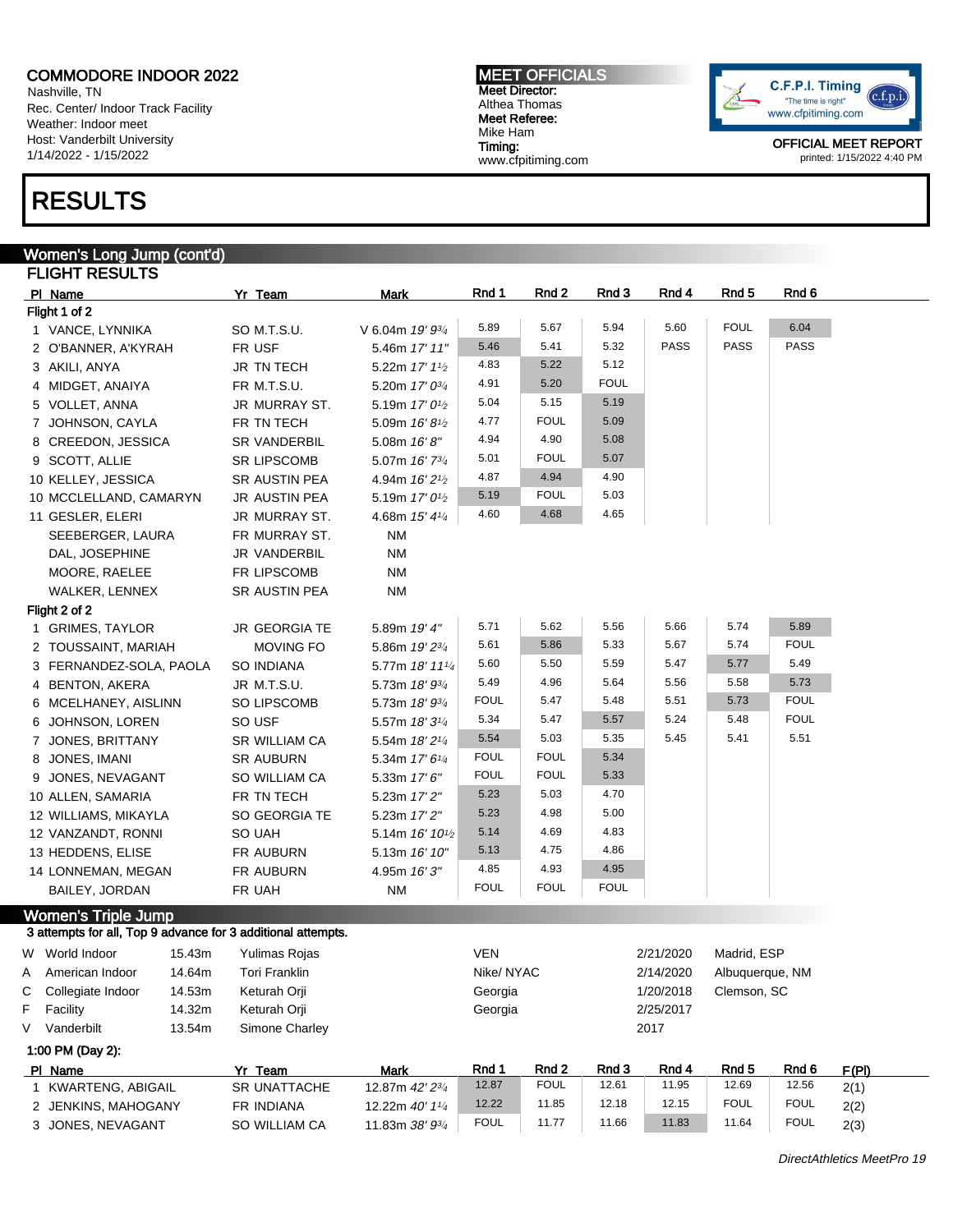Nashville, TN Rec. Center/ Indoor Track Facility Weather: Indoor meet Host: Vanderbilt University 1/14/2022 - 1/15/2022

### RESULTS

#### Women's Triple Jump (cont'd)

| 1:00 PM (Day 2):      |                      |                                             |             |             |             |             |             |             |       |  |
|-----------------------|----------------------|---------------------------------------------|-------------|-------------|-------------|-------------|-------------|-------------|-------|--|
| PI Name               | Yr Team              | Mark                                        | Rnd 1       | Rnd 2       | Rnd 3       | Rnd 4       | Rnd 5       | Rnd 6       | F(PI) |  |
| 4 CURBEAM, JALENA     | SO TN TECH           | 11.32m 37' 13/4                             | 11.18       | 11.32       | 10.87       | <b>FOUL</b> | 11.08       | 11.27       | 1(1)  |  |
| 5 MCCLELLAND, CAMARYN | JR AUSTIN PEA        | 11.26m $36'$ 11 <sup>1</sup> / <sub>2</sub> | <b>FOUL</b> | 11.26       | <b>FOUL</b> | <b>FOUL</b> | <b>FOUL</b> | <b>FOUL</b> | 2(4)  |  |
| 6 JONES, BRITTANY     | <b>SR WILLIAM CA</b> | 11.25m 36' 11"                              | <b>FOUL</b> | 11.25       | <b>FOUL</b> | <b>FOUL</b> | <b>FOUL</b> | <b>PASS</b> | 2(5)  |  |
| 7 MARSHALL, JORDAN    | FR MURRAY ST.        | 11.24m $36'$ 10 <sup>1</sup> / <sub>2</sub> | 11.06       | 11.11       | 11.24       | 11.19       | 11.11       | <b>FOUL</b> | 1(2)  |  |
| 8 LOUDERBACK, MORGAN  | <b>JR BELMONT</b>    | 10.99m 36' 0 <sup>3/4</sup>                 | 10.78       | 10.88       | 10.99       | <b>FOUL</b> | <b>FOUL</b> | <b>FOUL</b> | 1(3)  |  |
| 9 COWAN, MADISON      | FR TN TECH           | 10.92m 35' 10"                              | <b>FOUL</b> | 10.74       | 10.92       | 10.73       | <b>FOUL</b> | <b>FOUL</b> | 1(4)  |  |
| 10 SCOTT, ALLIE       | <b>SR LIPSCOMB</b>   | 10.85m 35' 71/4                             | <b>FOUL</b> | <b>FOUL</b> | 10.85       |             |             |             | 2(6)  |  |
| 11 MASON, KEYANDRA    | SO MURRAY ST.        | 10.79m 35' 5"                               | 10.79       | <b>FOUL</b> | <b>FOUL</b> |             |             |             | 1(5)  |  |
| 12 GESLER, ELERI      | JR MURRAY ST.        | 10.76m 35' 334                              | <b>FOUL</b> | 10.76       | 10.55       |             |             |             | 1(6)  |  |
| 13 JOSEPH, JADAE      | FR TN TECH           | 10.25m $33'$ 7 <sup>1/2</sup>               | 10.17       | 10.25       | 10.16       |             |             |             | 1(7)  |  |
| JONES, JANAYA         | <b>SO AUBURN</b>     | <b>DNS</b>                                  |             |             |             |             |             |             | 2     |  |
| WALKER, LENNEX        | <b>SR AUSTIN PEA</b> | <b>DNS</b>                                  |             |             |             |             |             |             |       |  |
| JOHNSON, LOREN        | SO USF               | <b>FOUL</b>                                 | <b>FOUL</b> | <b>FOUL</b> | <b>PASS</b> |             |             |             | 2     |  |
| <b>BENTON, AKERA</b>  | JR M.T.S.U.          | <b>FOUL</b>                                 | <b>FOUL</b> | <b>FOUL</b> | <b>FOUL</b> |             |             |             | 2     |  |

#### FLIGHT RESULTS

| PI Name               | Yr Team              | Mark                                        | Rnd 1       | Rnd 2       | Rnd 3       | Rnd 4       | Rnd 5       | Rnd 6       |
|-----------------------|----------------------|---------------------------------------------|-------------|-------------|-------------|-------------|-------------|-------------|
| Flight 1 of 2         |                      |                                             |             |             |             |             |             |             |
| 1 CURBEAM, JALENA     | SO TN TECH           | 11.32m 37' 13/4                             | 11.18       | 11.32       | 10.87       | <b>FOUL</b> | 11.08       | 11.27       |
| 2 MARSHALL, JORDAN    | FR MURRAY ST.        | 11.24m 36' 10 <sup>1</sup> / <sub>2</sub>   | 11.06       | 11.11       | 11.24       | 11.19       | 11.11       | <b>FOUL</b> |
| 3 LOUDERBACK, MORGAN  | <b>JR BELMONT</b>    | 10.99m 36' 0 <sup>3/4</sup>                 | 10.78       | 10.88       | 10.99       | <b>FOUL</b> | <b>FOUL</b> | <b>FOUL</b> |
| 4 COWAN, MADISON      | FR TN TECH           | 10.92m 35' 10"                              | <b>FOUL</b> | 10.74       | 10.92       | 10.73       | <b>FOUL</b> | <b>FOUL</b> |
| 5 MASON, KEYANDRA     | SO MURRAY ST.        | 10.79m 35' 5"                               | 10.79       | <b>FOUL</b> | <b>FOUL</b> |             |             |             |
| 6 GESLER, ELERI       | <b>JR MURRAY ST.</b> | 10.76m 35' 33/4                             | <b>FOUL</b> | 10.76       | 10.55       |             |             |             |
| 7 JOSEPH, JADAE       | FR TN TECH           | 10.25m 33' 7 <sup>1</sup> / <sub>2</sub>    | 10.17       | 10.25       | 10.16       |             |             |             |
| WALKER, LENNEX        | SR AUSTIN PEA        | <b>DNS</b>                                  |             |             |             |             |             |             |
| Flight 2 of 2         |                      |                                             |             |             |             |             |             |             |
| 1 KWARTENG, ABIGAIL   | <b>SR UNATTACHE</b>  | 12.87m 42' 23/4                             | 12.87       | <b>FOUL</b> | 12.61       | 11.95       | 12.69       | 12.56       |
| 2 JENKINS, MAHOGANY   | FR INDIANA           | 12.22m 40' 11/4                             | 12.22       | 11.85       | 12.18       | 12.15       | <b>FOUL</b> | <b>FOUL</b> |
| 3 JONES, NEVAGANT     | SO WILLIAM CA        | 11.83m $38'$ $9\frac{3}{4}$                 | <b>FOUL</b> | 11.77       | 11.66       | 11.83       | 11.64       | <b>FOUL</b> |
| 4 MCCLELLAND, CAMARYN | <b>JR AUSTIN PEA</b> | 11.26m $36'$ 11 <sup>1</sup> / <sub>2</sub> | <b>FOUL</b> | 11.26       | <b>FOUL</b> | <b>FOUL</b> | <b>FOUL</b> | <b>FOUL</b> |
| 5 JONES, BRITTANY     | <b>SR WILLIAM CA</b> | 11.25m 36' 11"                              | <b>FOUL</b> | 11.25       | <b>FOUL</b> | <b>FOUL</b> | <b>FOUL</b> | <b>PASS</b> |
| 6 SCOTT, ALLIE        | <b>SR LIPSCOMB</b>   | 10.85m 35' 71/4                             | <b>FOUL</b> | <b>FOUL</b> | 10.85       |             |             |             |
| JONES, JANAYA         | <b>SO AUBURN</b>     | <b>DNS</b>                                  |             |             |             |             |             |             |
| JOHNSON, LOREN        | SO USF               | <b>FOUL</b>                                 | <b>FOUL</b> | <b>FOUL</b> | <b>PASS</b> |             |             |             |
| <b>BENTON, AKERA</b>  | JR M.T.S.U.          | <b>FOUL</b>                                 | <b>FOUL</b> | <b>FOUL</b> | <b>FOUL</b> |             |             |             |

MEET OFFICIALS Meet Director: Althea Thomas Meet Referee: Mike Ham Timing: www.cfpitiming.com

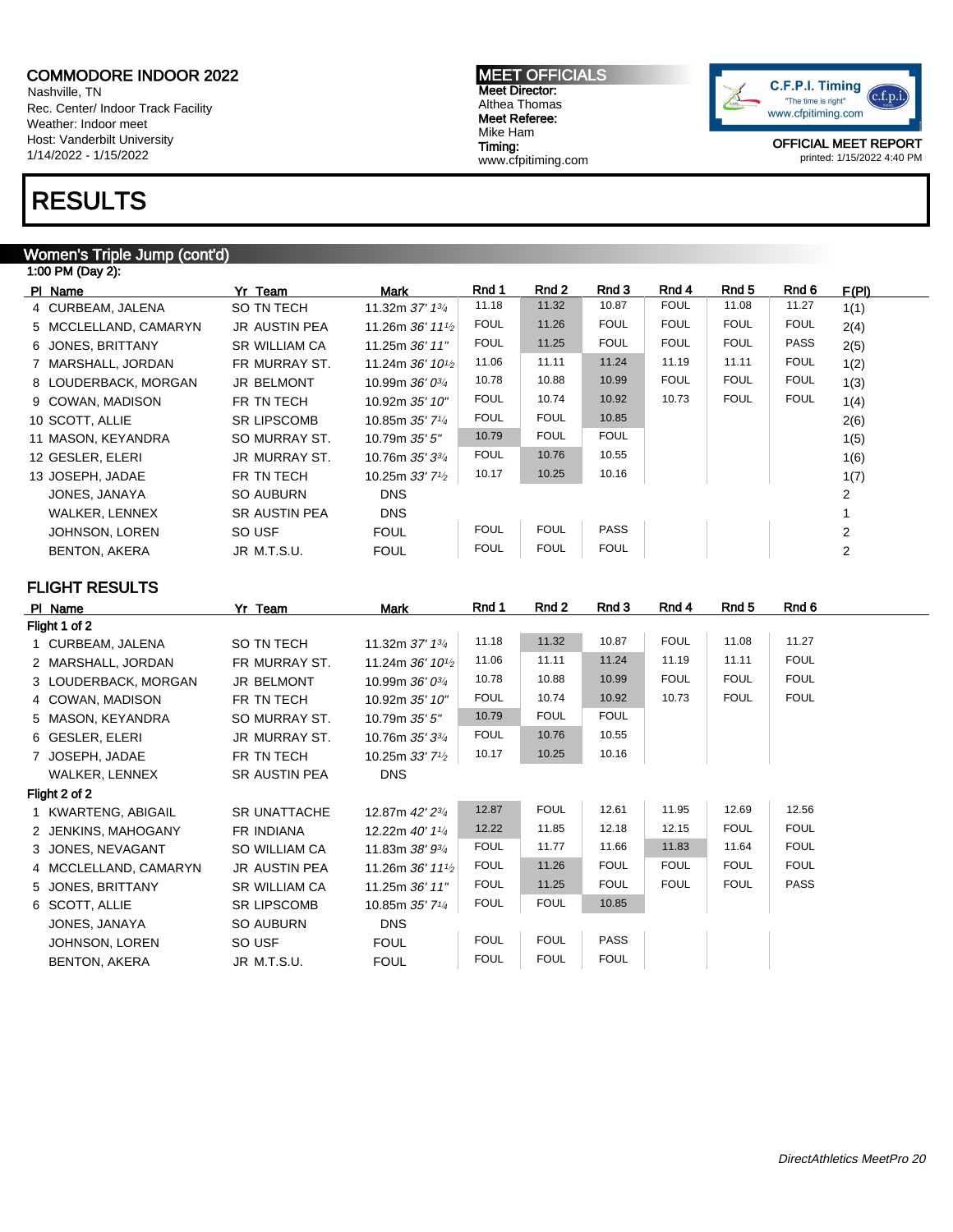Nashville, TN Rec. Center/ Indoor Track Facility Weather: Indoor meet Host: Vanderbilt University 1/14/2022 - 1/15/2022

### RESULTS

#### Women's Shot Put 3 attempts for all, Top 9 advance for 3 additional attempts.

| W | World Indoor          | 22.50m | Helena Fibingerova     |                                          | <b>TCH</b>  |             | 2/19/1977   |             | Jablonec, TCH    |                  |                |
|---|-----------------------|--------|------------------------|------------------------------------------|-------------|-------------|-------------|-------------|------------------|------------------|----------------|
| A | American Indoor       | 20.21m | <b>Michelle Carter</b> |                                          | Nike        |             | 3/19/2016   |             | Portland, OR     |                  |                |
| С | Collegiate Indoor     | 19.56m | Raven Saunders         |                                          | Ole Miss    |             | 3/10/2017   |             | College Station, |                  |                |
| F | Facility              | 19.10m | Raven Saunders         |                                          | Ole Miss    |             | 1/14/2017   |             |                  |                  |                |
|   | Vanderbilt            | 16.16m | Leslie Vidmar          |                                          |             |             | 1998        |             |                  |                  |                |
|   | 2:00 PM (Day 2):      |        |                        |                                          |             |             |             |             |                  |                  |                |
|   | PI Name               |        | Yr Team                | <b>Mark</b>                              | Rnd 1       | Rnd 2       | Rnd 3       | Rnd 4       | Rnd <sub>5</sub> | Rnd <sub>6</sub> | <u>F(PI)</u>   |
|   | OLADIPO, DIVINE       |        | <b>SR VANDERBIL</b>    | V 17.92m 58' 91/2                        | 16.55       | 17.79       | 17.92       | 16.58       | <b>FOUL</b>      | 16.90            | 2(1)           |
|   | 2 RAMSEY, JESSICA     |        | <b>ADIDAS</b>          | V 17.90m 58' 83/4                        | 17.90       | 17.87       | <b>FOUL</b> | 17.64       | <b>FOUL</b>      | <b>FOUL</b>      | 2(2)           |
|   | 3 MOORE-JONES, A'VEUN |        | SR SO. ILLINOIS        | V 16.37m $53'8'$                         | 16.06       | 16.02       | <b>FOUL</b> | <b>FOUL</b> | <b>FOUL</b>      | 16.37            | 2(3)           |
|   | 4 BUDWIG, JOCELYNN    |        | <b>SO AUBURN</b>       | 16.02m 52' 63/4                          | 15.60       | <b>FOUL</b> | 15.76       | 16.02       | <b>FOUL</b>      | 15.53            | 2(4)           |
|   | 5 ROBINSON, BRI'YANNA |        | <b>JR SO. ILLINOIS</b> | 15.71m $51'6\frac{1}{2}$                 | 14.35       | 15.45       | 15.64       | 15.71       | <b>FOUL</b>      | <b>FOUL</b>      | 2(5)           |
|   | 6 HUWALT, MAURA       |        | <b>SO AUBURN</b>       | 15.33m 50' 3 <sup>1</sup> / <sub>2</sub> | 15.19       | <b>FOUL</b> | 15.11       | 15.33       | <b>FOUL</b>      | <b>FOUL</b>      | 2(6)           |
|   | 7 CONLON, KAYLEIGH    |        | <b>SR SO. ILLINOIS</b> | 15.33m 50' 3 <sup>1</sup> / <sub>2</sub> | 15.33       | <b>FOUL</b> | <b>FOUL</b> | <b>FOUL</b> | <b>FOUL</b>      | <b>FOUL</b>      | 2(9)           |
|   | 8 BOOTHE, ALLIYA      |        | FR USF                 | 13.51m 44' 4"                            | 12.73       | 12.64       | 13.51       | 13.19       | 12.84            | 13.51            | 2(8)           |
|   | 9 MOYER, OLIVIA       |        | FR BELMONT             | 12.67m 41'7"                             | <b>FOUL</b> | 12.67       | <b>FOUL</b> | <b>FOUL</b> | 12.43            | <b>FOUL</b>      | 1(1)           |
|   | 10 MCDANIEL, KORI     |        | SR AUSTIN PEA          | 12.60m 41' 41/4                          | 12.60       | <b>FOUL</b> | <b>FOUL</b> |             |                  |                  | 2(9)           |
|   | 11 DECKER, FRANZISKA  |        | SO LIPSCOMB            | 12.00m 39' 4 <sup>1</sup> / <sub>2</sub> | 11.46       | 11.14       | 12.00       |             |                  |                  | 2(10)          |
|   | 12 VERSEMAN, JACKLYN  |        | <b>SR AUSTIN PEA</b>   | 11.44m 37' 6 <sup>1</sup> /2             | 11.41       | 11.13       | 11.44       |             |                  |                  | 1(2)           |
|   | 13 JOHNSON, CAYLA     |        | FR TN TECH             | 10.67m 35' 01/4                          | 10.44       | 10.67       | 9.94        |             |                  |                  | 1(3)           |
|   | 14 LOVE, TRINITY      |        | <b>FR AUBURN</b>       | 10.24m 33' 7 <sup>1/4</sup>              | 9.33        | 9.64        | 10.24       |             |                  |                  | 1(4)           |
|   | 15 CREEDON, JESSICA   |        | <b>SR VANDERBIL</b>    | 10.13m 33' 3"                            | 10.07       | 10.13       | 9.28        |             |                  |                  | 1(5)           |
|   | 16 GANT, HANNAH       |        | <b>SO UAH</b>          | 10.01m 32' 101/4                         | <b>FOUL</b> | 10.01       | 9.27        |             |                  |                  | 1(6)           |
|   | 17 HILLYARD, MARIA    |        | <b>JR AUSTIN PEA</b>   | 9.93m 32' 7"                             | <b>FOUL</b> | 9.93        | 9.57        |             |                  |                  | 1(7)           |
|   | 18 WEIBLE, BAILEY     |        | <b>JR UAH</b>          | 9.65m 31'8''                             | 9.65        | 9.14        | 9.37        |             |                  |                  | 1(8)           |
|   | 19 VANZANDT, RONNI    |        | <b>SO UAH</b>          | 9.00m $29'6'$                            | 8.26        | 9.00        | 8.26        |             |                  |                  | 1(9)           |
|   | 20 DAL, JOSEPHINE     |        | JR VANDERBIL           | 8.44m 27' 81/4                           | 8.30        | 7.98        | 8.44        |             |                  |                  | 1(10)          |
|   | STUCKER, REBEKAH      |        | FR BELMONT             | <b>DNS</b>                               |             |             |             |             |                  |                  | 2              |
|   | RICHARDSON, ANNA      |        | FR LIPSCOMB            | <b>DNS</b>                               |             |             |             |             |                  |                  | 1              |
|   | LOPEZ ARIAS, INES     |        | FR W. KENTUC           | <b>FOUL</b>                              | <b>FOUL</b> | <b>FOUL</b> | <b>FOUL</b> |             |                  |                  | $\overline{2}$ |

MEET OFFICIALS Meet Director: Althea Thomas Meet Referee: Mike Ham Timing:

www.cfpitiming.com

#### FLIGHT RESULTS

| PI Name             | Yr Team              | Mark                                       | Rnd 1       | Rnd 2 | Rnd 3       | Rnd 4       | Rnd 5 | Rnd 6       |
|---------------------|----------------------|--------------------------------------------|-------------|-------|-------------|-------------|-------|-------------|
| Flight 1 of 2       |                      |                                            |             |       |             |             |       |             |
| 1 MOYER, OLIVIA     | FR BELMONT           | 12.67m 41' 7"                              | <b>FOUL</b> | 12.67 | <b>FOUL</b> | <b>FOUL</b> | 12.43 | <b>FOUL</b> |
| 2 VERSEMAN, JACKLYN | <b>SR AUSTIN PEA</b> | 11.44m $37'6\%$                            | 11.41       | 11.13 | 11.44       |             |       |             |
| 3 JOHNSON, CAYLA    | FR TN TECH           | 10.67m $35'0\frac{1}{4}$                   | 10.44       | 10.67 | 9.94        |             |       |             |
| 4 LOVE, TRINITY     | FR AUBURN            | 10.24m $33'$ 7 <sup>1</sup> / <sub>4</sub> | 9.33        | 9.64  | 10.24       |             |       |             |
| 5 CREEDON, JESSICA  | <b>SR VANDERBIL</b>  | 10.13m 33'3''                              | 10.07       | 10.13 | 9.28        |             |       |             |
| 6 GANT, HANNAH      | SO UAH               | 10.01m $32'$ 10 <sup>1/4</sup>             | <b>FOUL</b> | 10.01 | 9.27        |             |       |             |
| 7 HILLYARD, MARIA   | <b>JR AUSTIN PEA</b> | $9.93m$ $32'$ $7''$                        | <b>FOUL</b> | 9.93  | 9.57        |             |       |             |
| 8 WEIBLE, BAILEY    | JR UAH               | 9.65m31'8''                                | 9.65        | 9.14  | 9.37        |             |       |             |
| 9 VANZANDT, RONNI   | SO UAH               | 9.00m $29'6\frac{1}{2}$                    | 8.26        | 9.00  | 8.26        |             |       |             |
| 10 DAL. JOSEPHINE   | <b>JR VANDERBIL</b>  | $8.44$ m 27' $8\frac{1}{4}$                | 8.30        | 7.98  | 8.44        |             |       |             |
| RICHARDSON, ANNA    | FR LIPSCOMB          | <b>DNS</b>                                 |             |       |             |             |       |             |

Flight 2 of 2

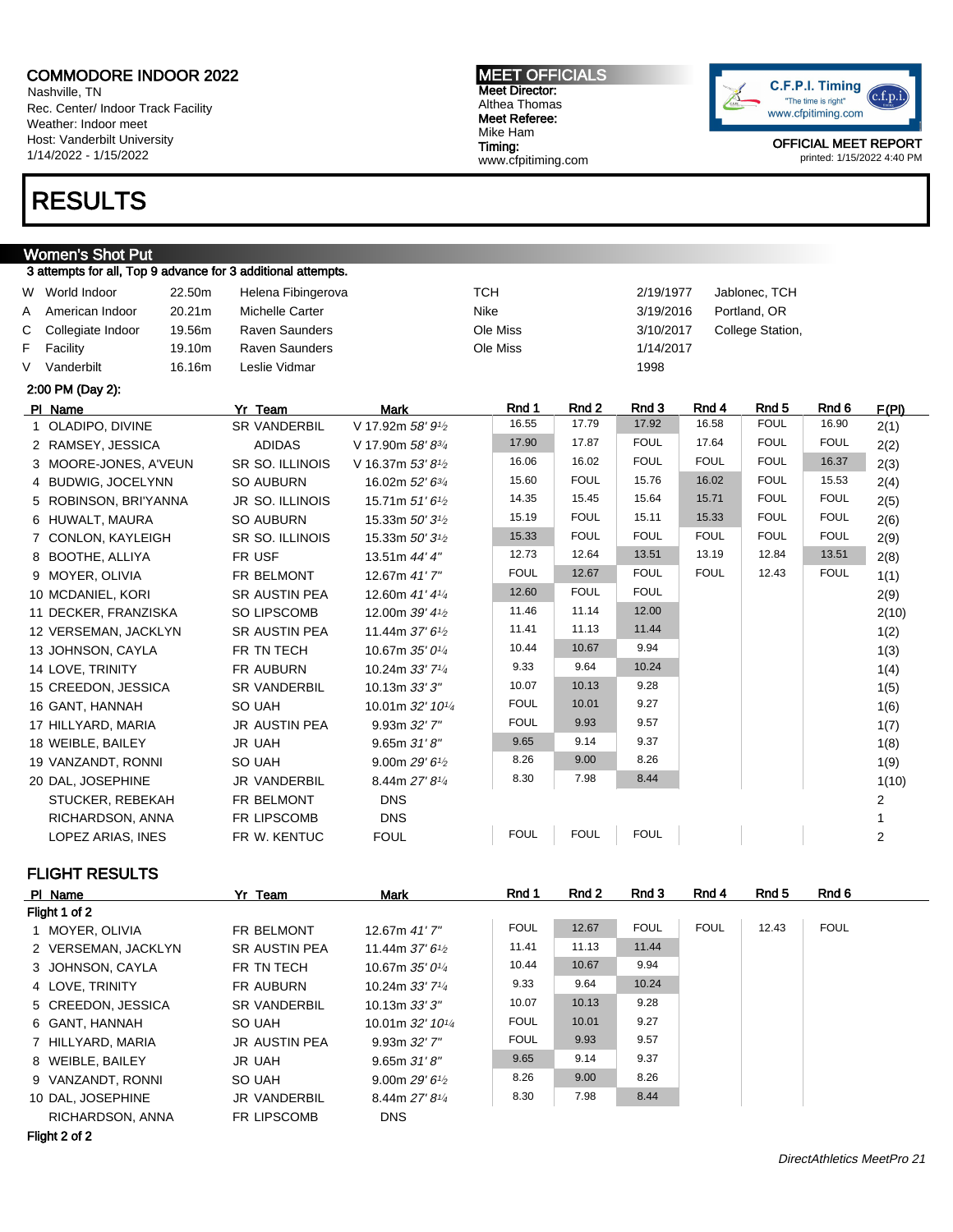Nashville, TN Rec. Center/ Indoor Track Facility Weather: Indoor meet Host: Vanderbilt University 1/14/2022 - 1/15/2022

### RESULTS

#### Women's Shot Put (cont'd)

PIName 7r Team Mark Rnd 1 Rnd 2 Rnd 3 Rnd 4 Rnd 5 Rnd 6 Rnd 6 Rnd 5 Rnd 6 Rnd 5 Rnd 6 Rnd 6 Rnd 6 Rnd 6 Rnd 6 Rnd 6 Rnd 6 Rnd 6 Rnd 6 Rnd 6 Rnd 6 Rnd 6 Rnd 6 Rnd 6 Rnd 6 Rnd 6 Rnd 6 Rnd 6 Rnd 6 Rnd 6 Rnd 6 Rnd 6 Rnd 6 Rnd 1 OLADIPO, DIVINE SR VANDERBIL V 17.92m 58' 91/2 16.55 17.79 17.92 16.58 FOUL 16.90 2 RAMSEY, JESSICA ADIDAS V 17.90m 58' 83/4 17.90 17.87 FOUL 17.64 FOUL FOUL 3 MOORE-JONES, A'VEUN SR SO. ILLINOIS V 16.37m 53' 81/2 16.06 16.02 FOUL FOUL FOUL 16.37 4 BUDWIG, JOCELYNN SO AUBURN 16.02m 52' 63/4 15.60 FOUL 15.76 16.02 FOUL 15.53 5 ROBINSON, BRI'YANNA JR SO. ILLINOIS 15.71m 51' 6<sup>1/</sup>2 14.35 15.45 15.64 15.71 FOUL FOUL 6 HUWALT, MAURA SO AUBURN 15.33m  $50'3^{1/2}$ 15.19 FOUL 15.11 15.33 FOUL FOUL 8 BOOTHE, ALLIYA FR USF 13.51m 44' 4" 12.73 12.64 13.51 13.19 12.84 13.51 9 CONLON, KAYLEIGH SR SO, ILLINOIS 15.33m 50' 3<sup>1/2</sup> 15.33 FOUL FOUL FOUL FOUL FOUL 9 MCDANIEL, KORI SR AUSTIN PEA 12.60m 41' 41/4 12.60 FOUL FOUL 10 DECKER, FRANZISKA SO LIPSCOMB 12.00m 39' 41/2 11.46 11.14 12.00 STUCKER, REBEKAH FR BELMONT DNS LOPEZ ARIAS, INES FR W. KENTUC FOUL FOUL FOUL FOUL FOUL FOUL Women's Weight Throw 3 attempts for all, Top 9 advance for 3 additional attempts. A American Indoor 25.60m Gwen Berry New York A.C. 3/10/2007 Albuquerque, NM C Collegiate Indoor 25.56m Brittany Riley Southern Illinois 3/10/2007 Fayetteville, AR F Facility 25.27m Gwen Berry NYAC/ Nike 2/9/2018 V Vanderbilt 17.82m Vensherrie Campbell 2004 5:30 PM (Day 1): Pl Name **Yr Team Mark Rnd 1 Rnd 2 Rnd 3 Rnd 4 Rnd 5** Rnd 6 F(PI) 1 STEWART, JANEAH UNATTACHE V 22.98m 75' 43/<sup>4</sup> 22.01 22.98 FOUL FOUL FOUL 22.79 2(1) 2 LANCASTER, ELISIA SR SO. ILLINOIS V 22.12m 72' 7" 20.86 21.71 22.12 21.51 FOUL FOUL 2(2) 3 MALONE, MADI JR AUBURN V 20.93m 68' 8" 20.82 20.25 20.93 FOUL 20.36 20.91 2(3) 4 O'NEAL, SHAUNIECE SR SO. ILLINOIS V 20.09m 65' 11" 19.42 19.86 19.91 19.54 20.09 FOUL 2(4) 5 ROBINSON, BRI'YANNA JR SO. ILLINOIS V 19.55m 64' 13/<sup>4</sup> 17.94 18.34 19.55 FOUL FOUL FOUL 2(5) 6 HUWALT, MAURA SO AUBURN V 18.64m 61' 2" 18.41 18.54 FOUL 18.64 18.63 18.54 2(6) 7 BASIC, AJLA FR W. KENTUC 16.79m 55' 1" 16.43 16.08 FOUL 16.79 15.80 16.79 2(7) 8 BOOTHE, ALLIYA FR USF 16.73m 54' 103/4 16.56 FOUL FOUL FOUL 15.92 16.73 1(1) 9 SAFONT FALOMIR, AITANA SO W. KENTUC 16.73m 54' 10<sup>3/4</sup> 16.27 FOUL 16.31 FOUL 15.92 16.73 2(8) 10 VERSEMAN, JACKLYN SR AUSTIN PEA 16.23m 53' 3" 14.80 14.33 16.23 1(2) 11 LOPEZ ARIAS, INES FR W. KENTUC 16.11m 52' 10<sup>1/4</sup> 14.64 15.65 16.11 16.11 1(3) 12 GANT, HANNAH SO UAH 14.52m 47' 734 FOUL 14.52 FOUL 11.52 HOUL 11.4) 13 MCDANIEL, KORI SR AUSTIN PEA 13.21m 43' 41/4 12.98 13.21 FOUL | 1(5) 14 JOHNSON, LAUREN SO UAH 12.33m 40' 5<sup>1</sup>/2 12.33 12.23 12.03 1(6) 15 HILLYARD, MARIA JR AUSTIN PEA 11.63m 38' 2" 11.30 11.63 FOUL 1(7) GREGORY, DANIELLE JR AUBURN DNS 2 STUCKER, REBEKAH FR BELMONT DNS DISTUCKER, REBEKAH 1 MATTSSON, JESSICA SR BELMONT FOUL FOUL FOUL FOUL FOUL FOUL 1 THRASHER-WALKER, TAYEL SR W. KENTUC FOUL FOUL FOUL FOUL 2

FLIGHT RESULTS

| PI Name             | Team                 | <b>Mark</b>                    | Rnd 1 | Rnd 2       | Rnd 3       | Rnd 4 | Rnd 5 | Rnd 6                      |
|---------------------|----------------------|--------------------------------|-------|-------------|-------------|-------|-------|----------------------------|
| Flight 1 of 2       |                      |                                |       |             |             |       |       |                            |
| BOOTHE, ALLIYA      | FR USF               | 16.73m 54' 10 <sup>3/4</sup>   | 16.56 | <b>FOUL</b> | <b>FOUL</b> | FOUL  | 15.92 | 16.73                      |
| 2 VERSEMAN, JACKLYN | <b>SR AUSTIN PEA</b> | 16.23m 53' 3"                  | 14.80 | 14.33       | 16.23       |       |       |                            |
| 3 LOPEZ ARIAS, INES | FR W. KENTUC         | 16.11m $52'$ 10 <sup>1/4</sup> | 14.64 | 15.65       | 16.11       |       |       |                            |
|                     |                      |                                |       |             |             |       |       | DirectAthletics MeetPro 22 |

MEET OFFICIALS Meet Director: Althea Thomas Meet Referee: Mike Ham Timing: www.cfpitiming.com

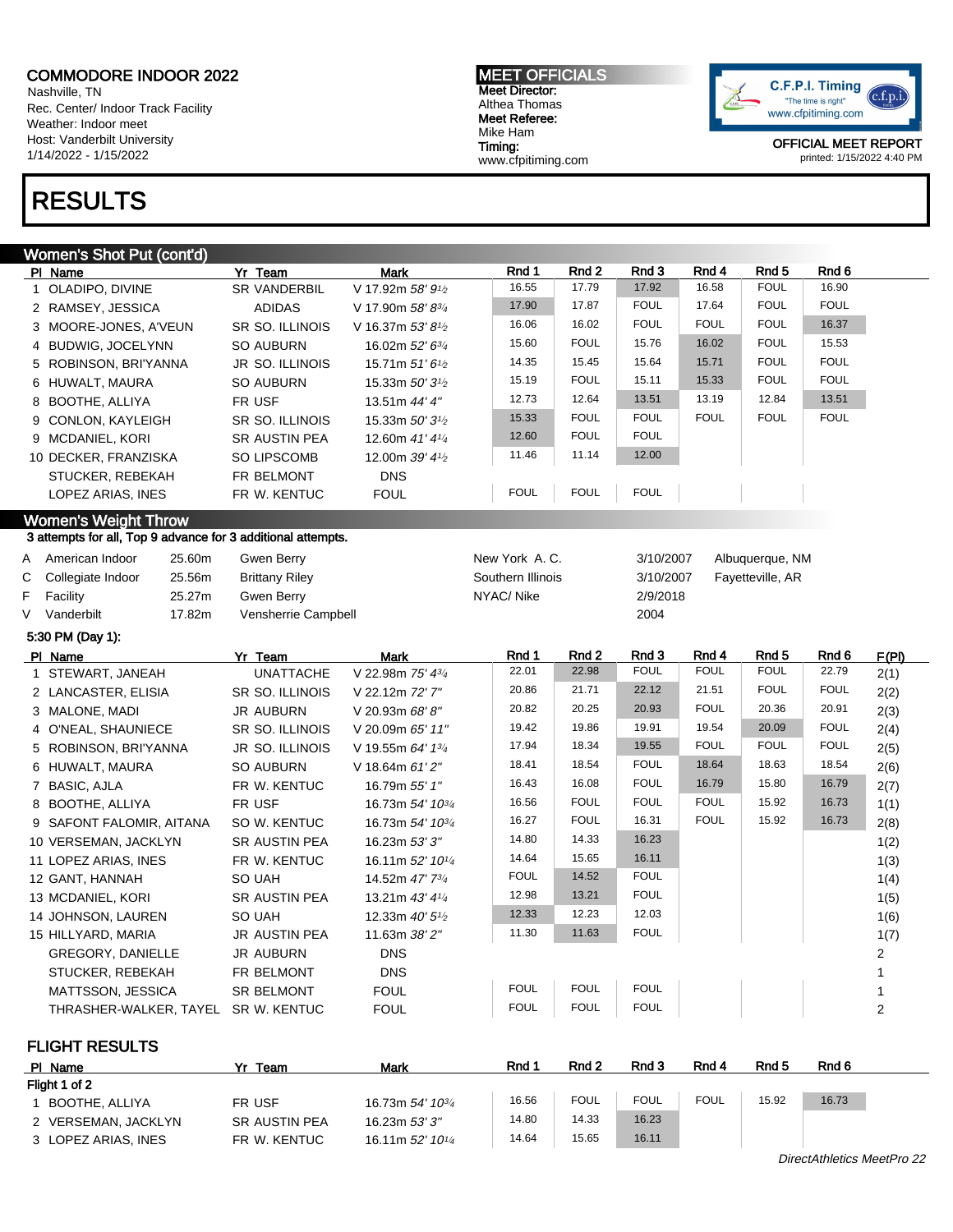Nashville, TN Rec. Center/ Indoor Track Facility Weather: Indoor meet Host: Vanderbilt University 1/14/2022 - 1/15/2022

### RESULTS

#### Women's Weight Throw (cont'd)

PIName 7r Team Mark Rnd 1 Rnd 2 Rnd 3 Rnd 4 Rnd 5 Rnd 6 Rnd 6 Rnd 5 Rnd 6 Rnd 5 Rnd 6 Rnd 6 Rnd 6 Rnd 6 Rnd 6 Rnd 6 Rnd 6 Rnd 6 Rnd 6 Rnd 6 Rnd 6 Rnd 6 Rnd 6 Rnd 6 Rnd 6 Rnd 6 Rnd 6 Rnd 6 Rnd 6 Rnd 6 Rnd 6 Rnd 6 Rnd 6 Rnd 4 GANT, HANNAH SO UAH 14.52m 47' 734 FOUL 14.52 FOUL 5 MCDANIEL, KORI SR AUSTIN PEA 13.21m 43' 41/4 12.98 13.21 FOUL 6 JOHNSON, LAUREN SO UAH 12.33m 40' 51/2 12.33 12.23 12.03 7 HILLYARD, MARIA JR AUSTIN PEA 11.63m 38' 2" 11.30 11.63 FOUL STUCKER, REBEKAH FR BELMONT DNS MATTSSON, JESSICA SR BELMONT FOUL FOUL FOUL FOUL FOUL FOUL Flight 2 of 2 1 STEWART, JANEAH UNATTACHE V 22.98m 75' 43/<sup>4</sup> 22.01 22.98 FOUL FOUL FOUL 22.79 2 LANCASTER, ELISIA SR SO. ILLINOIS V 22.12m 72' 7" 20.86 21.71 22.12 21.51 FOUL FOUL 3 MALONE, MADI JR AUBURN V 20.93m 68' 8" 20.82 20.25 20.93 FOUL 20.36 20.91 4 O'NEAL, SHAUNIECE SR SO. ILLINOIS V 20.09m 65' 11" 19.42 19.86 19.91 19.54 20.09 FOUL 5 ROBINSON, BRI'YANNA JR SO. ILLINOIS V 19.55m 64' 13/<sup>4</sup> 17.94 18.34 19.55 FOUL FOUL FOUL 6 HUWALT, MAURA SO AUBURN V 18.64m 61' 2" 18.41 18.54 FOUL 18.64 18.63 18.54 7 BASIC, AJLA FR W. KENTUC 16.79m 55' 1" 16.43 16.08 FOUL 16.79 15.80 16.79 8 SAFONT FALOMIR, AITANA SO W. KENTUC 16.73m 54' 1034 16.27 FOUL 16.31 FOUL 15.92 16.73 GREGORY, DANIELLE JR AUBURN DNS THRASHER-WALKER, TAYEL SR W. KENTUC FOUL FOUL FOUL FOUL Men's 60 Meters W World Indoor a both is the Christian Coleman Coleman COLE USA CHRIST 2/18/2018 Alburquerque, NM A American Indoor 6.34 Christian Coleman Nike Nike 2/18/2018 Albuquerque, NM, C Collegiate Indoor 6.45 Christian Colemen Tennessee 3/11/2017 College Station, C Collegiate Indoor 6.45 Leonard Myles-Mills B.Y.U. 2/20/1999 Colorado Spgs, F Facility 6.52 Christian Coleman Tennessee 2/25/2017 1:55 PM (Day 2): Finals Pl Name **Yr Team You Time Note** 1 GRANT, CHRISTOPHER JR AUBURN 6.68 2 BROWN, DANTE 6.69 3 REESE, JASON JR AUBURN 6.78 4 ROLLE, DEMETRIUS 6.81 FR W. KENTUCKY 6.81 5 AMAAR, AHMED SR LIPSCOMB 6.91 6 O'NEAL, CAMERON GEORGIA TECH 6.96 7 WARD, DEVEN JR LIPSCOMB 6.97

### 12:45 PM (Day 2): (Top 1 per Heat + next 5 advance)

8 SIMMONS, STEVEN SR W. KENTUCKY 7.01

Prelims Pl Name Yr Team Time Note H(Pl) 1 GRANT, CHRISTOPHER JR AUBURN 6.70Q 1(1) 2 BROWN, DANTE JR AUBURN 6.76Q 2(1) 3 REESE, JASON JR AUBURN 6.84Q 3(1) 4 ROLLE, DEMETRIUS FR W. KENTUCKY 6.88q 1(2) 5 SIMMONS, STEVEN SR W. KENTUCKY 6.93q 3(2) 6 AMAAR, AHMED SR LIPSCOMB 6.96q 3(3) 7 WARD, DEVEN JR LIPSCOMB 7.03q 2(2) 8 O'NEAL, CAMERON GEORGIA TECH 7.05q 1(3)

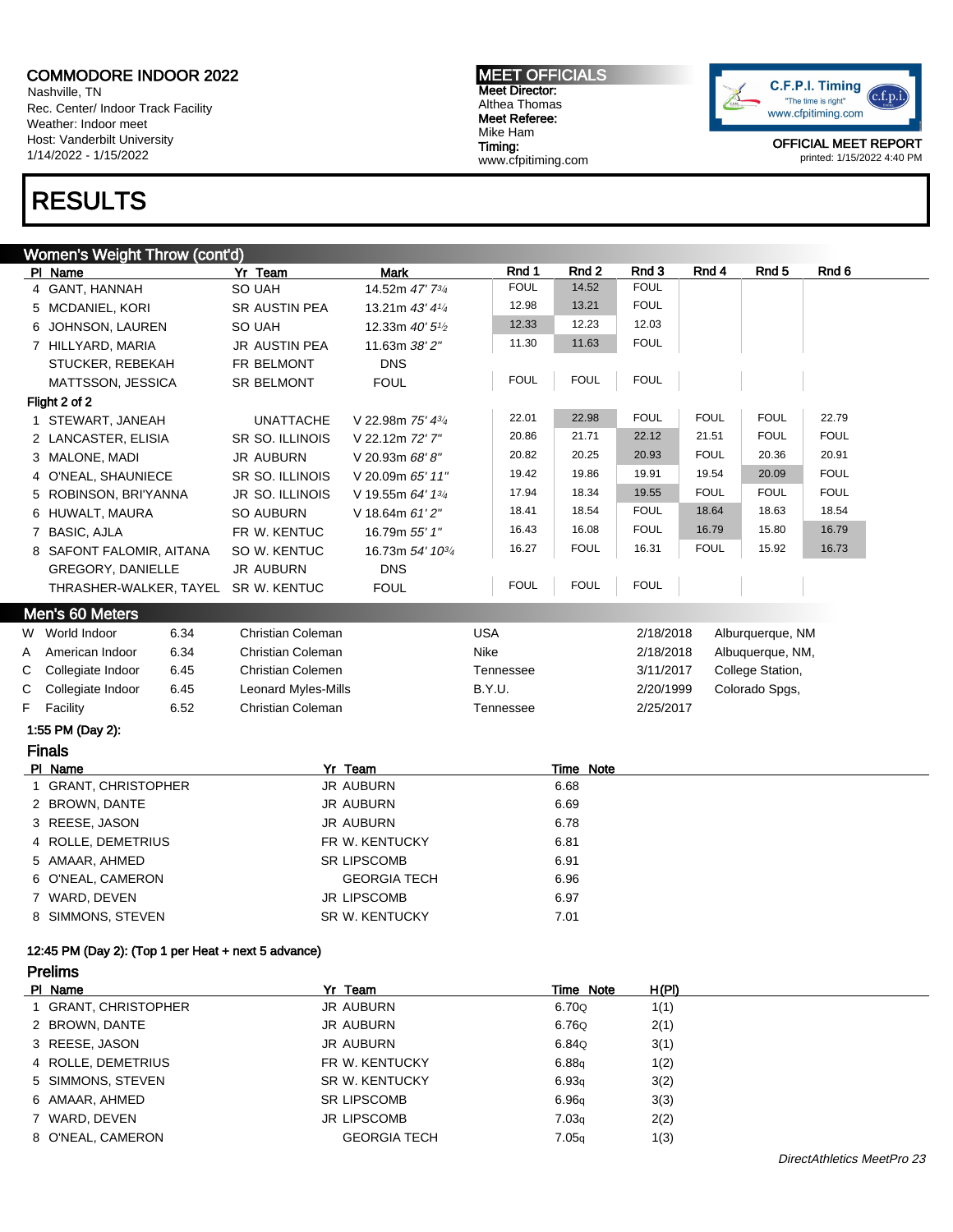Nashville, TN Rec. Center/ Indoor Track Facility Weather: Indoor meet Host: Vanderbilt University 1/14/2022 - 1/15/2022

### RESULTS

#### Men's 60 Meters (cont'd)

12:45 PM (Day 2): (Top 1 per Heat + next 5 advance)

#### Prelims

PI Name **Time Note** H(PI) **PI Name PI Name H(PI) PI Name H(PI) PI Name H(PI) PI**  $\mathbf{F}$  **H(PI) PI**  $\mathbf{F}$  **H(PI) PI**  $\mathbf{F}$  **H(PI) PI**  $\mathbf{F}$  **H(PI) PI**  $\mathbf{F}$  **H(PI) PI**  $\mathbf{F}$  **H(PI)** 9 ROSS, DONOVAN JR LIPSCOMB 7.09 7.083 2(3) 10 DOZIER, GABRIEL FR W. KENTUCKY 7.09 7.085 2(4) 11 RANDOLPH, GARRICK JR WILLIAM CAREY 7.09 7.086 1(4) 12 LAWLER, NOAH **FR UAH FR UAH 7.12** 1(5) 13 SANDERS, DRESHAUN JR USF 17.15 3(4) 14 RUSSELL, GRAYSON FR UAH FR UAH 7.19 3(5) 15 ROLINGSON, EPHRAIM FR UAH FR UAH 7.20 1(6) 16 TIRADO, ALEX JR LIPSCOMB 7.22 7.212 2(5) 17 FUQUA, MICHAEL FR M.T.S.U. 7.22 7.217 1(7) 18 JORDAN, COURTLAND SO M.T.S.U. 7.39 2(6) BRYANT, ELLIOTT SO W. KENTUCKY DNS 2 LEWIS, KALEB **FR LIPSCOMB FR LIPSCOMB DNS** 3

#### HEAT RESULTS

Prelims

| PI Name                | Yr Team                 | <b>Time Note</b> |  |
|------------------------|-------------------------|------------------|--|
| Heat 1 of 3            |                         |                  |  |
| 1 GRANT, CHRISTOPHER   | <b>JR AUBURN</b>        | 6.70Q            |  |
| 2 ROLLE, DEMETRIUS     | FR W. KENTUCKY          | 6.88q            |  |
| 3 O'NEAL, CAMERON      | <b>GEORGIA TECH</b>     | 7.05q            |  |
| 4 RANDOLPH, GARRICK    | <b>JR WILLIAM CAREY</b> | 7.09 7.086       |  |
| 5 LAWLER, NOAH         | FR UAH                  | 7.12             |  |
| 6 ROLINGSON, EPHRAIM   | FR UAH                  | 7.20             |  |
| 7 FUQUA, MICHAEL       | FR M.T.S.U.             | 7.22 7.217       |  |
| Heat 2 of 3            |                         |                  |  |
| 1 BROWN, DANTE         | JR AUBURN               | 6.76Q            |  |
| 2 WARD, DEVEN          | <b>JR LIPSCOMB</b>      | 7.03q            |  |
| 3 ROSS, DONOVAN        | <b>JR LIPSCOMB</b>      | 7.09 7.083       |  |
| 4 DOZIER, GABRIEL      | FR W. KENTUCKY          | 7.09 7.085       |  |
| 5 TIRADO, ALEX         | <b>JR LIPSCOMB</b>      | 7.22 7.212       |  |
| 6 JORDAN, COURTLAND    | SO M.T.S.U.             | 7.39             |  |
| <b>BRYANT, ELLIOTT</b> | SO W. KENTUCKY          | <b>DNS</b>       |  |
| Heat 3 of 3            |                         |                  |  |
| 1 REESE, JASON         | <b>JR AUBURN</b>        | 6.84Q            |  |
| 2 SIMMONS, STEVEN      | <b>SR W. KENTUCKY</b>   | 6.93q            |  |
| 3 AMAAR, AHMED         | <b>SR LIPSCOMB</b>      | 6.96q            |  |
| 4 SANDERS, DRESHAUN    | JR USF                  | 7.15             |  |
| 5 RUSSELL, GRAYSON     | FR UAH                  | 7.19             |  |
| LEWIS, KALEB           | <b>FR LIPSCOMB</b>      | <b>DNS</b>       |  |

MEET OFFICIALS Meet Director: Althea Thomas Meet Referee: Mike Ham Timing: www.cfpitiming.com

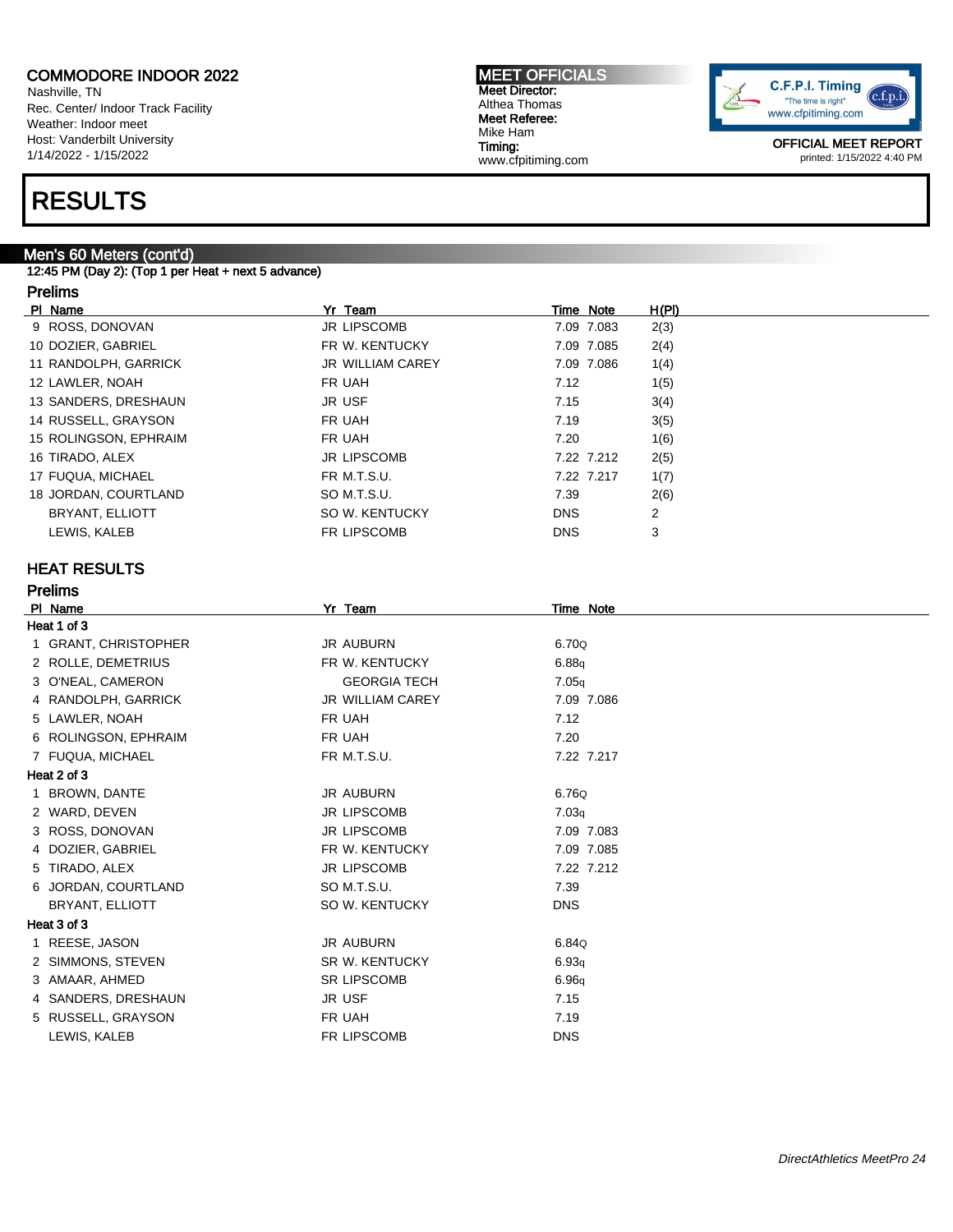Nashville, TN Rec. Center/ Indoor Track Facility Weather: Indoor meet Host: Vanderbilt University 1/14/2022 - 1/15/2022

### RESULTS

#### MEET OFFICIALS Meet Director: Althea Thomas Meet Referee: Mike Ham Timing: www.cfpitiming.com



|   | Men's 200 Meters       |       |                         |            |            |              |                  |
|---|------------------------|-------|-------------------------|------------|------------|--------------|------------------|
| W | World Indoor           | 19.92 | <b>Frank Fredericks</b> | <b>NAM</b> |            | 2/18/1996    | Lievin, France   |
| Α | American Indoor        | 20.10 | Wallace Spearmon        | Arkansas   |            | 3/11/2005    | Fayetteville, AR |
| С | Collegiate Indoor      | 20.02 | Elijah Hall             | Houston    |            | 3/10/2018    | College Station, |
| F | Facility               | 20.34 | Jereem Richards         | Alabama    |            | 2/25/2017    |                  |
|   | 6:00 PM (Day 1):       |       |                         |            |            |              |                  |
|   | PI Name                |       | Yr Team                 |            | Time Note  | <u>H(PI)</u> |                  |
|   | 1 GIZZI, MICHAEL       |       | FR UAH                  |            | 21.51      | 1(1)         |                  |
|   | 2 AKPEKI, SHEDRACK     |       | FR WILLIAM CAREY        |            | 21.68      | 3(1)         |                  |
|   | 3 IMES, JONATHAN       |       | <b>SR LIPSCOMB</b>      |            | 21.71      | 1(2)         |                  |
|   | 4 WARD, DEVEN          |       | <b>JR LIPSCOMB</b>      |            | 22.11      | 1(3)         |                  |
|   | 5 AMAAR, AHMED         |       | <b>SR LIPSCOMB</b>      |            | 22.29      | 1(4)         |                  |
|   | 6 WILSON, DEMONTAE     |       | <b>JR LIPSCOMB</b>      |            | 22.39      | 2(1)         |                  |
|   | 7 ONYEKWELU, BENJAMIN  |       | JR M.T.S.U.             |            | 22.41      | 2(2)         |                  |
|   | 8 JONES, DARIEN        |       | FR M.T.S.U.             |            | 22.50      | 4(1)         |                  |
|   | 9 RUSSELL, GRAYSON     |       | FR UAH                  |            | 22.57      | 3(2)         |                  |
|   | 10 MCCLAIN, WILSON     |       | SO UAH                  |            | 22.63      | 2(3)         |                  |
|   | 11 RANDOLPH, GARRICK   |       | JR WILLIAM CAREY        |            | 22.69      | 3(3)         |                  |
|   | 12 JONES, ZACH         |       | <b>GEORGIA TECH</b>     |            | 22.71      | 4(2)         |                  |
|   | 13 BOUYE, JAI'BRIAN    |       | FR M.T.S.U.             |            | 22.92      | 3(4)         |                  |
|   | 14 ROLINGSON, EPHRAIM  |       | FR UAH                  |            | 23.38      | 4(3)         |                  |
|   | 15 LAWLER, NOAH        |       | FR UAH                  |            | 23.44      | 4(4)         |                  |
|   | 16 KEMP, DIMITRI       |       | FR LIPSCOMB             |            | 23.54      | 4(5)         |                  |
|   | FLYNN, JOHSUA          |       | FR M.T.S.U.             |            | <b>DNS</b> | 2            |                  |
|   | ELOJI, STEPHEN         |       | FR M.T.S.U.             |            | <b>DNS</b> | 3            |                  |
|   | SHELBY, JAIDON         |       | FR WILLIAM CAREY        |            | <b>DNS</b> | 4            |                  |
|   |                        |       |                         |            |            |              |                  |
|   | <b>SECTION RESULTS</b> |       |                         |            |            |              |                  |
|   | PI_Name                |       | Yr Team                 |            | Time Note  |              |                  |
|   | Section 1 of 4         |       |                         |            |            |              |                  |
|   | 1 GIZZI, MICHAEL       |       | FR UAH                  |            | 21.51      |              |                  |
|   | 2 IMES, JONATHAN       |       | <b>SR LIPSCOMB</b>      |            | 21.71      |              |                  |
|   | 3 WARD, DEVEN          |       | <b>JR LIPSCOMB</b>      |            | 22.11      |              |                  |
|   | 4 AMAAR, AHMED         |       | <b>SR LIPSCOMB</b>      |            | 22.29      |              |                  |
|   | Section 2 of 4         |       |                         |            |            |              |                  |
|   | 1 WILSON, DEMONTAE     |       | <b>JR LIPSCOMB</b>      |            | 22.39      |              |                  |
|   | 2 ONYEKWELU, BENJAMIN  |       | JR M.T.S.U.             |            | 22.41      |              |                  |
|   | 3 MCCLAIN, WILSON      |       | SO UAH                  |            | 22.63      |              |                  |
|   | FLYNN, JOHSUA          |       | FR M.T.S.U.             |            | <b>DNS</b> |              |                  |
|   | Section 3 of 4         |       |                         |            |            |              |                  |
|   | 1 AKPEKI, SHEDRACK     |       | FR WILLIAM CAREY        |            | 21.68      |              |                  |
|   | 2 RUSSELL, GRAYSON     |       | FR UAH                  |            | 22.57      |              |                  |
|   | 3 RANDOLPH, GARRICK    |       | JR WILLIAM CAREY        |            | 22.69      |              |                  |
|   | 4 BOUYE, JAI'BRIAN     |       | FR M.T.S.U.             |            | 22.92      |              |                  |
|   | ELOJI, STEPHEN         |       | FR M.T.S.U.             |            | <b>DNS</b> |              |                  |
|   | Section 4 of 4         |       |                         |            |            |              |                  |
|   | 1 JONES, DARIEN        |       | FR M.T.S.U.             |            | 22.50      |              |                  |
|   | 2 JONES, ZACH          |       | <b>GEORGIA TECH</b>     |            | 22.71      |              |                  |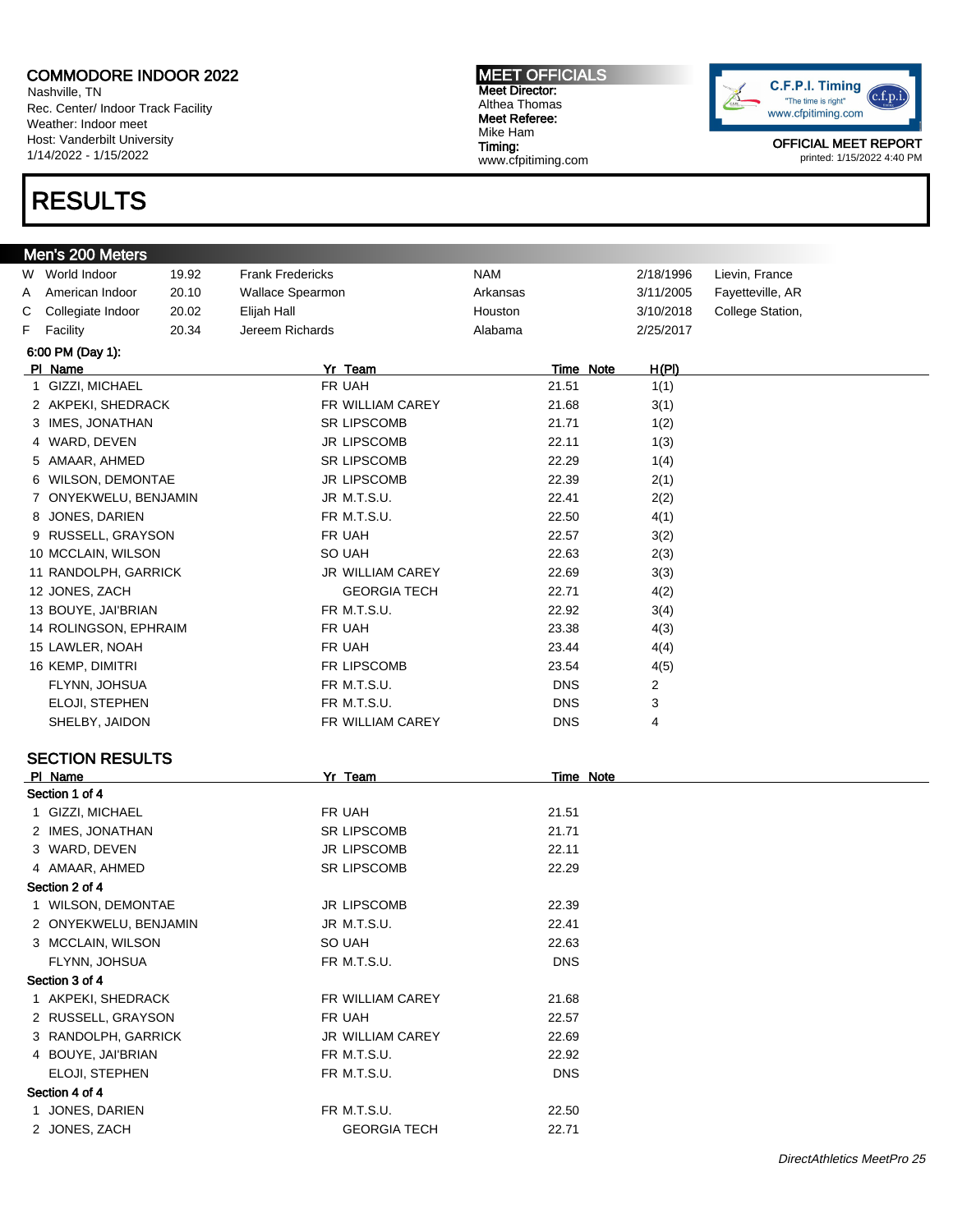Nashville, TN Rec. Center/ Indoor Track Facility Weather: Indoor meet Host: Vanderbilt University 1/14/2022 - 1/15/2022

### RESULTS

MEET OFFICIALS Meet Director: Althea Thomas Meet Referee: Mike Ham Timing: www.cfpitiming.com



|   | Men's 200 Meters (cont'd)         |       |                    |                         |            |            |              |           |                  |
|---|-----------------------------------|-------|--------------------|-------------------------|------------|------------|--------------|-----------|------------------|
|   | PI Name                           |       |                    | Yr Team                 |            |            | Time Note    |           |                  |
|   | 3 ROLINGSON, EPHRAIM              |       |                    | FR UAH                  |            | 23.38      |              |           |                  |
|   | 4 LAWLER, NOAH                    |       |                    | FR UAH                  |            | 23.44      |              |           |                  |
|   | 5 KEMP, DIMITRI                   |       |                    | <b>FR LIPSCOMB</b>      |            | 23.54      |              |           |                  |
|   | SHELBY, JAIDON                    |       |                    | FR WILLIAM CAREY        |            | <b>DNS</b> |              |           |                  |
|   | Men's 400 Meters                  |       |                    |                         |            |            |              |           |                  |
|   | W World Indoor                    | 44.52 | Michael Norman     |                         | <b>USA</b> |            |              | 3/10/2018 | College Station, |
| Α | American Indoor                   | 44.52 | Michael Norman     |                         | <b>USC</b> |            |              | 3/10/2018 | College Station, |
| С | Collegiate Indoor                 | 44.52 | Michael Norman     |                         | <b>USC</b> |            |              | 3/10/2018 | College Station, |
| F | Facility                          | 44.94 | <b>Fred Kerley</b> |                         | TX A&M     |            |              | 2/24/2017 |                  |
|   | 2:15 PM (Day 2):                  |       |                    |                         |            |            |              |           |                  |
|   | PI Name                           |       |                    | Yr Team                 |            |            | Time Note    | H(PI)     |                  |
|   | 1 IMES, JONATHAN                  |       |                    | <b>SR LIPSCOMB</b>      |            | 47.38      |              | 1(1)      |                  |
|   | 2 AKPEKI, SHEDRACK                |       |                    | FR WILLIAM CAREY        |            | 48.84      |              | 3(1)      |                  |
|   | 3 MILLER, JAMESON                 |       |                    | <b>GEORGIA TECH</b>     |            | 49.04      |              | 1(2)      |                  |
|   | 4 FULLER, QUA'JON                 |       |                    | FR BELMONT              |            | 49.75      |              | 2(1)      |                  |
|   | 5 JONES, DARIEN                   |       |                    | FR M.T.S.U.             |            |            | 49.85 49.843 | 2(2)      |                  |
| 6 | <b>WILSON, DEMONTAE</b>           |       |                    | <b>JR LIPSCOMB</b>      |            |            | 49.85 49.849 | 1(3)      |                  |
|   | 7 JONES, ZACH                     |       |                    | <b>GEORGIA TECH</b>     |            | 50.08      |              | 5(1)      |                  |
|   | 8 BUCHHEIT, PARKER                |       |                    | FR GEORGIA TECH         |            | 50.31      |              | 3(2)      |                  |
|   | 9 ONO, CONNOR                     |       |                    | FR M.T.S.U.             |            | 51.14      |              | 2(3)      |                  |
|   | 10 MARTINEZ, ZACK                 |       |                    | FR W. KENTUCKY          |            | 51.20      |              | 5(2)      |                  |
|   | 11 DERVIS, JEREMIAH               |       |                    | SO UAH                  |            | 51.58      |              | 4(1)      |                  |
|   | 12 SMITH, BRYSON                  |       |                    | <b>FR WILLIAM CAREY</b> |            | 51.66      |              | 4(2)      |                  |
|   | 13 SHEPPARD, ELIJAH               |       |                    | <b>JR BELMONT</b>       |            | 51.96      |              | 3(3)      |                  |
|   | 14 CHIRWACHO, COLIN               |       |                    | FR UAH                  |            | 51.99      |              | 4(3)      |                  |
|   | 15 KEMP, DIMITRI                  |       |                    | FR LIPSCOMB             |            | 52.15      |              | 4(4)      |                  |
|   | 16 GIZZI, MICHAEL                 |       |                    | FR UAH                  |            | 52.24      |              | 1(4)      |                  |
|   | 17 WARNER, JADEN                  |       |                    | JR W. KENTUCKY          |            | 52.83      |              | 5(3)      |                  |
|   | 18 DASILVA, TEODORO               |       |                    | SO W. KENTUCKY          |            | 54.52      |              | 5(4)      |                  |
|   | CIUL, CADEN                       |       |                    | <b>SR AUBURN</b>        |            | <b>DNS</b> |              | 3         |                  |
|   | SHELBY, JAIDON                    |       |                    | FR WILLIAM CAREY        |            | <b>DNS</b> |              | 3         |                  |
|   | FLYNN, JOHSUA                     |       |                    | FR M.T.S.U.             |            | <b>DNS</b> |              | 2         |                  |
|   | BARNHART, NOAH                    |       |                    | <b>JR BELMONT</b>       |            | <b>DNS</b> |              | 4         |                  |
|   | MCCLOUD, TIMOTHY                  |       |                    | <b>SR UAH</b>           |            | <b>DNS</b> |              | 5         |                  |
|   |                                   |       |                    |                         |            |            |              |           |                  |
|   | <b>SECTION RESULTS</b><br>PI Name |       |                    | Yr Team                 |            |            | Time Note    |           |                  |
|   | Section 1 of 5                    |       |                    |                         |            |            |              |           |                  |
|   | 1 IMES, JONATHAN                  |       |                    | <b>SR LIPSCOMB</b>      |            | 47.38      |              |           |                  |
|   | 2 MILLER, JAMESON                 |       |                    | <b>GEORGIA TECH</b>     |            | 49.04      |              |           |                  |
|   | 3 WILSON, DEMONTAE                |       |                    | <b>JR LIPSCOMB</b>      |            |            | 49.85 49.849 |           |                  |
|   | 4 GIZZI, MICHAEL                  |       |                    | FR UAH                  |            | 52.24      |              |           |                  |
|   | Section 2 of 5                    |       |                    |                         |            |            |              |           |                  |
|   | 1 FULLER, QUA'JON                 |       |                    | FR BELMONT              |            | 49.75      |              |           |                  |
|   | 2 JONES, DARIEN                   |       |                    | FR M.T.S.U.             |            |            | 49.85 49.843 |           |                  |
|   | 3 ONO, CONNOR                     |       |                    | FR M.T.S.U.             |            | 51.14      |              |           |                  |
|   |                                   |       |                    |                         |            |            |              |           |                  |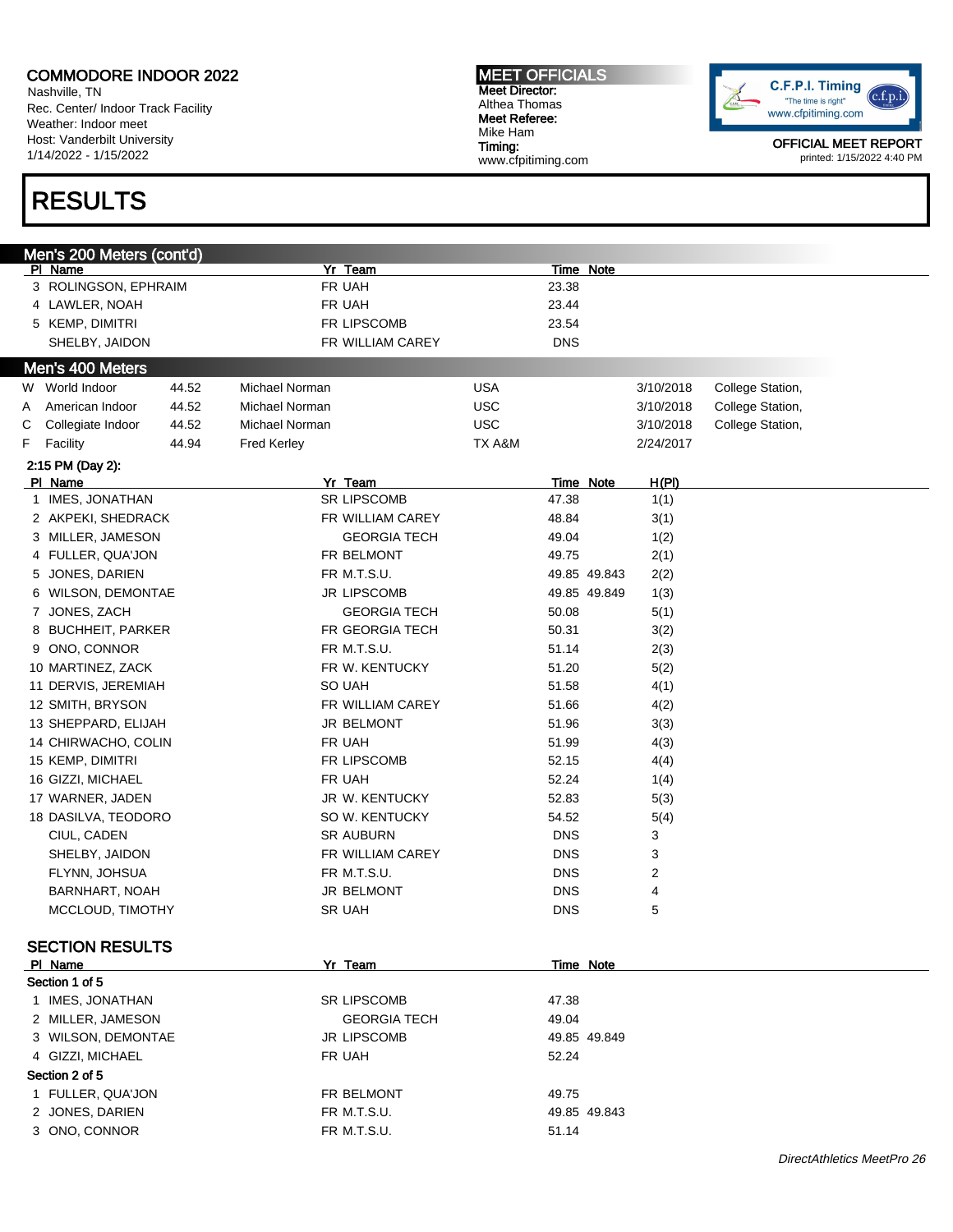Nashville, TN Rec. Center/ Indoor Track Facility Weather: Indoor meet Host: Vanderbilt University 1/14/2022 - 1/15/2022

### RESULTS

Men's 400 Meters (cont'd) Pr Team Time Note FLYNN, JOHSUA FR M.T.S.U. DNS Section 3 of 5 1 AKPEKI, SHEDRACK FR WILLIAM CAREY 48.84 2 BUCHHEIT, PARKER FR GEORGIA TECH 50.31 3 SHEPPARD, ELIJAH JR BELMONT 51.96 CIUL, CADEN SR AUBURN DNS SHELBY, JAIDON **EXAMPLE ASSAULT ASSAULT ASSAULT** FR WILLIAM CAREY **DISSAULT ASSAULT** DNS Section 4 of 5 1 DERVIS, JEREMIAH SO UAH SO UAH 51.58 2 SMITH, BRYSON **FR WILLIAM CAREY** 51.66 3 CHIRWACHO, COLIN FR UAH FR UAH 51.99 4 KEMP, DIMITRI 62.15 BARNHART, NOAH DIS DIS DIS DIS DIS Section 5 of 5 1 JONES, ZACH GEORGIA TECH 50.08 2 MARTINEZ, ZACK FR W. KENTUCKY 51.20 3 WARNER, JADEN **1988 CONTROLLER SEARCH SEARCH SEARCH SEARCH SEARCH SEARCH SEARCH SEARCH SEARCH SEARCH SEARCH SEARCH SEARCH SEARCH SEARCH SEARCH SEARCH SEARCH SEARCH SEARCH SEARCH SEARCH SEARCH SEARCH SEARCH SEARCH SEARCH** 4 DASILVA, TEODORO SO W. KENTUCKY 54.52 MCCLOUD, TIMOTHY GREAT SR UAH SR UAH DNS Men's 5000 Meters W World Indoor 12:49.60 Kenenisa Bekele ETH 2/20/2004 Birmingham, ENG A American Indoor 13:07.15 Bernard Lagat Nike Nike 2/11/2012 New York, NY C Collegiate Indoor 13:08.28 Lawi Lalang **Arizona** Arizona 2/11/2012 New York, NY F Facility 13:47.84 Andrew Kent Chronic Georgia Tech 2/12/2021 8:20 PM (Day 1): PI Name Time Note 1 LACROIX, HAROLD SR UAH 14:39.80 2 NAEGER, BEN SR BELMONT 14:46.30 3 HAMMER, ETHAN FR BELMONT 14:47.98 4 WILHELM, SAM **FR UAH 14:51.62** 5 HERBST, ALEX SR UAH SR UAH 14:56.41 6 HENNEBERGER, GABE FR UAH FR UAH 15:10.09 7 SHAFFER, ZAC **FR BELMONT** 15:24.00 8 NAILS, TAYLOR **FR UAH** 15:29.04 9 RICKS, JACOB FR BELMONT 15:31.24 10 PERRONE, WILLIAM JR W. KENTUCKY 15:54.46 CURNOW, ETHAN **FR GEORGIA TECH** DNS AUTRY, TRISTAN FR GEORGIA TECH DNS Men's 300 Meters

7:30 PM (Day 1): Pl Name Yr Team Time Note H(Pl) 1 SIMMONS, STEVEN SR W. KENTUCKY 35.07 2(1) 2 WRIGHT, ELIJAH 35.45 35.45 4(1) 3 FULLER, QUA'JON FR BELMONT 35.53 1(1) 4 DOZIER, GABRIEL FR W. KENTUCKY 35.72 2(2)



OFFICIAL MEET REPORT printed: 1/15/2022 4:40 PM

MEET OFFICIALS Meet Director: Althea Thomas Meet Referee: Mike Ham Timing: www.cfpitiming.com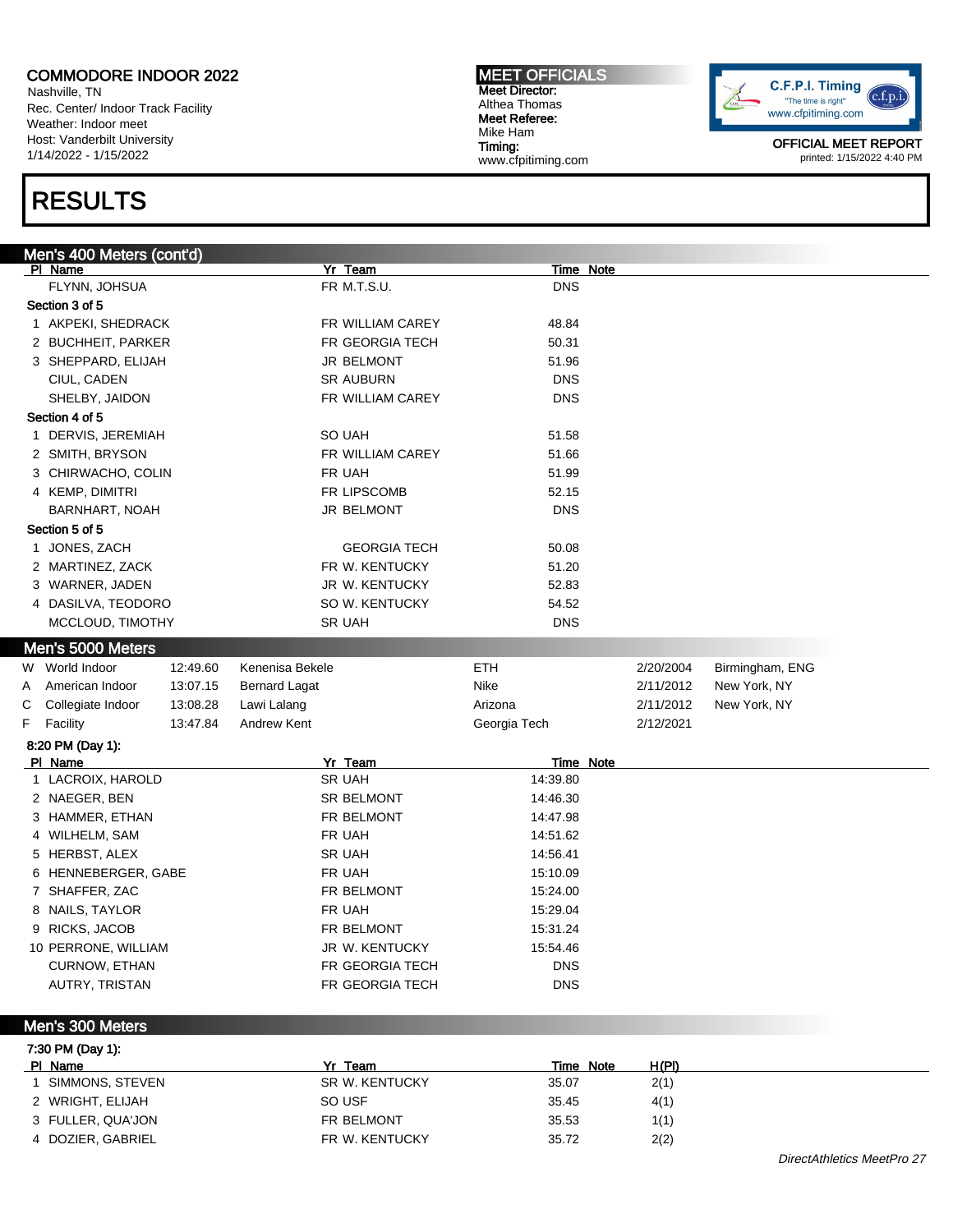Nashville, TN Rec. Center/ Indoor Track Facility Weather: Indoor meet Host: Vanderbilt University 1/14/2022 - 1/15/2022

### RESULTS

#### Men's 300 Meters (cont'd)

MEET OFFICIALS Meet Director: Althea Thomas Meet Referee: Mike Ham Timing: www.cfpitiming.com



| SO USF<br>5 MAHAUTIERE, DANELSON<br>36.09<br>2(3)<br>6 BUCHHEIT, PARKER<br>FR GEORGIA TECH<br>36.14<br>3(1)<br>JR USF<br>7 SANDERS, DRESHAUN<br>36.46<br>1(2)<br>8 SHEPPARD, ELIJAH<br>JR BELMONT<br>36.50<br>2(4)<br>FR M.T.S.U.<br>9 FUQUA, MICHAEL<br>36.51<br>4(2)<br>10 DERVIS, JEREMIAH<br>SO UAH<br>36.61<br>1(3)<br>11 ROLLE, DEMETRIUS<br>FR W. KENTUCKY<br>36.68<br>3(2)<br>12 CIUL, CADEN<br><b>SR AUBURN</b><br>37.38<br>3(3)<br>13 CHIRWACHO, COLIN<br>FR UAH<br>2(5)<br>37.46<br>14 JOHNSON, CEDRIC<br>SO W. KENTUCKY<br>37.92<br>3(4)<br>JR BELMONT<br>15 BARNHART, NOAH<br>38.84<br>3(5)<br>LANE, TRISTAN<br>SO M.T.S.U.<br><b>DNS</b><br>4<br>NORWOOD, CHRISTIAN<br>SO WILLIAM CAREY<br><b>DNS</b><br>4<br><b>BRYANT, ELLIOTT</b><br>SO W. KENTUCKY<br><b>DNS</b><br>1<br>SR USF<br>$\overline{4}$<br>ST. CLAIR, JOSHUA<br><b>DNS</b><br>Yr Team<br>PI Name<br>Time Note<br>1 FULLER, QUA'JON<br>FR BELMONT<br>35.53<br>2 SANDERS, DRESHAUN<br>JR USF<br>36.46<br>SO UAH<br>36.61<br>3 DERVIS, JEREMIAH<br><b>BRYANT, ELLIOTT</b><br>SO W. KENTUCKY<br><b>DNS</b><br>1 SIMMONS, STEVEN<br>SR W. KENTUCKY<br>35.07<br>FR W. KENTUCKY<br>35.72<br>2 DOZIER, GABRIEL<br>SO USF<br>36.09<br>3 MAHAUTIERE, DANELSON<br>4 SHEPPARD, ELIJAH<br>JR BELMONT<br>36.50<br>5 CHIRWACHO, COLIN<br>FR UAH<br>37.46<br>1 BUCHHEIT, PARKER<br>FR GEORGIA TECH<br>36.14<br>FR W. KENTUCKY<br>36.68<br>2 ROLLE, DEMETRIUS<br>3 CIUL, CADEN<br>SR AUBURN<br>37.38<br>4 JOHNSON, CEDRIC<br>SO W. KENTUCKY<br>37.92<br>5 BARNHART, NOAH<br>JR BELMONT<br>38.84<br>Section 4 of 4<br>SO USF<br>1 WRIGHT, ELIJAH<br>35.45<br>2 FUQUA, MICHAEL<br>FR M.T.S.U.<br>36.51<br>LANE, TRISTAN<br>SO M.T.S.U.<br><b>DNS</b><br>NORWOOD, CHRISTIAN<br>SO WILLIAM CAREY<br><b>DNS</b> | 7:30 PM (Day 1):       |         |           |              |
|-----------------------------------------------------------------------------------------------------------------------------------------------------------------------------------------------------------------------------------------------------------------------------------------------------------------------------------------------------------------------------------------------------------------------------------------------------------------------------------------------------------------------------------------------------------------------------------------------------------------------------------------------------------------------------------------------------------------------------------------------------------------------------------------------------------------------------------------------------------------------------------------------------------------------------------------------------------------------------------------------------------------------------------------------------------------------------------------------------------------------------------------------------------------------------------------------------------------------------------------------------------------------------------------------------------------------------------------------------------------------------------------------------------------------------------------------------------------------------------------------------------------------------------------------------------------------------------------------------------------------------------------------------------------------------------------------------------------------------------------------------------------------|------------------------|---------|-----------|--------------|
|                                                                                                                                                                                                                                                                                                                                                                                                                                                                                                                                                                                                                                                                                                                                                                                                                                                                                                                                                                                                                                                                                                                                                                                                                                                                                                                                                                                                                                                                                                                                                                                                                                                                                                                                                                       | <b>PI Name</b>         | Yr Team | Time Note | <u>H(PI)</u> |
|                                                                                                                                                                                                                                                                                                                                                                                                                                                                                                                                                                                                                                                                                                                                                                                                                                                                                                                                                                                                                                                                                                                                                                                                                                                                                                                                                                                                                                                                                                                                                                                                                                                                                                                                                                       |                        |         |           |              |
|                                                                                                                                                                                                                                                                                                                                                                                                                                                                                                                                                                                                                                                                                                                                                                                                                                                                                                                                                                                                                                                                                                                                                                                                                                                                                                                                                                                                                                                                                                                                                                                                                                                                                                                                                                       |                        |         |           |              |
|                                                                                                                                                                                                                                                                                                                                                                                                                                                                                                                                                                                                                                                                                                                                                                                                                                                                                                                                                                                                                                                                                                                                                                                                                                                                                                                                                                                                                                                                                                                                                                                                                                                                                                                                                                       |                        |         |           |              |
|                                                                                                                                                                                                                                                                                                                                                                                                                                                                                                                                                                                                                                                                                                                                                                                                                                                                                                                                                                                                                                                                                                                                                                                                                                                                                                                                                                                                                                                                                                                                                                                                                                                                                                                                                                       |                        |         |           |              |
|                                                                                                                                                                                                                                                                                                                                                                                                                                                                                                                                                                                                                                                                                                                                                                                                                                                                                                                                                                                                                                                                                                                                                                                                                                                                                                                                                                                                                                                                                                                                                                                                                                                                                                                                                                       |                        |         |           |              |
|                                                                                                                                                                                                                                                                                                                                                                                                                                                                                                                                                                                                                                                                                                                                                                                                                                                                                                                                                                                                                                                                                                                                                                                                                                                                                                                                                                                                                                                                                                                                                                                                                                                                                                                                                                       |                        |         |           |              |
|                                                                                                                                                                                                                                                                                                                                                                                                                                                                                                                                                                                                                                                                                                                                                                                                                                                                                                                                                                                                                                                                                                                                                                                                                                                                                                                                                                                                                                                                                                                                                                                                                                                                                                                                                                       |                        |         |           |              |
|                                                                                                                                                                                                                                                                                                                                                                                                                                                                                                                                                                                                                                                                                                                                                                                                                                                                                                                                                                                                                                                                                                                                                                                                                                                                                                                                                                                                                                                                                                                                                                                                                                                                                                                                                                       |                        |         |           |              |
|                                                                                                                                                                                                                                                                                                                                                                                                                                                                                                                                                                                                                                                                                                                                                                                                                                                                                                                                                                                                                                                                                                                                                                                                                                                                                                                                                                                                                                                                                                                                                                                                                                                                                                                                                                       |                        |         |           |              |
|                                                                                                                                                                                                                                                                                                                                                                                                                                                                                                                                                                                                                                                                                                                                                                                                                                                                                                                                                                                                                                                                                                                                                                                                                                                                                                                                                                                                                                                                                                                                                                                                                                                                                                                                                                       |                        |         |           |              |
|                                                                                                                                                                                                                                                                                                                                                                                                                                                                                                                                                                                                                                                                                                                                                                                                                                                                                                                                                                                                                                                                                                                                                                                                                                                                                                                                                                                                                                                                                                                                                                                                                                                                                                                                                                       |                        |         |           |              |
|                                                                                                                                                                                                                                                                                                                                                                                                                                                                                                                                                                                                                                                                                                                                                                                                                                                                                                                                                                                                                                                                                                                                                                                                                                                                                                                                                                                                                                                                                                                                                                                                                                                                                                                                                                       |                        |         |           |              |
|                                                                                                                                                                                                                                                                                                                                                                                                                                                                                                                                                                                                                                                                                                                                                                                                                                                                                                                                                                                                                                                                                                                                                                                                                                                                                                                                                                                                                                                                                                                                                                                                                                                                                                                                                                       |                        |         |           |              |
|                                                                                                                                                                                                                                                                                                                                                                                                                                                                                                                                                                                                                                                                                                                                                                                                                                                                                                                                                                                                                                                                                                                                                                                                                                                                                                                                                                                                                                                                                                                                                                                                                                                                                                                                                                       |                        |         |           |              |
|                                                                                                                                                                                                                                                                                                                                                                                                                                                                                                                                                                                                                                                                                                                                                                                                                                                                                                                                                                                                                                                                                                                                                                                                                                                                                                                                                                                                                                                                                                                                                                                                                                                                                                                                                                       |                        |         |           |              |
|                                                                                                                                                                                                                                                                                                                                                                                                                                                                                                                                                                                                                                                                                                                                                                                                                                                                                                                                                                                                                                                                                                                                                                                                                                                                                                                                                                                                                                                                                                                                                                                                                                                                                                                                                                       | <b>SECTION RESULTS</b> |         |           |              |
|                                                                                                                                                                                                                                                                                                                                                                                                                                                                                                                                                                                                                                                                                                                                                                                                                                                                                                                                                                                                                                                                                                                                                                                                                                                                                                                                                                                                                                                                                                                                                                                                                                                                                                                                                                       |                        |         |           |              |
|                                                                                                                                                                                                                                                                                                                                                                                                                                                                                                                                                                                                                                                                                                                                                                                                                                                                                                                                                                                                                                                                                                                                                                                                                                                                                                                                                                                                                                                                                                                                                                                                                                                                                                                                                                       | Section 1 of 4         |         |           |              |
|                                                                                                                                                                                                                                                                                                                                                                                                                                                                                                                                                                                                                                                                                                                                                                                                                                                                                                                                                                                                                                                                                                                                                                                                                                                                                                                                                                                                                                                                                                                                                                                                                                                                                                                                                                       |                        |         |           |              |
|                                                                                                                                                                                                                                                                                                                                                                                                                                                                                                                                                                                                                                                                                                                                                                                                                                                                                                                                                                                                                                                                                                                                                                                                                                                                                                                                                                                                                                                                                                                                                                                                                                                                                                                                                                       |                        |         |           |              |
|                                                                                                                                                                                                                                                                                                                                                                                                                                                                                                                                                                                                                                                                                                                                                                                                                                                                                                                                                                                                                                                                                                                                                                                                                                                                                                                                                                                                                                                                                                                                                                                                                                                                                                                                                                       |                        |         |           |              |
|                                                                                                                                                                                                                                                                                                                                                                                                                                                                                                                                                                                                                                                                                                                                                                                                                                                                                                                                                                                                                                                                                                                                                                                                                                                                                                                                                                                                                                                                                                                                                                                                                                                                                                                                                                       |                        |         |           |              |
|                                                                                                                                                                                                                                                                                                                                                                                                                                                                                                                                                                                                                                                                                                                                                                                                                                                                                                                                                                                                                                                                                                                                                                                                                                                                                                                                                                                                                                                                                                                                                                                                                                                                                                                                                                       | Section 2 of 4         |         |           |              |
|                                                                                                                                                                                                                                                                                                                                                                                                                                                                                                                                                                                                                                                                                                                                                                                                                                                                                                                                                                                                                                                                                                                                                                                                                                                                                                                                                                                                                                                                                                                                                                                                                                                                                                                                                                       |                        |         |           |              |
|                                                                                                                                                                                                                                                                                                                                                                                                                                                                                                                                                                                                                                                                                                                                                                                                                                                                                                                                                                                                                                                                                                                                                                                                                                                                                                                                                                                                                                                                                                                                                                                                                                                                                                                                                                       |                        |         |           |              |
|                                                                                                                                                                                                                                                                                                                                                                                                                                                                                                                                                                                                                                                                                                                                                                                                                                                                                                                                                                                                                                                                                                                                                                                                                                                                                                                                                                                                                                                                                                                                                                                                                                                                                                                                                                       |                        |         |           |              |
|                                                                                                                                                                                                                                                                                                                                                                                                                                                                                                                                                                                                                                                                                                                                                                                                                                                                                                                                                                                                                                                                                                                                                                                                                                                                                                                                                                                                                                                                                                                                                                                                                                                                                                                                                                       |                        |         |           |              |
|                                                                                                                                                                                                                                                                                                                                                                                                                                                                                                                                                                                                                                                                                                                                                                                                                                                                                                                                                                                                                                                                                                                                                                                                                                                                                                                                                                                                                                                                                                                                                                                                                                                                                                                                                                       |                        |         |           |              |
|                                                                                                                                                                                                                                                                                                                                                                                                                                                                                                                                                                                                                                                                                                                                                                                                                                                                                                                                                                                                                                                                                                                                                                                                                                                                                                                                                                                                                                                                                                                                                                                                                                                                                                                                                                       | Section 3 of 4         |         |           |              |
|                                                                                                                                                                                                                                                                                                                                                                                                                                                                                                                                                                                                                                                                                                                                                                                                                                                                                                                                                                                                                                                                                                                                                                                                                                                                                                                                                                                                                                                                                                                                                                                                                                                                                                                                                                       |                        |         |           |              |
|                                                                                                                                                                                                                                                                                                                                                                                                                                                                                                                                                                                                                                                                                                                                                                                                                                                                                                                                                                                                                                                                                                                                                                                                                                                                                                                                                                                                                                                                                                                                                                                                                                                                                                                                                                       |                        |         |           |              |
|                                                                                                                                                                                                                                                                                                                                                                                                                                                                                                                                                                                                                                                                                                                                                                                                                                                                                                                                                                                                                                                                                                                                                                                                                                                                                                                                                                                                                                                                                                                                                                                                                                                                                                                                                                       |                        |         |           |              |
|                                                                                                                                                                                                                                                                                                                                                                                                                                                                                                                                                                                                                                                                                                                                                                                                                                                                                                                                                                                                                                                                                                                                                                                                                                                                                                                                                                                                                                                                                                                                                                                                                                                                                                                                                                       |                        |         |           |              |
|                                                                                                                                                                                                                                                                                                                                                                                                                                                                                                                                                                                                                                                                                                                                                                                                                                                                                                                                                                                                                                                                                                                                                                                                                                                                                                                                                                                                                                                                                                                                                                                                                                                                                                                                                                       |                        |         |           |              |
|                                                                                                                                                                                                                                                                                                                                                                                                                                                                                                                                                                                                                                                                                                                                                                                                                                                                                                                                                                                                                                                                                                                                                                                                                                                                                                                                                                                                                                                                                                                                                                                                                                                                                                                                                                       |                        |         |           |              |
|                                                                                                                                                                                                                                                                                                                                                                                                                                                                                                                                                                                                                                                                                                                                                                                                                                                                                                                                                                                                                                                                                                                                                                                                                                                                                                                                                                                                                                                                                                                                                                                                                                                                                                                                                                       |                        |         |           |              |
|                                                                                                                                                                                                                                                                                                                                                                                                                                                                                                                                                                                                                                                                                                                                                                                                                                                                                                                                                                                                                                                                                                                                                                                                                                                                                                                                                                                                                                                                                                                                                                                                                                                                                                                                                                       |                        |         |           |              |
|                                                                                                                                                                                                                                                                                                                                                                                                                                                                                                                                                                                                                                                                                                                                                                                                                                                                                                                                                                                                                                                                                                                                                                                                                                                                                                                                                                                                                                                                                                                                                                                                                                                                                                                                                                       |                        |         |           |              |
|                                                                                                                                                                                                                                                                                                                                                                                                                                                                                                                                                                                                                                                                                                                                                                                                                                                                                                                                                                                                                                                                                                                                                                                                                                                                                                                                                                                                                                                                                                                                                                                                                                                                                                                                                                       |                        |         |           |              |
| SR USF<br><b>DNS</b><br>ST. CLAIR, JOSHUA                                                                                                                                                                                                                                                                                                                                                                                                                                                                                                                                                                                                                                                                                                                                                                                                                                                                                                                                                                                                                                                                                                                                                                                                                                                                                                                                                                                                                                                                                                                                                                                                                                                                                                                             |                        |         |           |              |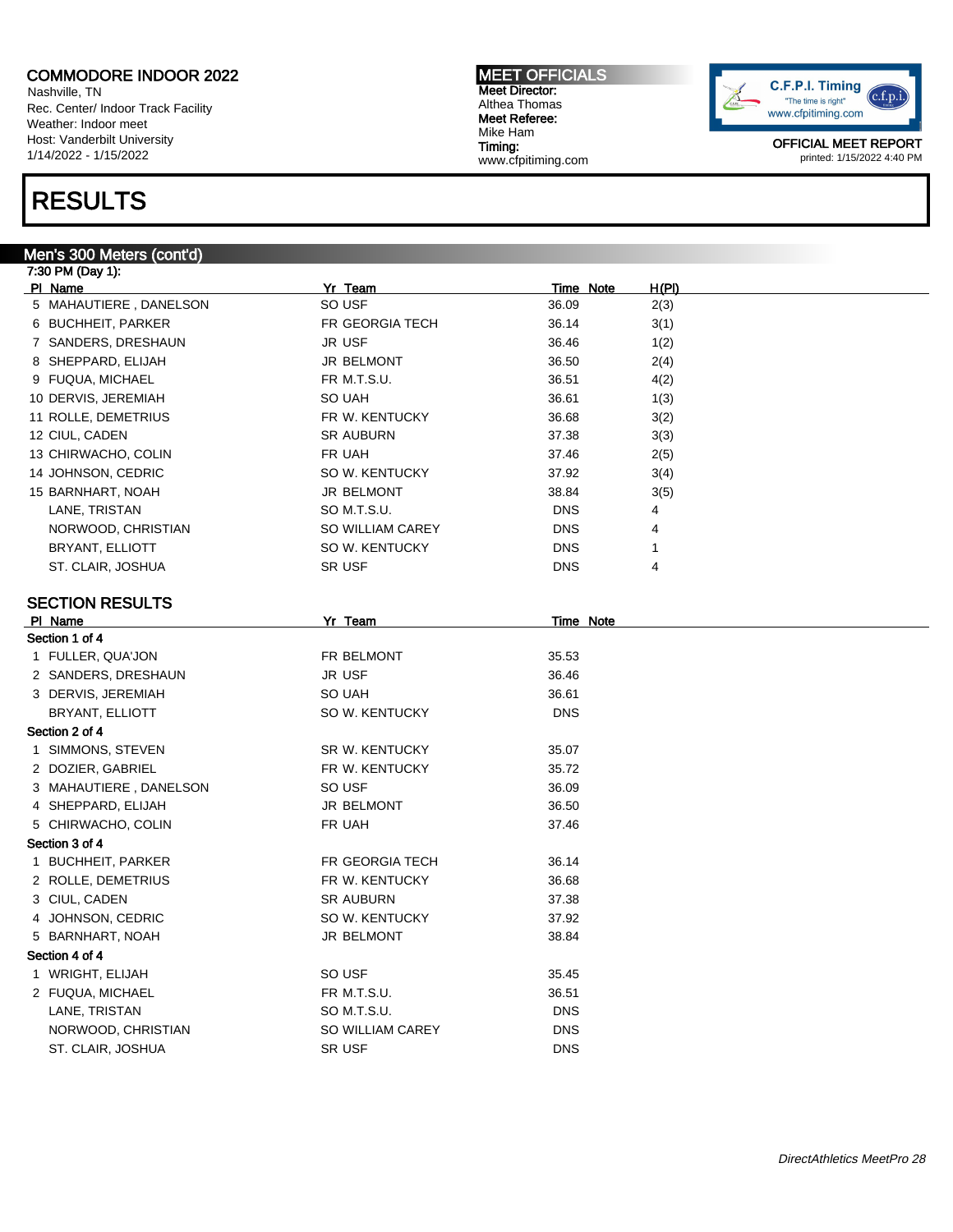Nashville, TN Rec. Center/ Indoor Track Facility Weather: Indoor meet Host: Vanderbilt University 1/14/2022 - 1/15/2022

### RESULTS

MEET OFFICIALS Meet Director: Althea Thomas Meet Referee: Mike Ham Timing: www.cfpitiming.com



| Men's 800 Meters                  |         |                 |                        |            |           |           |               |
|-----------------------------------|---------|-----------------|------------------------|------------|-----------|-----------|---------------|
| W World Indoor                    | 1:42.67 | Wilson Kipketer |                        | DEN        |           | 3/9/1997  | Paris, France |
| American Indoor<br>A              | 1:44.21 | Donavan Brazier |                        | Nike       |           | 2/8/2021  | New York, NY  |
| Collegiate Indoor<br>С            | 1:44.84 | Paul Ereng      |                        | Virginia   |           | 3/4/1989  | Budapest,     |
| F<br>Facility                     | 1:45.92 | Michael Saruni  |                        | UTEP       |           | 1/13/2018 |               |
| 2:50 PM (Day 2):                  |         |                 |                        |            |           |           |               |
| PI Name                           |         |                 | Yr_Team                |            | Time Note | H(PI)     |               |
| 1 THOMAS, ALEX                    |         |                 | FR GEORGIA TECH        | 1:52.45    |           | 1(1)      |               |
| 2 FULTZ, HARRISON                 |         |                 | SO GEORGIA TECH        | 1:52.79    |           | 1(2)      |               |
| 3 TRUITT, ZACK                    |         |                 | FR GEORGIA TECH        | 1:53.22    |           | 1(3)      |               |
| 4 CHERONO, CHRIS                  |         |                 | <b>FR GEORGIA TECH</b> | 1:54.31    |           | 1(4)      |               |
| 5 BLOODWORTH, MAC                 |         |                 | FR GEORGIA TECH        | 1:54.53    |           | 1(5)      |               |
| 6 KNOX, NATHAN                    |         |                 | FR UAH                 | 1:58.86    |           | 2(1)      |               |
| 7 WOMACK, WYATT                   |         |                 | JR BELMONT             | 1:59.61    |           | 2(2)      |               |
| 8 EDDY, JORDAN                    |         |                 | FR W. KENTUCKY         | 2:00.45    |           | 2(3)      |               |
| 9 BARNETTE, KEEGAN                |         |                 | FR W. KENTUCKY         | 2:08.04    |           | 2(4)      |               |
| 10 BYRUM, ZACH                    |         |                 | FR M.T.S.U.            | 2:09.32    |           | 2(5)      |               |
| 11 BYRUM, LUKE                    |         |                 | FR M.T.S.U.            | 2:12.88    |           | 2(6)      |               |
| MORLEY, DALTON                    |         |                 | SR USF                 | <b>DNF</b> |           | 1         |               |
| BRIDGEWATER, JUSTIN               |         |                 | JR USF                 | <b>DNF</b> |           | 1         |               |
| COOK, MITCHELL                    |         |                 | SO UAH                 | <b>DNS</b> |           | 2         |               |
| KACHADORIAN, JACOB                |         |                 | SO UAH                 | <b>DNS</b> |           | 2         |               |
| PHILLIPS, BRANDON                 |         |                 | <b>UNATTACHED</b>      | <b>DNS</b> |           | 1         |               |
| KRAIMER, TREY                     |         |                 | FR W. KENTUCKY         | <b>DNS</b> |           | 2         |               |
|                                   |         |                 |                        |            |           |           |               |
| <b>SECTION RESULTS</b><br>PI Name |         |                 | Yr Team                |            | Time Note |           |               |
| Section 1 of 2                    |         |                 |                        |            |           |           |               |
| 1 THOMAS, ALEX                    |         |                 | FR GEORGIA TECH        | 1:52.45    |           |           |               |
| 2 FULTZ, HARRISON                 |         |                 | SO GEORGIA TECH        | 1:52.79    |           |           |               |
| 3 TRUITT, ZACK                    |         |                 | FR GEORGIA TECH        | 1:53.22    |           |           |               |
| 4 CHERONO, CHRIS                  |         |                 | FR GEORGIA TECH        | 1:54.31    |           |           |               |
| 5 BLOODWORTH, MAC                 |         |                 | FR GEORGIA TECH        | 1:54.53    |           |           |               |
| MORLEY, DALTON                    |         |                 | SR USF                 | <b>DNF</b> |           |           |               |
| BRIDGEWATER, JUSTIN               |         |                 | JR USF                 | <b>DNF</b> |           |           |               |
| PHILLIPS, BRANDON                 |         |                 | <b>UNATTACHED</b>      | <b>DNS</b> |           |           |               |
| Section 2 of 2                    |         |                 |                        |            |           |           |               |
| 1 KNOX, NATHAN                    |         |                 | FR UAH                 | 1:58.86    |           |           |               |
| 2 WOMACK, WYATT                   |         |                 | JR BELMONT             | 1:59.61    |           |           |               |
| 3 EDDY, JORDAN                    |         |                 | FR W. KENTUCKY         | 2:00.45    |           |           |               |
| 4 BARNETTE, KEEGAN                |         |                 | FR W. KENTUCKY         | 2:08.04    |           |           |               |
| 5 BYRUM, ZACH                     |         |                 | FR M.T.S.U.            | 2:09.32    |           |           |               |
| 6 BYRUM, LUKE                     |         |                 | FR M.T.S.U.            | 2:12.88    |           |           |               |
| COOK, MITCHELL                    |         |                 | SO UAH                 | <b>DNS</b> |           |           |               |
| KACHADORIAN, JACOB                |         |                 | SO UAH                 | <b>DNS</b> |           |           |               |
| KRAIMER, TREY                     |         |                 | FR W. KENTUCKY         | <b>DNS</b> |           |           |               |
|                                   |         |                 |                        |            |           |           |               |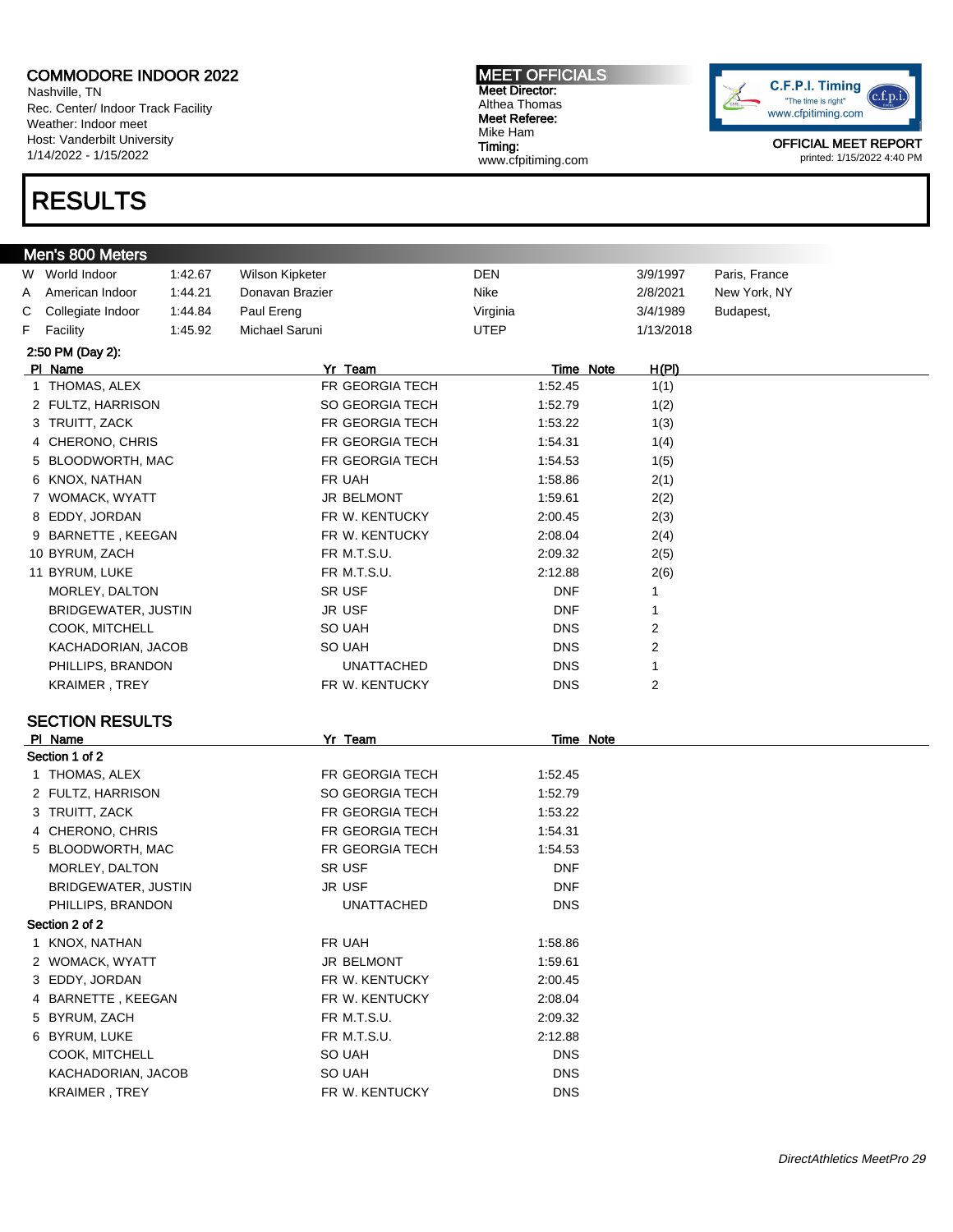Nashville, TN Rec. Center/ Indoor Track Facility Weather: Indoor meet Host: Vanderbilt University 1/14/2022 - 1/15/2022

### RESULTS

#### Men's 1000 Meters

6:50 PM (Day 1):

MEET OFFICIALS Meet Director: Althea Thomas Meet Referee: Mike Ham Timing: www.cfpitiming.com



| PI Name                | Yr Team                | <b>Time Note</b> | <u>H(PI)</u> |
|------------------------|------------------------|------------------|--------------|
| 1 THOMAS, ALEX         | FR GEORGIA TECH        | 2:24.95          | 1(1)         |
| 2 TRUITT, ZACK         | FR GEORGIA TECH        | 2:26.67          | 1(2)         |
| 3 KIMAIYO, HILLARY     | SO M.T.S.U.            | 2:26.84          | 1(3)         |
| 4 CANNIZZARO, CARMELO  | FR M.T.S.U.            | 2:26.88          | 1(4)         |
| 5 LANING, NICHOLAS     | <b>UNATTACHED</b>      | 2:26.96          | 1(5)         |
| 6 ANDERSON, HENRIK     | <b>JR GEORGIA TECH</b> | 2:27.99          | 1(6)         |
| 7 ATKINS, COOPER       | FR AUBURN              | 2:28.74          | 2(1)         |
| BLOODWORTH, MAC<br>8   | FR GEORGIA TECH        | 2:29.16          | 1(7)         |
| 9 CHERONO, CHRIS       | FR GEORGIA TECH        | 2:29.48          | 2(2)         |
| 10 BIRNIE, FINN        | JR BELMONT             | 2:30.16          | 2(3)         |
| 11 METCALF, PHILIP     | UNATTACHED             | 2:34.36          | 2(4)         |
| 12 BIRD, JONAH         | UNATTACHED             | 2:35.10          | 2(5)         |
| 13 MORLEY, DALTON      | SR USF                 | 2:36.21          | 2(6)         |
| 14 EDDY, JORDAN        | FR W. KENTUCKY         | 2:37.04          | 2(7)         |
| 15 HODGES, ZACH        | UNATTACHED             | 2:37.99          | 2(8)         |
| 16 BRIDGEWATER, JUSTIN | JR USF                 | 2:39.34          | 2(9)         |
| <b>GETA, HABTAMU</b>   | SO M.T.S.U.            | <b>DNS</b>       | 1            |
| RONO, BRIAN            | JR M.T.S.U.            | <b>DNS</b>       | 1            |
| KRAIMER, TREY          | FR W. KENTUCKY         | <b>DNS</b>       | 2            |
|                        |                        |                  |              |
| <b>SECTION RESULTS</b> |                        |                  |              |
| PI Name                | Yr Team                | Time Note        |              |
|                        |                        |                  |              |
| Section 1 of 2         |                        |                  |              |
| 1 THOMAS, ALEX         | FR GEORGIA TECH        | 2:24.95          |              |
| 2 TRUITT, ZACK         | FR GEORGIA TECH        | 2:26.67          |              |
| 3 KIMAIYO, HILLARY     | SO M.T.S.U.            | 2:26.84          |              |
| 4 CANNIZZARO, CARMELO  | FR M.T.S.U.            | 2:26.88          |              |
| 5 LANING, NICHOLAS     | <b>UNATTACHED</b>      | 2:26.96          |              |
| 6 ANDERSON, HENRIK     | <b>JR GEORGIA TECH</b> | 2:27.99          |              |
| 7 BLOODWORTH, MAC      | FR GEORGIA TECH        | 2:29.16          |              |
| <b>GETA, HABTAMU</b>   | SO M.T.S.U.            | <b>DNS</b>       |              |
| RONO, BRIAN            | JR M.T.S.U.            | <b>DNS</b>       |              |
| Section 2 of 2         |                        |                  |              |
| 1 ATKINS, COOPER       | FR AUBURN              | 2:28.74          |              |
| 2 CHERONO, CHRIS       | FR GEORGIA TECH        | 2:29.48          |              |
| 3 BIRNIE, FINN         | <b>JR BELMONT</b>      | 2:30.16          |              |
| 4 METCALF, PHILIP      | UNATTACHED             | 2:34.36          |              |
| 5 BIRD, JONAH          | UNATTACHED             | 2:35.10          |              |
| 6 MORLEY, DALTON       | SR USF                 | 2:36.21          |              |
| 7 EDDY, JORDAN         | FR W. KENTUCKY         | 2:37.04          |              |
| 8 HODGES, ZACH         | UNATTACHED             | 2:37.99          |              |
| 9 BRIDGEWATER, JUSTIN  | JR USF                 | 2:39.34          |              |
| KRAIMER, TREY          | FR W. KENTUCKY         | <b>DNS</b>       |              |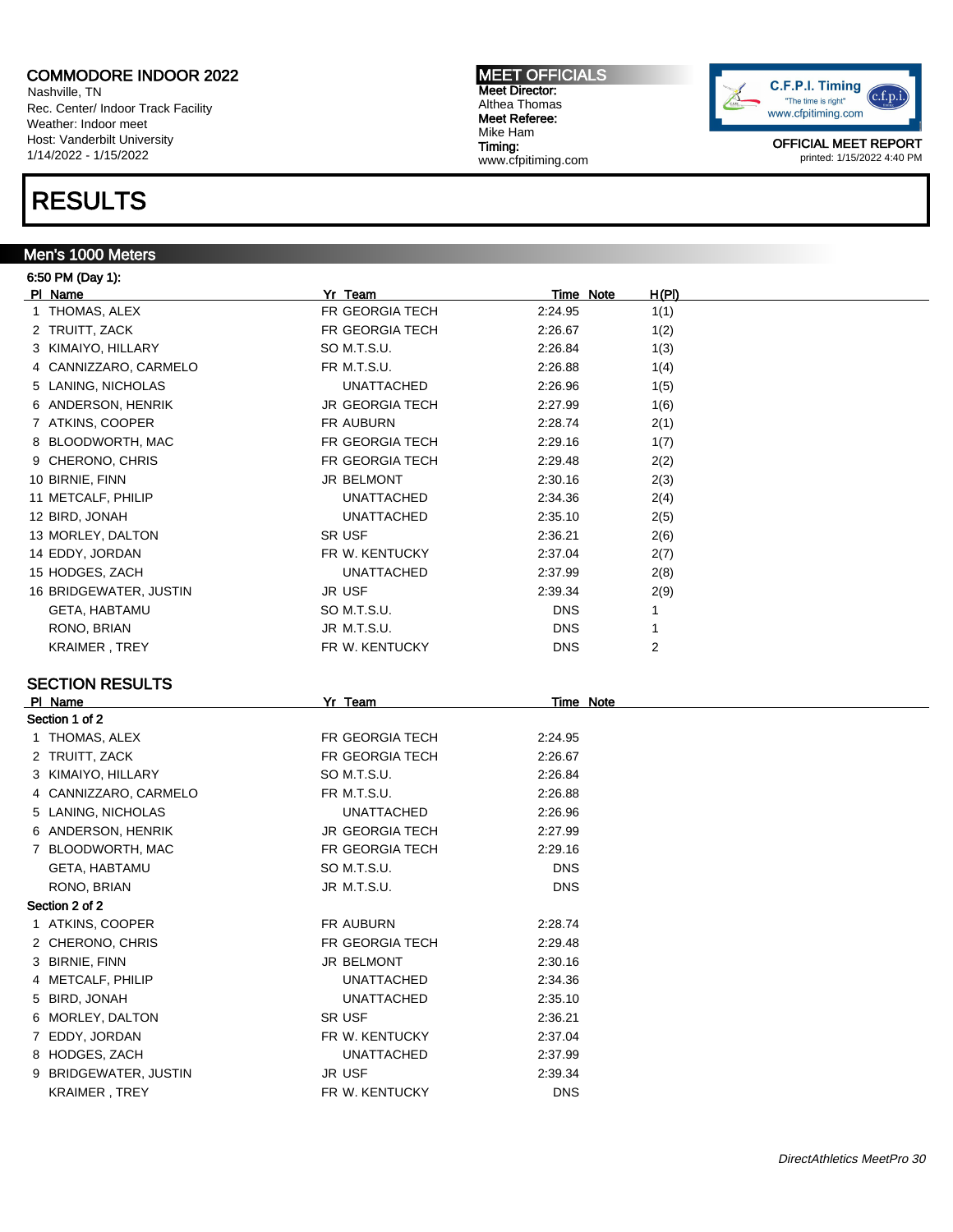Nashville, TN Rec. Center/ Indoor Track Facility Weather: Indoor meet Host: Vanderbilt University 1/14/2022 - 1/15/2022

### RESULTS

MEET OFFICIALS Meet Director: Althea Thomas Meet Referee: Mike Ham Timing: www.cfpitiming.com



|   | Men's 1 Mile Run         |         |                        |            |            |                |                  |
|---|--------------------------|---------|------------------------|------------|------------|----------------|------------------|
|   | W World Indoor           | 3:48.45 | Yomif Kejelcha         | <b>ETH</b> |            | 3/3/2019       | Boston, MA       |
| Α | American Indoor          | 3:49.89 | <b>Bernard Lagat</b>   | Nike       |            | 2/11/2005      | Fayetteville, AR |
| С | Collegiate Indoor        | 3:50.39 | Cooper Teare           | Oregon     |            | 2/12/2021      | Fayetteville, AR |
| F | Facility                 | 3:55.59 | Suliman, Waleed        | Ole Miss   |            | 2/13/2021      |                  |
|   | 1:15 PM (Day 2):         |         |                        |            |            |                |                  |
|   | PI Name                  |         | Yr Team                |            | Time Note  | <u>H(PI)</u>   |                  |
|   | 1 JAEGER, ZACH           |         | SO GEORGIA TECH        |            | 4:06.42    | 1(1)           |                  |
|   | 2 MILLER, COLE           |         | SO GEORGIA TECH        |            | 4:09.66    | 1(2)           |                  |
|   | 3 LEVENTRY, JOSEPH       |         | <b>JR MONTEVALLO</b>   |            | 4:09.79    | 1(3)           |                  |
|   | 4 COLLINS, MYLES         |         | FR GEORGIA TECH        |            | 4:09.84    | 1(4)           |                  |
|   | 5 TROXELL, DEDRICK       |         | SR W. KENTUCKY         |            | 4:09.89    | 1(5)           |                  |
|   | 6 RISSE, BRIAN           |         | SO LIPSCOMB            |            | 4:11.32    | 1(6)           |                  |
|   | 7 BIRNIE, FINN           |         | <b>JR BELMONT</b>      |            | 4:12.08    | 1(7)           |                  |
|   | 8 WILLIAMS, JOSHUA       |         | <b>JR GEORGIA TECH</b> |            | 4:13.26    | 1(8)           |                  |
|   | 9 GREEVES, SCOTT         |         | UTK R.C.               |            | 4:13.37    | 1(9)           |                  |
|   | 10 SHERMAN, MICHAEL      |         | SR W. KENTUCKY         |            | 4:16.21    | 1(10)          |                  |
|   | 11 COLLIE, REECE         |         | FR LIPSCOMB            |            | 4:17.07    | 2(1)           |                  |
|   | 12 CANNIZZARO, CARMELO   |         | FR M.T.S.U.            |            | 4:17.11    | 2(2)           |                  |
|   | 13 ELLIOTT, JACK         |         | SO UAH                 |            | 4:17.95    | 1(11)          |                  |
|   | 14 SHAYLOR, SAM          |         | <b>SR LIPSCOMB</b>     |            | 4:18.73    | 2(3)           |                  |
|   | 15 VANDERKOLK, KEVIN     |         | FR BELMONT             |            | 4:19.80    | 2(4)           |                  |
|   | 16 RISSE, JASON          |         | SO LIPSCOMB            |            | 4:27.11    | 2(5)           |                  |
|   | 17 PONCE, ALEX           |         | SO UAH                 |            | 4:28.45    | 2(6)           |                  |
|   | 18 GRZYMKOWSKI, HARRISON |         | FR BELMONT             |            | 4:29.82    | 2(7)           |                  |
|   | 19 ANGLEA, WILL          |         | FR UAH                 |            | 4:31.34    | 2(8)           |                  |
|   | 20 BARNETTE, KEEGAN      |         | FR W. KENTUCKY         |            | 4:35.56    | 2(9)           |                  |
|   | 21 UNDERWOOD, BENJAMIN   |         | <b>SR LIPSCOMB</b>     |            | 4:38.58    | 2(10)          |                  |
|   | 22 KIRKUS, CLAYTON       |         | UNATTACHED             |            | 4:41.31    | 1(12)          |                  |
|   | 23 WOLF, JOEL            |         | FR BELMONT             |            | 4:47.41    | 2(11)          |                  |
|   | ANDERSON, HENRIK         |         | <b>JR GEORGIA TECH</b> |            | <b>DNF</b> | 1              |                  |
|   | ADAMSKI, COREY           |         | FR UAH                 |            | <b>DNS</b> | 2              |                  |
|   | RONO, BRIAN              |         | JR M.T.S.U.            |            | <b>DNS</b> | $\overline{c}$ |                  |
|   | <b>GETA, HABTAMU</b>     |         | SO M.T.S.U.            |            | <b>DNS</b> | $\overline{c}$ |                  |
|   |                          |         |                        |            |            |                |                  |
|   | <b>SECTION RESULTS</b>   |         |                        |            |            |                |                  |
|   | PI Name                  |         | Yr Team                |            | Time Note  |                |                  |
|   | Section 1 of 2           |         |                        |            |            |                |                  |
|   | 1 JAEGER, ZACH           |         | SO GEORGIA TECH        |            | 4:06.42    |                |                  |
|   | 2 MILLER, COLE           |         | <b>SO GEORGIA TECH</b> |            | 4:09.66    |                |                  |
|   | 3 LEVENTRY, JOSEPH       |         | JR MONTEVALLO          |            | 4:09.79    |                |                  |
|   | 4 COLLINS, MYLES         |         | FR GEORGIA TECH        |            | 4:09.84    |                |                  |
|   | 5 TROXELL, DEDRICK       |         | SR W. KENTUCKY         |            | 4:09.89    |                |                  |
|   | 6 RISSE, BRIAN           |         | SO LIPSCOMB            |            | 4:11.32    |                |                  |
|   | 7 BIRNIE, FINN           |         | JR BELMONT             |            | 4:12.08    |                |                  |
|   | 8 WILLIAMS, JOSHUA       |         | JR GEORGIA TECH        |            | 4:13.26    |                |                  |
|   | 9 GREEVES, SCOTT         |         | UTK R.C.               |            | 4:13.37    |                |                  |
|   | 10 SHERMAN, MICHAEL      |         | SR W. KENTUCKY         |            | 4:16.21    |                |                  |
|   |                          |         |                        |            |            |                |                  |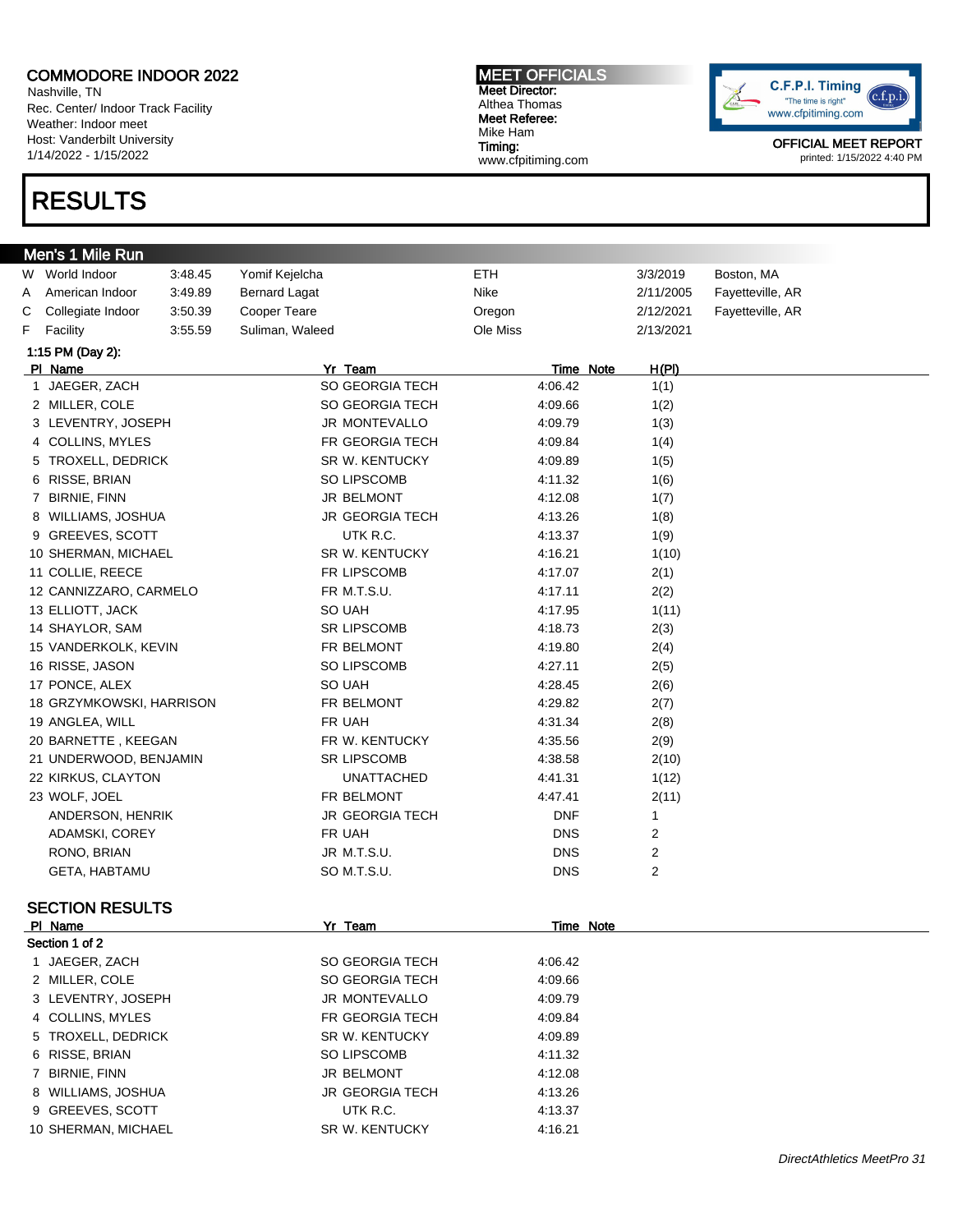Nashville, TN Rec. Center/ Indoor Track Facility Weather: Indoor meet Host: Vanderbilt University 1/14/2022 - 1/15/2022

### RESULTS

### Men's 1 Mile Run (cont'd)

|   | $m$ ens i mile Kuli (COIII (I)<br>PI Name |         |                        | Yr Team                |            | <b>Time Note</b> |              |                  |
|---|-------------------------------------------|---------|------------------------|------------------------|------------|------------------|--------------|------------------|
|   | 11 ELLIOTT, JACK                          |         |                        | SO UAH                 | 4:17.95    |                  |              |                  |
|   | 12 KIRKUS, CLAYTON                        |         |                        | <b>UNATTACHED</b>      | 4:41.31    |                  |              |                  |
|   | ANDERSON, HENRIK                          |         |                        | <b>JR GEORGIA TECH</b> | DNF        |                  |              |                  |
|   | Section 2 of 2                            |         |                        |                        |            |                  |              |                  |
|   | 1 COLLIE, REECE                           |         |                        | FR LIPSCOMB            | 4:17.07    |                  |              |                  |
|   | 2 CANNIZZARO, CARMELO                     |         |                        | FR M.T.S.U.            | 4:17.11    |                  |              |                  |
|   | 3 SHAYLOR, SAM                            |         |                        | <b>SR LIPSCOMB</b>     | 4:18.73    |                  |              |                  |
|   | 4 VANDERKOLK, KEVIN                       |         |                        | FR BELMONT             | 4:19.80    |                  |              |                  |
|   | 5 RISSE, JASON                            |         |                        | SO LIPSCOMB            | 4:27.11    |                  |              |                  |
|   | 6 PONCE, ALEX                             |         |                        | SO UAH                 | 4:28.45    |                  |              |                  |
|   | 7 GRZYMKOWSKI, HARRISON                   |         |                        | FR BELMONT             | 4:29.82    |                  |              |                  |
|   | 8 ANGLEA, WILL                            |         |                        | FR UAH                 | 4:31.34    |                  |              |                  |
|   | 9 BARNETTE, KEEGAN                        |         |                        | FR W. KENTUCKY         | 4:35.56    |                  |              |                  |
|   | 10 UNDERWOOD, BENJAMIN                    |         |                        | <b>SR LIPSCOMB</b>     | 4:38.58    |                  |              |                  |
|   | 11 WOLF, JOEL                             |         |                        | FR BELMONT             | 4:47.41    |                  |              |                  |
|   | ADAMSKI, COREY                            |         |                        | FR UAH                 | <b>DNS</b> |                  |              |                  |
|   |                                           |         |                        | JR M.T.S.U.            | <b>DNS</b> |                  |              |                  |
|   | RONO, BRIAN                               |         |                        | SO M.T.S.U.            | <b>DNS</b> |                  |              |                  |
|   | <b>GETA, HABTAMU</b>                      |         |                        |                        |            |                  |              |                  |
|   | Men's 3000 Meters                         |         |                        |                        |            |                  |              |                  |
|   | W World Indoor                            | 7:24.90 | Daniel Komen           |                        | <b>KEN</b> |                  | 2/6/1998     | Budapest,        |
| Α | American Indoor                           | 7:32.43 | <b>Bernard Lagat</b>   |                        | Nike       |                  | 2/17/2007    | Birmingham, ENG  |
| С | Collegiate Indoor                         | 7:38.59 | <b>Allistair Cragg</b> |                        | Arkansas   |                  | 2/14/2004    | Fayetteville, AR |
| F | Facility                                  | 7:46.72 | Jeff See               |                        | Asics/FE   |                  | 2/12/2016    |                  |
|   | 3:30 PM (Day 2):                          |         |                        |                        |            |                  |              |                  |
|   | PI Name                                   |         |                        | Yr Team                |            | Time Note        | <u>H(PI)</u> |                  |
|   | 1 KINNANE, RYAN                           |         |                        | SO AUBURN              | 8:16.65    |                  | 1(1)         |                  |
|   | 2 MCDONOUGH, TOMMY                        |         |                        | <b>SR AUBURN</b>       | 8:16.88    |                  | 1(2)         |                  |
|   | 3 HIGINBOTHAM, JOHN                       |         |                        | FR GEORGIA TECH        | 8:17.69    |                  | 1(3)         |                  |
|   | 4 DAY, JAY                                |         |                        | <b>SR UAH</b>          | 8:18.04    |                  | 1(4)         |                  |
|   | 5 RUFFING, BEN                            |         |                        | <b>SR LIPSCOMB</b>     | 8:21.24    |                  | 1(5)         |                  |
|   | 6 BISHOP, JACOB                           |         |                        | <b>SR UAH</b>          | 8:21.32    |                  | 1(6)         |                  |
|   | 7 BEDICS, CARSON                          |         |                        | <b>SO AUBURN</b>       | 8:23.14    |                  | 1(7)         |                  |
|   | 8 ANDERSEN, LEIF                          |         |                        | <b>SO GEORGIA TECH</b> | 8:24.63    |                  | 1(8)         |                  |
|   | 9 CRAGIN, JAMES                           |         |                        | JR GEORGIA TECH        | 8:32.59    |                  | 1(9)         |                  |
|   | 10 SMITH, DOMINIC                         |         |                        | <b>UNATTACHED</b>      | 8:32.82    |                  | 1(10)        |                  |
|   | 11 SULLIVAN, RONAN                        |         |                        | <b>SO GEORGIA TECH</b> | 8:33.86    |                  | 2(1)         |                  |
|   | 12 BUTCHER, BEN                           |         |                        | FR LIPSCOMB            | 8:37.15    |                  | 2(2)         |                  |
|   | 13 AUTRY, TRISTAN                         |         |                        | FR GEORGIA TECH        | 8:38.22    |                  | 2(3)         |                  |
|   | 14 SCHLICHT, MIGUEL                       |         |                        | FR GEORGIA TECH        | 8:38.28    |                  | 2(4)         |                  |
|   | 15 BOYS, CALEB                            |         |                        | SO UAH                 | 8:39.95    |                  | 1(11)        |                  |
|   |                                           |         |                        |                        |            |                  |              |                  |
|   | 16 MCCAUL, MICEAL                         |         |                        | UNATTACHED             | 8:40.43    |                  | 1(12)        |                  |
|   | 17 HUDSON, BING                           |         |                        | FR LIPSCOMB            | 8:49.00    |                  | 2(5)         |                  |
|   | 18 ANDERSON, ALLAN                        |         |                        | SO UAH                 | 8:49.07    |                  | 1(13)        |                  |
|   | 19 STREICH, COLE                          |         |                        | <b>SR LIPSCOMB</b>     | 8:55.45    |                  | 2(6)         |                  |
|   | 20 STOHR, ANDY                            |         |                        | FR LIPSCOMB            | 9:01.41    |                  | 2(7)         |                  |

C.F.P.I. Timing  $(c.f.p.i.$ "The time is right" www.cfpitiming.com

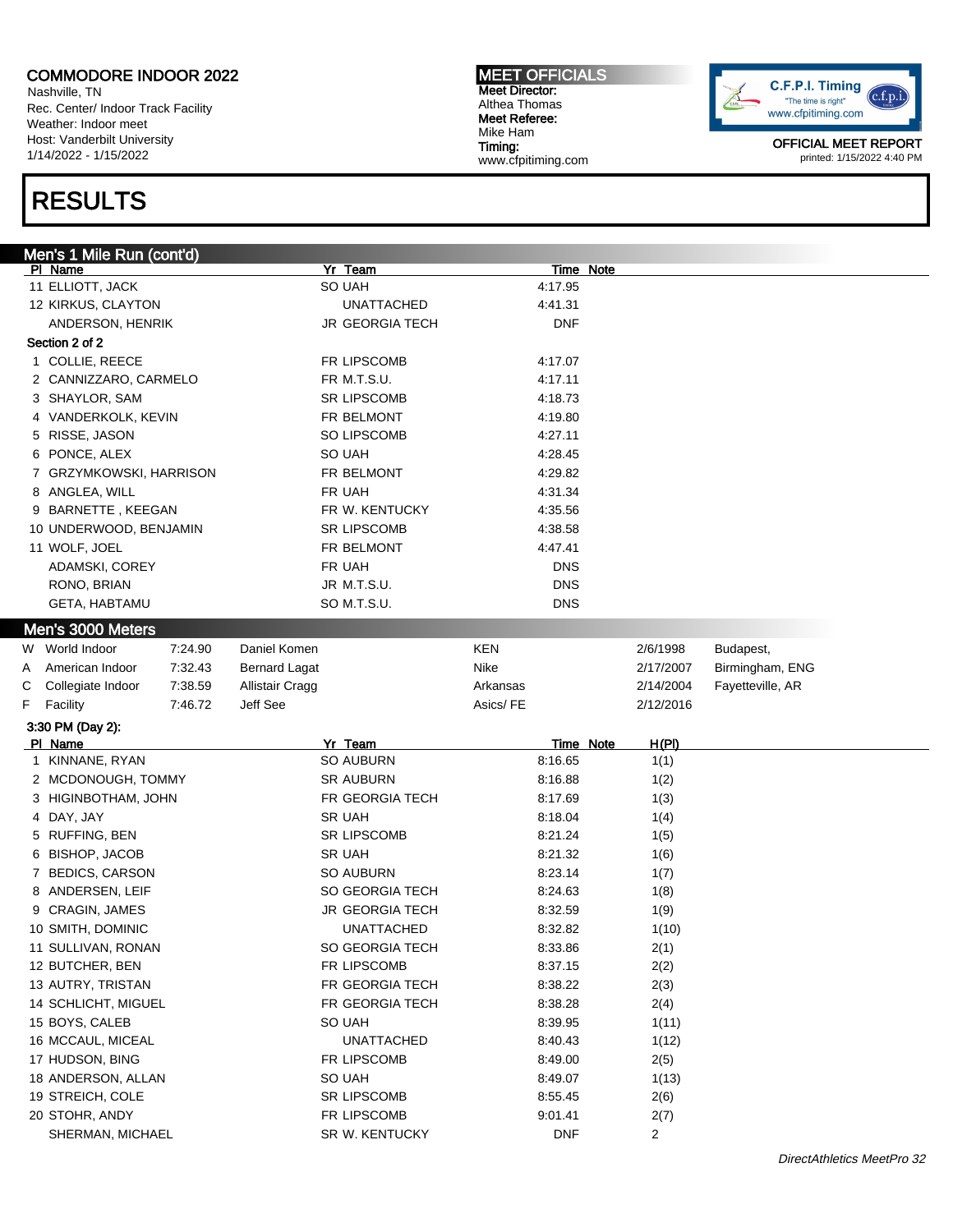Nashville, TN Rec. Center/ Indoor Track Facility Weather: Indoor meet Host: Vanderbilt University 1/14/2022 - 1/15/2022

### RESULTS

#### Men's 3000 Meters (cont'd) 3:30 PM (Day 2): Pl Name Yr Team Time Note H(Pl) YEGON, VINCENT FR M.T.S.U. CONSIDER A POSSESSING A POSSESSING A POSSESSING A POSSESSING A POSSESSING A POSSESSING A POSSESSING A POSSESSING A POSSESSING A POSSESSING A POSSESSING A POSSESSING A POSSESSING A POSSESSING A PO TROXELL, DEDRICK SR W. KENTUCKY DNS 2 THOMPSON, WILL **EXECUTE THE UAH DISCUSSION CONSCIOUS ASSESS** SECTION RESULTS PI Name **Note 2008** Yr Team **Time Note** 2014 Section 1 of 2 1 KINNANE, RYAN SO AUBURN 8:16.65 2 MCDONOUGH, TOMMY SR AUBURN 8:16.88 3 HIGINBOTHAM, JOHN FR GEORGIA TECH 8:17.69 4 DAY, JAY 8:18.04 5 RUFFING, BEN SR LIPSCOMB 8:21.24 6 BISHOP, JACOB SR UAH 8:21.32 7 BEDICS, CARSON SO AUBURN 8:23.14 8 ANDERSEN, LEIF SO GEORGIA TECH 8:24.63 9 CRAGIN, JAMES **JR GEORGIA TECH** 8:32.59 10 SMITH, DOMINIC **10 SMITH, DOMINIC 10 SMITH**, DOMINIC 11 BOYS, CALEB SO UAH 8:39.95 12 MCCAUL, MICEAL UNATTACHED 8:40.43 13 ANDERSON, ALLAN SO UAH SO UAH 8:49.07 Section 2 of 2 1 SULLIVAN, RONAN SO GEORGIA TECH 8:33.86 2 BUTCHER, BEN FR LIPSCOMB 8:37.15 3 AUTRY, TRISTAN FR GEORGIA TECH 8:38.22 4 SCHLICHT, MIGUEL **FR GEORGIA TECH** 8:38.28 5 HUDSON, BING **FR LIPSCOMB** 8:49.00 6 STREICH, COLE SR LIPSCOMB 8:55.45 7 STOHR, ANDY **FRILIPSCOMB** 9:01.41 SHERMAN, MICHAEL SR W. KENTUCKY DNF YEGON, VINCENT DISCRIPTION OF R. M.T.S.U. THE POST OF DUST TROXELL, DEDRICK GRAM BR W. KENTUCKY DISSON DISSONS THOMPSON, WILL **EXECUTE 12 INCREASE AND THE UAH** DIS Men's 60m Hurdles W World Indoor **7.29** Grant Holloway **CONSC 100 USA** 2/24/2021 Madrid, ESP A American Indoor 7.29 Grant Holloway and adidas and the 2/24/2021 Madrid, ESP C Collegiate Indoor 7.35 Grant Holloway **Florida** Florida 3/9/2019 Birmingham, AL F Facility 7.63 Rueben Walters **Alabama** 1/20/2018 1:40 PM (Day 2): Finals Pl Name Time Note 2014 and 2015 and 2016 and 2017 and 2017 and 2017 and 2017 and 2017 and 2017 and 2017 and 201 1 MCCLAIN, WILSON SO UAH SO UAH 8.12 2 BOURNE III, MICHAEL **FR USF 8.16** 3 REYNOLDS, TRAY FR AUBURN 8.21 4 EDMONDSON, DAVID SO AUBURN 8.49



MEET OFFICIALS Meet Director: Althea Thomas Meet Referee: Mike Ham Timing: www.cfpitiming.com

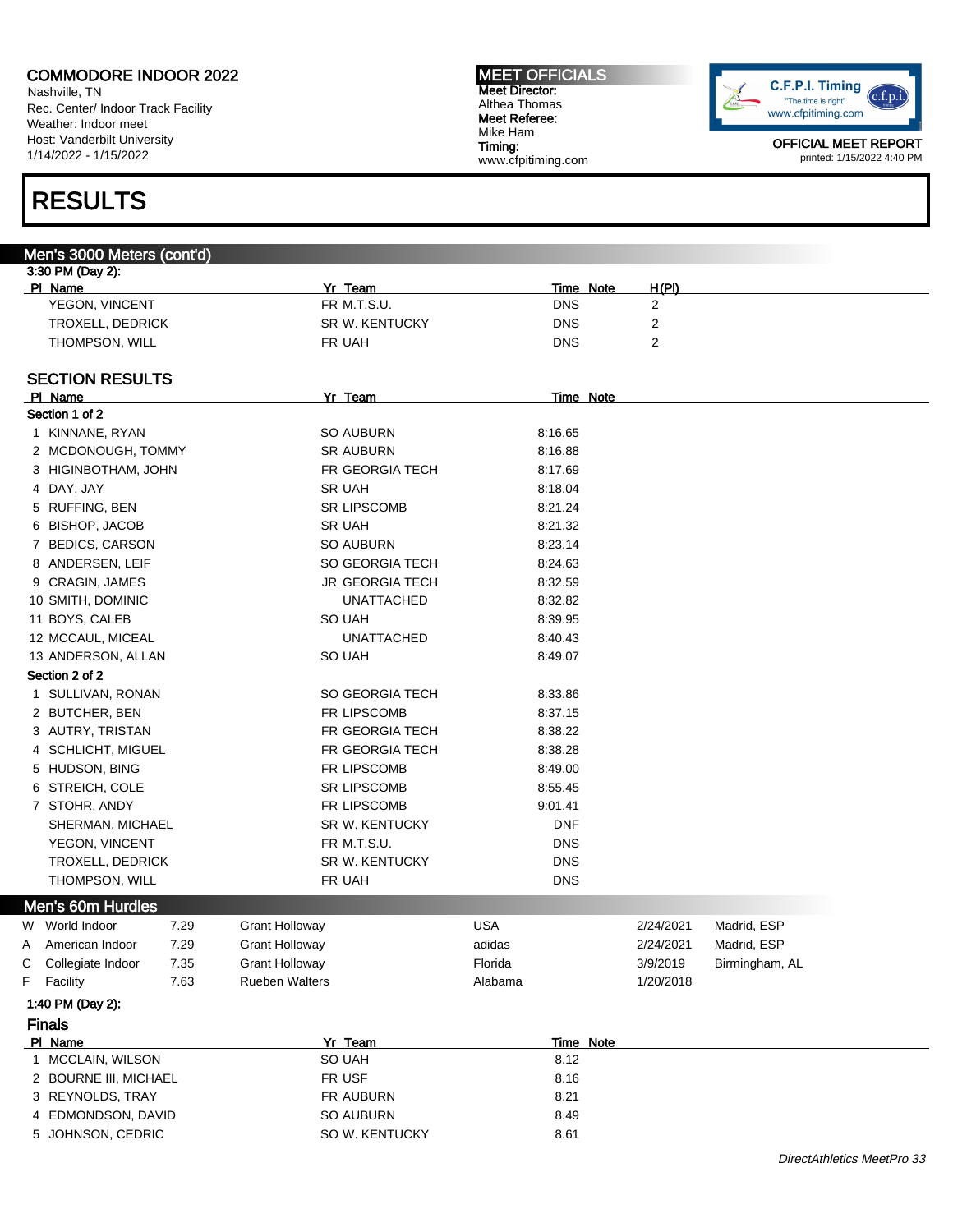Nashville, TN Rec. Center/ Indoor Track Facility Weather: Indoor meet Host: Vanderbilt University 1/14/2022 - 1/15/2022

#### MEET OFFICIALS Meet Director: Althea Thomas Meet Referee: Mike Ham Timing: www.cfpitiming.com



OFFICIAL MEET REPORT printed: 1/15/2022 4:40 PM

### RESULTS

#### Men's 60m Hurdles (cont'd)

#### 1:40 PM (Day 2): Finals

| PI Name          | Team<br>v.  | Note<br>Time |
|------------------|-------------|--------------|
| 6 BAKER, MALIK   | FR LIPSCOMB | 8.63         |
| 7 SCHELL, BAKER  | FR UAH      | 8.65         |
| 8 JORDAN, THOMAS | SR UAH      | 8.92         |

#### 12:15 PM (Day 2): (Top 2 per Heat + next 4 advance)

#### Prelims

| Yr Team                                                                                                                                                                                                                          | Time Note                                                                                                                                            | H(PI) |
|----------------------------------------------------------------------------------------------------------------------------------------------------------------------------------------------------------------------------------|------------------------------------------------------------------------------------------------------------------------------------------------------|-------|
|                                                                                                                                                                                                                                  | 8.08Q                                                                                                                                                | 2(1)  |
|                                                                                                                                                                                                                                  | 8.33Q                                                                                                                                                | 1(1)  |
|                                                                                                                                                                                                                                  | 8.41Q                                                                                                                                                | 1(2)  |
|                                                                                                                                                                                                                                  | 8.670                                                                                                                                                | 2(2)  |
|                                                                                                                                                                                                                                  | 8.68g 8.672                                                                                                                                          | 2(3)  |
|                                                                                                                                                                                                                                  | 8.68g 8.677                                                                                                                                          | 2(4)  |
|                                                                                                                                                                                                                                  | 8.74q                                                                                                                                                | 2(5)  |
|                                                                                                                                                                                                                                  | 9.00q                                                                                                                                                | 1(3)  |
|                                                                                                                                                                                                                                  | 9.02                                                                                                                                                 | 1(4)  |
|                                                                                                                                                                                                                                  | 9.03                                                                                                                                                 | 1(5)  |
|                                                                                                                                                                                                                                  | <b>DNS</b>                                                                                                                                           |       |
| BOURNE III, MICHAEL<br>2 MCCLAIN, WILSON<br>3 REYNOLDS, TRAY<br>4 EDMONDSON, DAVID<br>5 JOHNSON, CEDRIC<br>6 SCHELL, BAKER<br>7 BAKER, MALIK<br>8 JORDAN, THOMAS<br>9 ROBERTSON, IAN<br>10 NAUGHER, DEMETRIOUS<br>ELOJI, STEPHEN | FR USF<br>SO UAH<br>FR AUBURN<br>SO AUBURN<br>SO W. KENTUCKY<br>FR UAH<br><b>FR LIPSCOMB</b><br>SR UAH<br><b>SO BELMONT</b><br>FR UAH<br>FR M.T.S.U. |       |

#### HEAT RESULTS

#### Prelims

|   | PI Name               |         | Yr Team                                           |            | Time Note   |             |                  |  |  |  |
|---|-----------------------|---------|---------------------------------------------------|------------|-------------|-------------|------------------|--|--|--|
|   | Heat 1 of 2           |         |                                                   |            |             |             |                  |  |  |  |
|   | 1 MCCLAIN, WILSON     |         | SO UAH                                            |            | 8.33Q       |             |                  |  |  |  |
|   | 2 REYNOLDS, TRAY      |         | <b>FR AUBURN</b>                                  |            | 8.41Q       |             |                  |  |  |  |
|   | 3 JORDAN, THOMAS      |         | SR UAH                                            |            | 9.00q       |             |                  |  |  |  |
|   | 4 ROBERTSON, IAN      |         | <b>SO BELMONT</b>                                 |            | 9.02        |             |                  |  |  |  |
|   | 5 NAUGHER, DEMETRIOUS |         | FR UAH                                            |            | 9.03        |             |                  |  |  |  |
|   | ELOJI, STEPHEN        |         | FR M.T.S.U.                                       |            | <b>DNS</b>  |             |                  |  |  |  |
|   | Heat 2 of 2           |         |                                                   |            |             |             |                  |  |  |  |
|   | 1 BOURNE III, MICHAEL |         | FR USF                                            |            | 8.08Q       |             |                  |  |  |  |
|   | 2 EDMONDSON, DAVID    |         | <b>SO AUBURN</b>                                  |            |             | 8.67Q       |                  |  |  |  |
|   | 3 JOHNSON, CEDRIC     |         | SO W. KENTUCKY                                    |            |             | 8.68q 8.672 |                  |  |  |  |
|   | 4 SCHELL, BAKER       |         | FR UAH                                            |            | 8.68q 8.677 |             |                  |  |  |  |
|   | 5 BAKER, MALIK        |         | FR LIPSCOMB                                       |            | 8.74q       |             |                  |  |  |  |
|   | Men's 4 x 400m Relay  |         |                                                   |            |             |             |                  |  |  |  |
| W | World Indoor          | 3:01.39 | Izu, Grant, Dixon, Kerley                         | Texas A&M  |             | 3/10/2018   | College Station, |  |  |  |
| A | American Indoor       | 3:01.39 | Izu, Grant, Dixon, Kerley                         | Texas A&M  |             | 3/10/2018   | College Station, |  |  |  |
| C | Collegiate Indoor     | 3:00.77 | Shinnick, Benjamin, Morgan, Norman                | <b>USC</b> |             | 3/10/2018   | College Station, |  |  |  |
|   | F Facility            | 3:02.39 | Fred Kerley, Richard Rose, Devin Dixon, Texas A&M |            |             | 2/25/2017   |                  |  |  |  |
|   | 4:10 PM (Day 2):      |         |                                                   |            |             |             |                  |  |  |  |
|   | PI Team               |         |                                                   |            |             | Time Note   | H(PI)            |  |  |  |
|   | 1 USF $(A)$           |         |                                                   |            | 3:19.91     |             | 2(1)             |  |  |  |
|   | 2 GEORGIA TECH (A)    |         |                                                   |            | 3:22.63     |             | 2(2)             |  |  |  |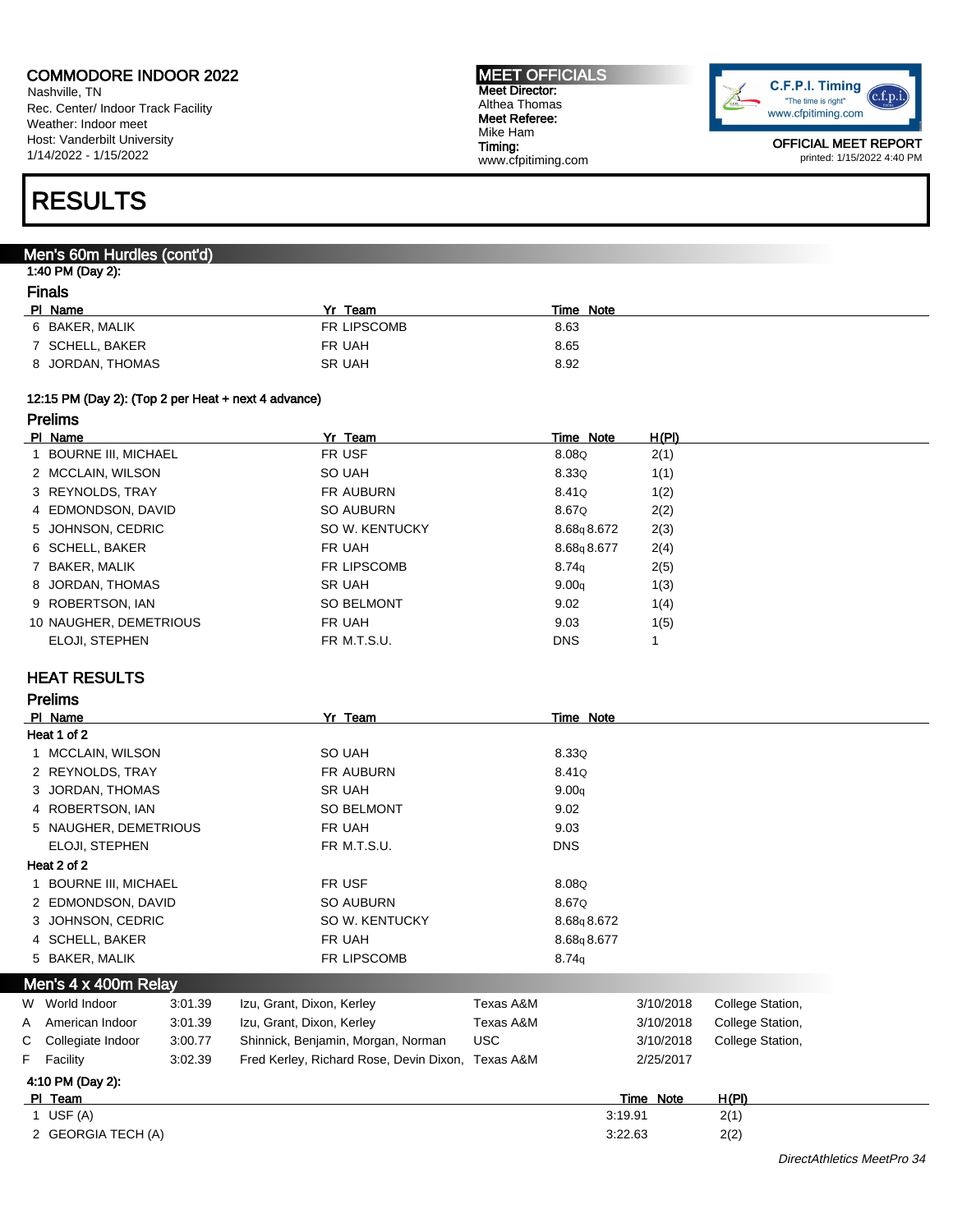Nashville, TN Rec. Center/ Indoor Track Facility Weather: Indoor meet Host: Vanderbilt University 1/14/2022 - 1/15/2022

### RESULTS

#### Men's 4 x 400m Relay (cont'd) 4:10 PM (Day 2):

| $+1.10$ F M (Day 2). |            |                    |
|----------------------|------------|--------------------|
| PI Team              |            | H(PI)<br>Time Note |
| $3$ UAH (A)          | 3:23.39    | 2(3)               |
| 4 W. KENTUCKY (A)    | 3:31.26    | 1(1)               |
| 5 UAH (B)            | 3:31.86    | 1(2)               |
| 6 W. KENTUCKY (B)    | 3:36.29    | 1(3)               |
| 7 LIPSCOMB (A)       | 3:39.41    | 2(4)               |
| USF(B)               | <b>DNF</b> |                    |
| AUBURN (A)           | <b>DNS</b> | 2                  |
|                      |            |                    |

#### SECTION RESULTS

| PI Team            | Time Note  |  |
|--------------------|------------|--|
| Section 1 of 2     |            |  |
| 1 W. KENTUCKY (A)  | 3:31.26    |  |
| 2 $UAH(B)$         | 3:31.86    |  |
| 3 W. KENTUCKY (B)  | 3:36.29    |  |
| USF (B)            | <b>DNF</b> |  |
| Section 2 of 2     |            |  |
| 1 USF $(A)$        | 3:19.91    |  |
| 2 GEORGIA TECH (A) | 3:22.63    |  |
| 3 UAH (A)          | 3:23.39    |  |
| 4 LIPSCOMB (A)     | 3:39.41    |  |
| AUBURN (A)         | <b>DNS</b> |  |

#### Men's High Jump

#### Progression- 1.85, 1.90, 2.00, 2.05, 2.10, 2.13, 2.16, 2.19, 2.22, 2.25

| W World Indoor      | 2.43 <sub>m</sub> | Javier Sotomayor       | CUB                | 3/4/1989  | Budapest,        |  |  |  |  |  |
|---------------------|-------------------|------------------------|--------------------|-----------|------------------|--|--|--|--|--|
| A American Indoor   | 2.40m             | <b>Hollis Conway</b>   | Nike International | 3/10/1991 | Seville, ESP     |  |  |  |  |  |
| C Collegiate Indoor | 2.37 <sub>m</sub> | <b>Hollis Conway</b>   | LA. Lafayette      | 3/11/1989 | Indianapolis, IN |  |  |  |  |  |
| F Facility          | 2.30 <sub>m</sub> | <b>Ricky Robertson</b> | Unattached         | 1/24/2014 |                  |  |  |  |  |  |
| 3:00 PM (Day 1):    |                   |                        |                    |           |                  |  |  |  |  |  |

Pl Name Yr Team Mark 1.85 1.90 1.95 2.00 2.05 2.10 2.13 2.16 2.19 1 BECKFORD, ROMAINE SO USF 2.16m 7' 1" PPP PPP PPP O O XO XO XXO XXX 2 HILL, DONTAVIOUS JR AUBURN 2.13m 6' 1134 PPP PPP PPP O O XO XO XXX 3 FUNCHES, TJ SO AUBURN 2.00m 6' 63/<sup>4</sup> PPP O PPP O PPP XXX 4 GRIMM, NOAH JR BELMONT 1.95m 6' 43/<sup>4</sup> PPP O O XXX 4 ROLEN, GRAYSON SO INDIANA 1.95m 6' 434 PPP PPP O XXX 6 THOMPSON, MCKINLEY GEORGIA TE  $1.95$ m 6' 434 XXO XO O XXX 7 MOSLEY, KENDELL FR USF 1.95m 6' 434 PPP O XO XXX 8 CLARK, CAMERON SR UAH 1.90m 6' 23/4 O XO 9 COLLINS, TREY FR BELMONT  $1.85$ m 6' 034 O XXX MCFARLAND, TREY FR UAH NH XXX TEAGUE, KYLE SO M.T.S.U. NH XXX LACKEY, TYRAY FRINDIANA NH PPP PPP XXX ERHIRE, OMAMUYOWI FR M.T.S.U. DNS

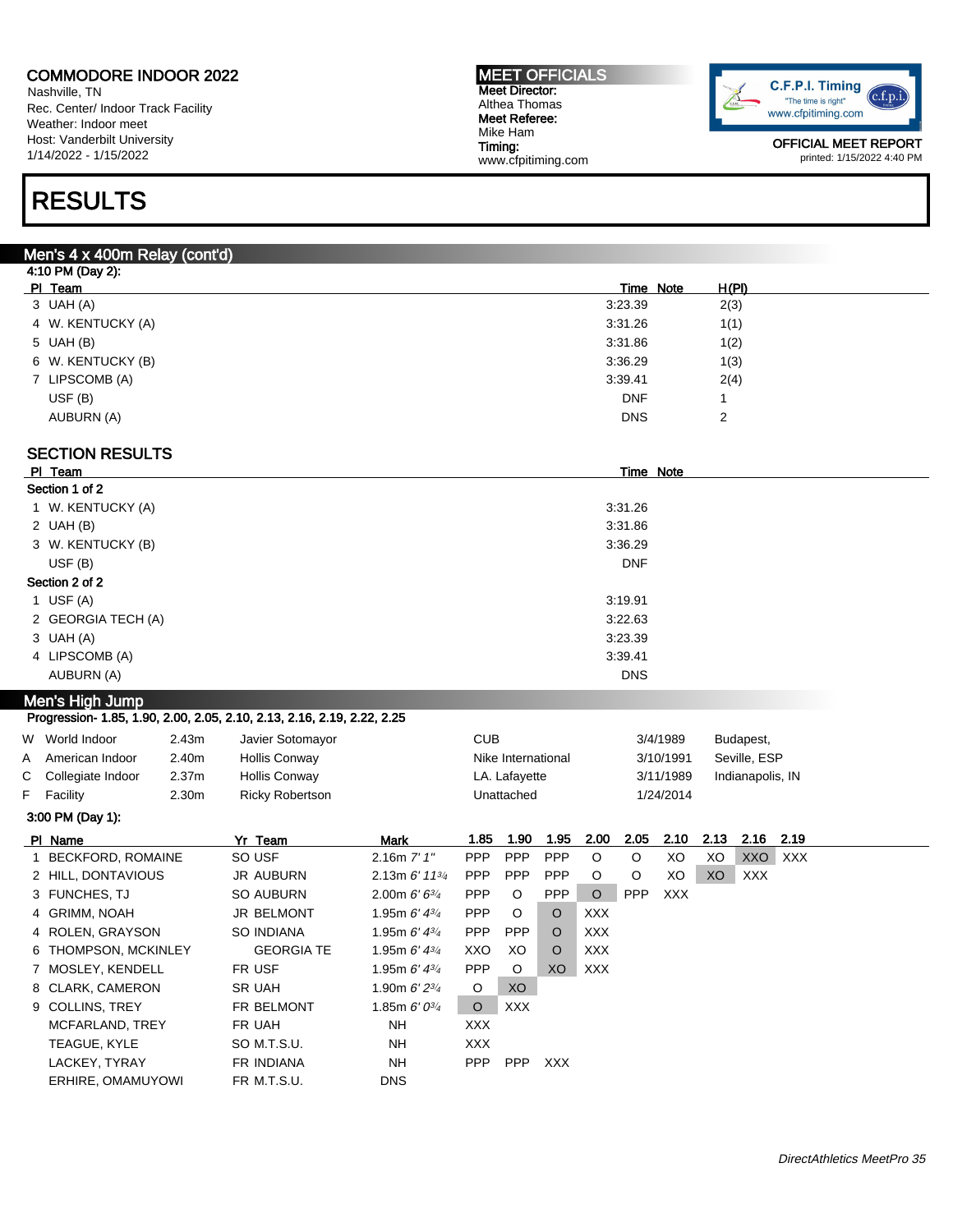Nashville, TN Rec. Center/ Indoor Track Facility Weather: Indoor meet Host: Vanderbilt University 1/14/2022 - 1/15/2022

### RESULTS

### Men's Pole Vault

Progression- 4.50, 4.65, 4.80, 4.95, 5.10, 5.25, 5.35, 5.45, 5.50, 5.55, 5.60

|   | W World Indoor        | 6.18m             | Mondo Deplantis   |                | <b>SWE</b> |            |            |            |          | 2/15/2020  | Glasgow, SCO |  |
|---|-----------------------|-------------------|-------------------|----------------|------------|------------|------------|------------|----------|------------|--------------|--|
| A | American Indoor       | 6.01 <sub>m</sub> | Sam Kendrick      | Nike           |            |            |            |            | 2/8/2020 | Rouen, FRA |              |  |
|   | C Collegiate Indoor   | 6.00m             | K.C. Lightfoot    |                | Baylor     |            |            |            |          | 2/13/2021  | Lubbock, TX  |  |
|   | F Facility            | 5.71m             | Sam Kendricks     |                | Nike       |            |            |            |          | 1/29/2016  |              |  |
|   | 4:00 PM (Day 1):      |                   |                   |                |            |            |            |            |          |            |              |  |
|   | PI Name               |                   | Yr Team           | Mark           | 4.50       | 4.65       | 4.80       | 4.95       | 5.10     | 5.25       | 5.51         |  |
|   | 1 COURSON, JAMES      |                   | <b>JR AUBURN</b>  | 5.25m 17' 23/4 | <b>PPP</b> | <b>PPP</b> | <b>PPP</b> | <b>PPP</b> | XO       | XO.        | XXX          |  |
|   | 2 MAZZACANO, MATTHEW  |                   | <b>GEORGIA TE</b> | 4.65m $15'3''$ | XXO        | XXO        | XXX        |            |          |            |              |  |
|   | 3 DINSBEER, AIDAN     |                   | FR BELMONT        | 4.50m 14' 9"   | $\circ$    | XXX        |            |            |          |            |              |  |
|   | ROSENHOOVER, MARSHALL |                   | JR UAH            | <b>NH</b>      | XXX        |            |            |            |          |            |              |  |
|   | <b>BAZZONI, NICK</b>  |                   | FR BELMONT        | NH.            | XXX.       |            |            |            |          |            |              |  |
|   | PERRY, KNOX           |                   | <b>JR BELMONT</b> | NH.            | XXX        |            |            |            |          |            |              |  |
|   | MONTGOMERY, DEVON     |                   | SO W. KENTUC      | NH             | XXX        |            |            |            |          |            |              |  |
|   | ASPLUND, MATTHEW      |                   | <b>SO AUBURN</b>  | NH             | <b>PPP</b> | <b>PPP</b> | XXX        |            |          |            |              |  |
|   | HILL, GARRISON        |                   | <b>SR UAH</b>     | NH.            | <b>PPP</b> | <b>XXX</b> |            |            |          |            |              |  |
|   | BABIN, KOBE           |                   | FR USF            | <b>NH</b>      | <b>PPP</b> | <b>PPP</b> | <b>XXX</b> |            |          |            |              |  |
|   | <b>BAKER, STONE</b>   |                   | SO USF            | NH             | <b>PPP</b> | <b>PPP</b> | <b>PPP</b> | XXX        |          |            |              |  |
|   |                       |                   |                   |                |            |            |            |            |          |            |              |  |

#### Men's Long Jump

|    | <b>MELLS LONG JUILD</b> |       |                                                              |                                           |                     |                   |             |              |              |               |                |
|----|-------------------------|-------|--------------------------------------------------------------|-------------------------------------------|---------------------|-------------------|-------------|--------------|--------------|---------------|----------------|
|    |                         |       | 3 attempts for all, Top 9 advance for 3 additional attempts. |                                           |                     |                   |             |              |              |               |                |
|    | W World Indoor          | 8.79m | <b>Carl Lewis</b>                                            |                                           | <b>USA</b>          |                   |             | 1/27/1984    |              | New York, NY. |                |
| A  | American Indoor         | 8.79m | <b>Carl Lewis</b>                                            |                                           |                     | Santa Monica T.C. | 1/27/1984   |              | New York, NY |               |                |
| С  | Collegiate Indoor       | 8.59m | Miguel Pate                                                  |                                           | Alabama<br>3/1/2002 |                   |             | New York, NY |              |               |                |
| F. | Facility                | 8.13m | Zack Bazile                                                  |                                           | <b>Ohio State</b>   |                   |             | 2/9/2018     |              |               |                |
|    | 3:00 PM (Day 1):        |       |                                                              |                                           |                     |                   |             |              |              |               |                |
|    | PI Name                 |       | Yr Team                                                      | <b>Mark</b>                               | Rnd 1               | Rnd 2             | Rnd 3       | Rnd 4        | Rnd 5        | Rnd 6         | F(PI)          |
|    | 1 O'NEAL, CAMERON       |       | <b>GEORGIA TE</b>                                            | 7.33m 24' 03/4                            | <b>FOUL</b>         | 7.23              | <b>FOUL</b> | <b>FOUL</b>  | 7.33         | 7.29          | 2(1)           |
|    | 2 EARLS, JAIQUAN        |       | <b>SR INDIANA</b>                                            | 7.17m 23' 61/4                            | 7.10                | 7.17              | 6.83        | <b>FOUL</b>  | <b>FOUL</b>  | 6.95          | 2(2)           |
|    | 3 GRAYS, KYNTON         |       | <b>SO INDIANA</b>                                            | 7.01m 23'0''                              | 6.65                | 6.77              | <b>FOUL</b> | <b>FOUL</b>  | 6.08         | 7.01          | 2(3)           |
|    | 4 ROWELL, LEDANIAN      |       | FR WILLIAM CA                                                | 6.95m 22' 93/4                            | 6.95                | <b>FOUL</b>       | 6.79        | <b>FOUL</b>  | 6.34         | <b>FOUL</b>   | 2(4)           |
|    | 5 STEINER, VICTOR       |       | FR USF                                                       | 6.93m $22'9''$                            | 6.64                | 6.93              | 6.27        | <b>FOUL</b>  | 6.71         | <b>FOUL</b>   | 2(5)           |
|    | 6 CLARK, KALEB          |       | <b>SR WILLIAM CA</b>                                         | 6.82m $22'$ 4 $\frac{1}{2}$               | 6.60                | 6.82              | 6.74        | 6.48         | 6.47         | 6.58          | 2(6)           |
|    | 7 EDMONDSON, DAVID      |       | <b>SO AUBURN</b>                                             | 6.68m 21' 11"                             | 6.31                | <b>FOUL</b>       | <b>FOUL</b> | 6.31         | 6.60         | 6.68          | 2(7)           |
|    | 8 LAWLER, NOAH          |       | FR UAH                                                       | 6.39m 20' 11 <sup>3/4</sup>               | 6.19                | 6.39              | 5.90        | 5.94         | 6.36         | 5.96          | 1(1)           |
|    | 9 JORDAN, THOMAS        |       | <b>SR UAH</b>                                                | 6.21m $20'$ 4 <sup>1</sup> / <sub>2</sub> | 6.16                | <b>FOUL</b>       | 6.21        | 6.03         | 6.14         | 6.08          | 1(2)           |
|    | 10 COLLINS, TREY        |       | FR BELMONT                                                   | 6.14m 20' 13/4                            | 6.14                | 6.09              | 5.98        |              |              |               | 1(3)           |
|    | 11 ROBERTSON, IAN       |       | <b>SO BELMONT</b>                                            | 6.14m $20'$ 1 $\frac{3}{4}$               | 6.14                | 5.80              | 5.89        |              |              |               | 1(6)           |
|    | 12 SCHELL, BAKER        |       | FR UAH                                                       | 5.73m 18' 93/4                            | 5.73                | 5.50              | 5.31        |              |              |               | 1(5)           |
|    | 13 TEAGUE, KYLE         |       | SO M.T.S.U.                                                  | 5.04m 16' 6 <sup>1</sup> / <sub>2</sub>   | <b>FOUL</b>         | <b>FOUL</b>       | 5.04        |              |              |               | 1(6)           |
|    | SMITH, BRIAN            |       | FR WILLIAM CA                                                | <b>NM</b>                                 |                     |                   |             |              |              |               |                |
|    | BRYANT, ELLIOTT         |       | SO W. KENTUC                                                 | <b>NM</b>                                 |                     |                   |             |              |              |               | 1              |
|    | AJAMA, DAVID            |       | SO USF                                                       | <b>NM</b>                                 |                     |                   |             |              |              |               | 2              |
|    | ONYEKWELU, BENJAMIN     |       | JR M.T.S.U.                                                  | <b>NM</b>                                 |                     |                   |             |              |              |               | $\overline{2}$ |



OFFICIAL MEET REPORT printed: 1/15/2022 4:40 PM

MEET OFFICIALS Meet Director: Althea Thomas Meet Referee: Mike Ham Timing: www.cfpitiming.com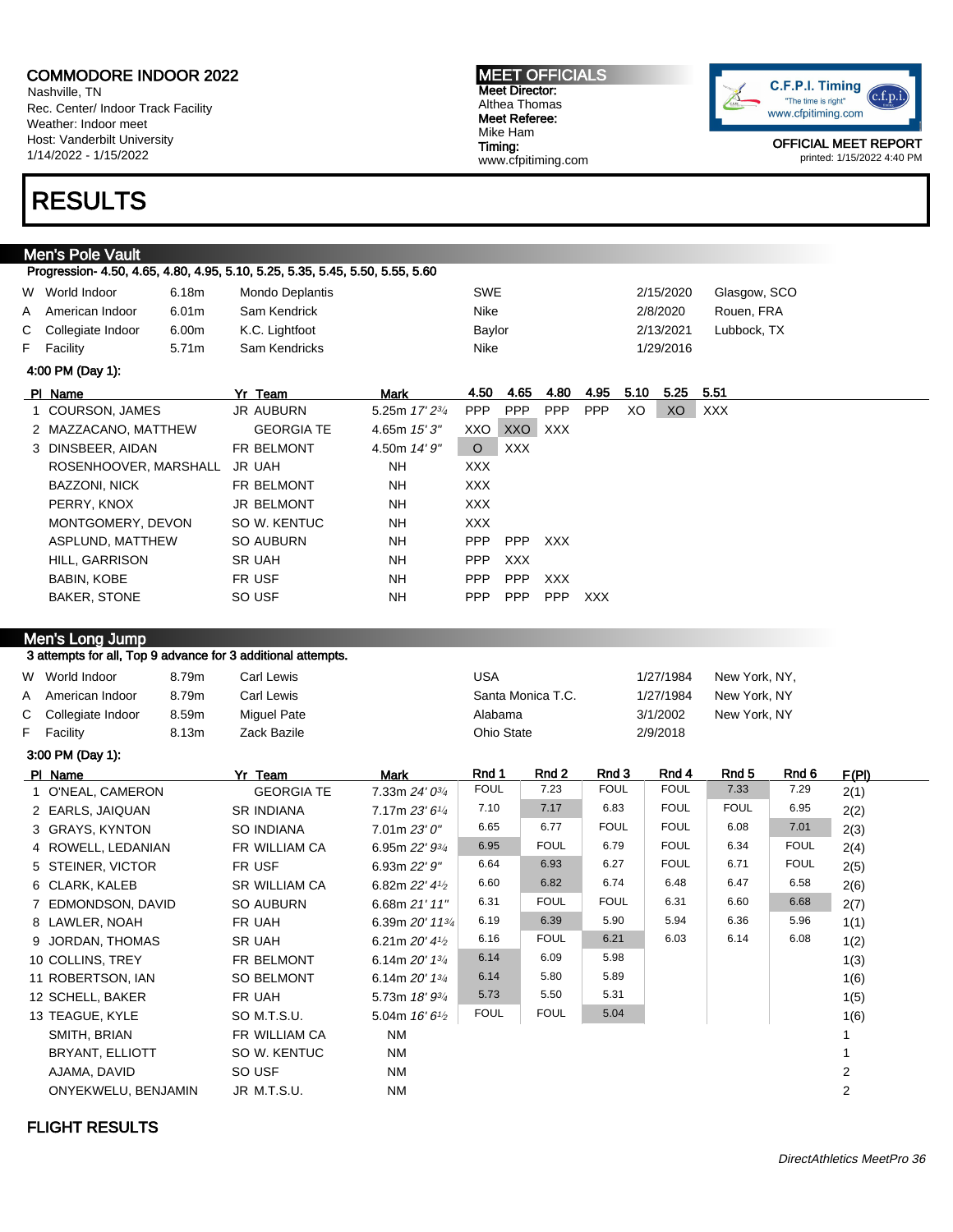Nashville, TN Rec. Center/ Indoor Track Facility Weather: Indoor meet Host: Vanderbilt University 1/14/2022 - 1/15/2022

## RESULTS

MEET OFFICIALS Meet Director: Althea Thomas Meet Referee: Mike Ham Timing: www.cfpitiming.com



|   | Men's Long Jump (cont'd)          |        |                                                              |                                         |                  |                      |                      |                        |                                 |                   |                  |
|---|-----------------------------------|--------|--------------------------------------------------------------|-----------------------------------------|------------------|----------------------|----------------------|------------------------|---------------------------------|-------------------|------------------|
|   | PI Name                           |        | Yr Team                                                      | <b>Mark</b>                             | Rnd 1            | Rnd 2                | Rnd 3                | Rnd 4                  | Rnd 5                           | Rnd 6             |                  |
|   | Flight 1 of 2                     |        |                                                              |                                         |                  |                      |                      |                        |                                 |                   |                  |
|   | 1 LAWLER, NOAH                    |        | FR UAH                                                       | 6.39m 20' 113/4                         | 6.19             | 6.39                 | 5.90                 | 5.94                   | 6.36                            | 5.96              |                  |
|   | 2 JORDAN, THOMAS                  |        | <b>SR UAH</b>                                                | 6.21m 20' 41/2                          | 6.16             | <b>FOUL</b>          | 6.21                 | 6.03                   | 6.14                            | 6.08              |                  |
|   | 3 COLLINS, TREY                   |        | FR BELMONT                                                   | 6.14m 20' 13/4                          | 6.14             | 6.09                 | 5.98                 |                        |                                 |                   |                  |
|   | 5 SCHELL, BAKER                   |        | FR UAH                                                       | 5.73m 18' 93/4                          | 5.73             | 5.50                 | 5.31                 |                        |                                 |                   |                  |
|   | 6 ROBERTSON, IAN                  |        | <b>SO BELMONT</b>                                            | 6.14m 20' 13/4                          | 6.14             | 5.80                 | 5.89                 |                        |                                 |                   |                  |
|   | 6 TEAGUE, KYLE                    |        | SO M.T.S.U.                                                  | 5.04m 16' 6 <sup>1</sup> / <sub>2</sub> | <b>FOUL</b>      | <b>FOUL</b>          | 5.04                 |                        |                                 |                   |                  |
|   | SMITH, BRIAN                      |        | FR WILLIAM CA                                                | <b>NM</b>                               |                  |                      |                      |                        |                                 |                   |                  |
|   | <b>BRYANT, ELLIOTT</b>            |        | SO W. KENTUC                                                 | <b>NM</b>                               |                  |                      |                      |                        |                                 |                   |                  |
|   | Flight 2 of 2                     |        |                                                              |                                         |                  |                      |                      |                        |                                 |                   |                  |
|   | 1 O'NEAL, CAMERON                 |        | <b>GEORGIA TE</b>                                            | 7.33m 24' 03/4                          | <b>FOUL</b>      | 7.23                 | <b>FOUL</b>          | <b>FOUL</b>            | 7.33                            | 7.29              |                  |
|   | 2 EARLS, JAIQUAN                  |        | <b>SR INDIANA</b>                                            | 7.17m 23' 61/4                          | 7.10             | 7.17                 | 6.83                 | <b>FOUL</b>            | <b>FOUL</b>                     | 6.95              |                  |
|   | 3 GRAYS, KYNTON                   |        | SO INDIANA                                                   | 7.01m 23' 0"                            | 6.65             | 6.77                 | <b>FOUL</b>          | <b>FOUL</b>            | 6.08                            | 7.01              |                  |
|   | 4 ROWELL, LEDANIAN                |        | FR WILLIAM CA                                                | 6.95m 22' 93/4                          | 6.95             | <b>FOUL</b>          | 6.79                 | <b>FOUL</b>            | 6.34                            | <b>FOUL</b>       |                  |
|   | 5 STEINER, VICTOR                 |        | FR USF                                                       | 6.93m 22' 9"                            | 6.64             | 6.93                 | 6.27                 | <b>FOUL</b>            | 6.71                            | <b>FOUL</b>       |                  |
|   | 6 CLARK, KALEB                    |        | <b>SR WILLIAM CA</b>                                         | 6.82m 22' 41/2                          | 6.60             | 6.82                 | 6.74                 | 6.48                   | 6.47                            | 6.58              |                  |
|   | 7 EDMONDSON, DAVID                |        | <b>SO AUBURN</b>                                             | 6.68m 21' 11"                           | 6.31             | <b>FOUL</b>          | <b>FOUL</b>          | 6.31                   | 6.60                            | 6.68              |                  |
|   | AJAMA, DAVID                      |        | SO USF                                                       | <b>NM</b>                               |                  |                      |                      |                        |                                 |                   |                  |
|   | ONYEKWELU, BENJAMIN               |        | JR M.T.S.U.                                                  | <b>NM</b>                               |                  |                      |                      |                        |                                 |                   |                  |
|   |                                   |        |                                                              |                                         |                  |                      |                      |                        |                                 |                   |                  |
|   | <b>Men's Triple Jump</b>          |        | 3 attempts for all, Top 9 advance for 3 additional attempts. |                                         |                  |                      |                      |                        |                                 |                   |                  |
|   |                                   | 18.07m |                                                              |                                         | <b>BUR</b>       |                      |                      |                        |                                 |                   |                  |
|   | W World Indoor<br>American Indoor | 17.76m | Hugues Zango<br><b>Mike Conley</b>                           |                                         | Tyson T.C.       |                      |                      | 1/16/2021<br>1/27/1987 | Aubirre, FRA<br>New York, NY    |                   |                  |
| Α |                                   |        |                                                              |                                         |                  |                      |                      |                        |                                 |                   |                  |
| С | Collegiate Indoor                 | 17.50m | <b>Charlie Simpkins</b>                                      |                                         | <b>Baptist</b>   |                      |                      | 1/17/1986              |                                 | Los Angeles, CA   |                  |
| F | Facility                          | 16.81m | <b>KeAndre Bates</b>                                         |                                         | Florida          |                      |                      | 2/25/2017              |                                 |                   |                  |
|   | 1:00 PM (Day 2):                  |        |                                                              |                                         |                  |                      |                      |                        |                                 |                   |                  |
|   | PI Name                           |        | Yr Team                                                      | <b>Mark</b>                             | Rnd 1            | Rnd 2<br><b>FOUL</b> | Rnd 3                | Rnd 4                  | Rnd <sub>5</sub><br><b>FOUL</b> | Rnd 6<br>15.42    |                  |
|   | 1 ERHIRE, OMAMUYOWI               |        | FR M.T.S.U.                                                  | 15.69m 51' 53/4                         | 15.69            |                      | 15.10<br><b>FOUL</b> | 15.40<br><b>FOUL</b>   | <b>PASS</b>                     | <b>PASS</b>       |                  |
|   | 2 WATKINS, JOHN                   |        | <b>GEORGIA TE</b>                                            | 14.72m 48' 3 <sup>1</sup> /2            | 14.32            | 14.72                |                      |                        |                                 |                   |                  |
|   | 3 EARLS, JAIQUAN                  |        | <b>SR INDIANA</b>                                            | 14.49m 47' 6 <sup>1</sup> /2            | 13.96            | 14.16                | 13.90                | <b>FOUL</b>            | 13.86                           | 14.49             |                  |
|   | 4 ROWELL, LEDANIAN                |        | FR WILLIAM CA                                                | 14.38m 47' 2 <sup>1/4</sup>             | <b>FOUL</b>      | 13.79                | <b>FOUL</b>          | 14.38                  | 13.94                           | <b>FOUL</b>       |                  |
|   | 5 CAMPBELL, WILLIE                |        | FR UAH                                                       | 13.75m 45' 11/2                         | 13.75            | 12.83                | <b>FOUL</b>          | <b>FOUL</b>            | <b>FOUL</b>                     | <b>FOUL</b>       |                  |
|   | 6 CLARK, CAMERON                  |        | <b>SR UAH</b>                                                | 13.42m 44' 0 <sup>1</sup> /2            | <b>FOUL</b>      | 13.42                | 12.69                | 13.13                  | <b>FOUL</b>                     | 12.38             |                  |
|   | AJAMA, DAVID                      |        | SO USF                                                       | <b>NM</b>                               |                  |                      |                      |                        |                                 |                   |                  |
|   | SMITH, BRIAN                      |        | FR WILLIAM CA                                                | <b>NM</b>                               |                  |                      |                      |                        |                                 |                   |                  |
|   |                                   |        |                                                              |                                         |                  |                      |                      |                        |                                 |                   |                  |
|   | Men's Shot Put                    |        |                                                              |                                         |                  |                      |                      |                        |                                 |                   |                  |
|   |                                   |        | 3 attempts for all, Top 9 advance for 3 additional attempts. |                                         |                  |                      |                      |                        |                                 |                   |                  |
|   | W World Indoor                    | 22.82m | Ryan Crouser                                                 |                                         | <b>USA</b>       |                      |                      | 1/24/2021              |                                 | Fayetteville, AR, |                  |
| A | American Indoor                   | 22.82m | Ryan Crouser                                                 |                                         | <b>Nike</b>      |                      |                      | 1/24/2021              | Fayetville, AR                  |                   |                  |
| С | Collegiate Indoor                 | 21.85m | Turner Washington                                            |                                         | Arizona State    |                      |                      | 2/13/2021              | Lubbock, TX                     |                   |                  |
| F | Facility                          | 21.11m | Stephen Mozia                                                |                                         | Garden City T.C. |                      |                      | 1/30/2016              |                                 |                   |                  |
|   | 11:00 AM (Day 2):                 |        |                                                              |                                         |                  |                      |                      |                        |                                 |                   |                  |
|   | PI Name                           |        | Yr Team                                                      | <b>Mark</b>                             |                  | Rnd 1                | Rnd 2                | Rnd 3                  | Rnd 4                           | Rnd <sub>5</sub>  | Rnd <sub>6</sub> |
|   | 1 WYNN, QUINTEN                   |        | FR AUBURN                                                    | 17.25m 56' 71/4                         |                  | 17.25                | 16.30                | 16.47                  | <b>FOUL</b>                     | <b>FOUL</b>       | <b>FOUL</b>      |